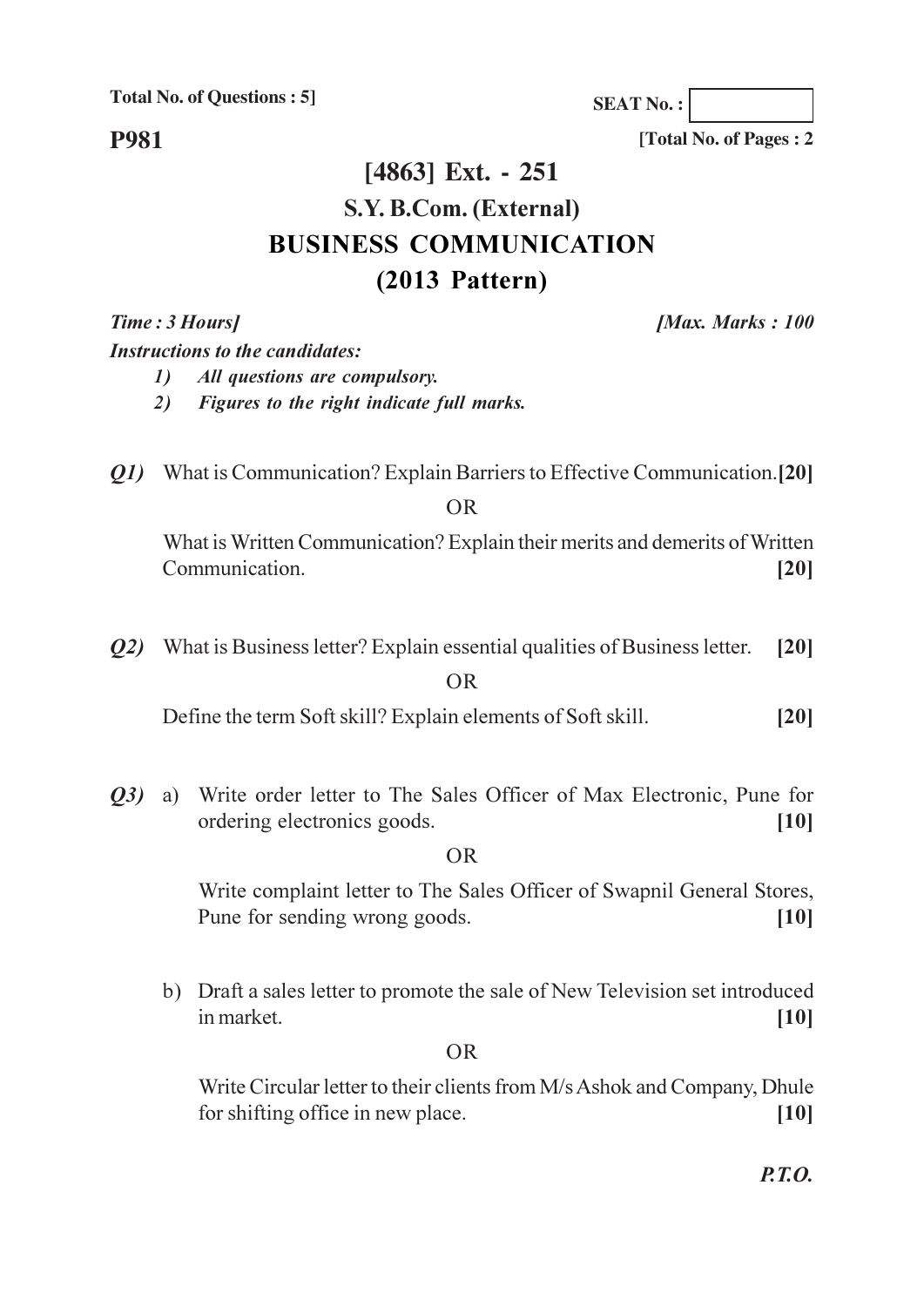Q4) What is office order? Explain essential points considering while drafting office order.  $[20]$ 

#### **OR**

Explain Social Media networks as technological media in Business Communication.  $[20]$ 

- Q5) Write short note (Any Four):
	- a) Group discussion.
	- b) Resume/Curriculum vitae.
	- c) Multimedia.
	- d) Writing a blog.
	- e) Status Enquiry letter.
	- f) Barriers to Listening.
	- g) Electronic clearing system.



 $[20]$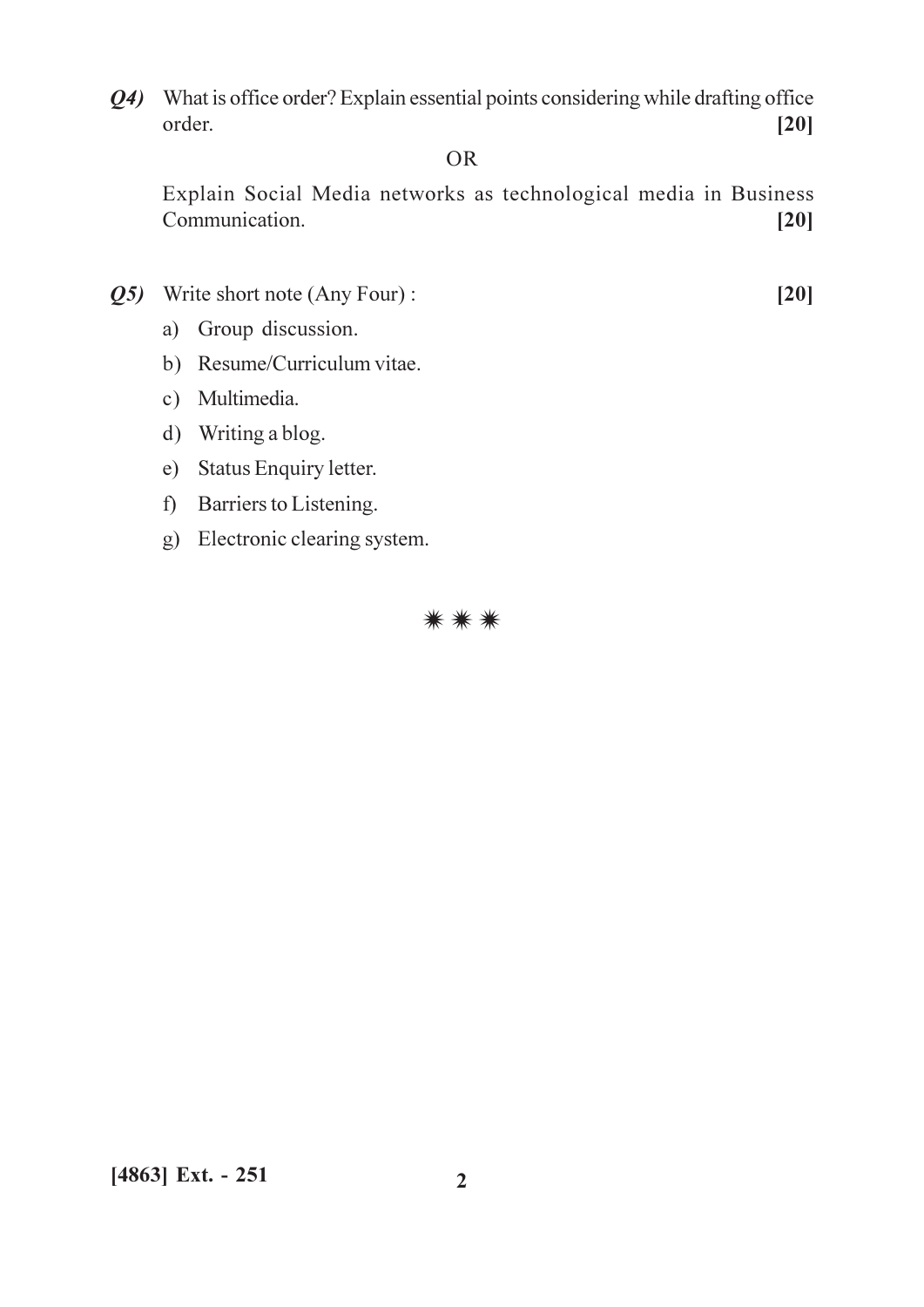**Total No. of Questions: 4]** 

**P982** 

[Total No. of Pages: 9]

**SEAT No.:** 

# [4863] Ext.-252 S.Y. B.Com. (External) **CORPORATE ACCOUNTING**  $(2013$  Pattern)

Time: 3 Hours]

**Instructions to the candidates:** 

[Max. Marks: 100

- $\mathbf{I}$ All questions are compulsory.
- $2)$ Figures to the right indicate full marks.
- Use of calculator is allowed.  $3)$

 $Q1)$  A) Fill in the blanks (any five):  $[5]$ 

- As stands for consolidated Financial Statements. a)
- Provision for dividend appears under the Note of in Balance  $b)$ Sheet.
- List gives a complete list of assets which are not specifically  $c)$ pledged.
- In two or more liquidations and one formation takes place.  $\mathbf{d}$
- of shares means converting shares of larger denomination in e) to shares of smaller denomination.
- Profit earned prior to the date of acquisition is .  $\hat{D}$
- $\frac{1}{\sqrt{1-\frac{1}{2}}}$  = <u>Intrinsic value</u> + Yield value  $\mathbf{g}$
- B) State whether the following statements are True or False (any five): [5]
	- 'MIS' is Management Income System. a)
	- Preference share holders has preferential rights to dividend at fixed  $b)$ rate.

 $P.T.O.$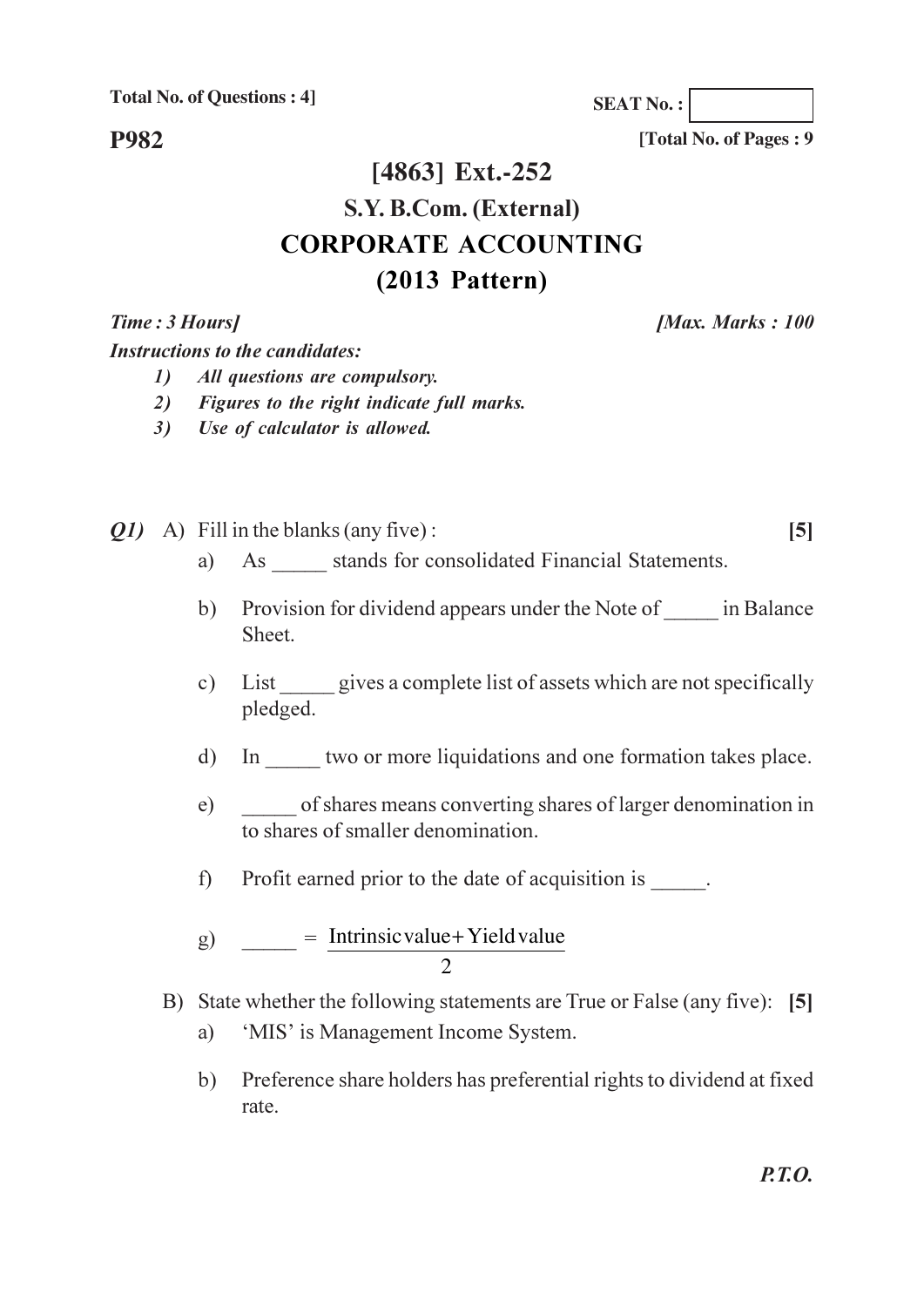- List H is prepared for deficiency or Surplus Account.  $c)$
- $\mathbf{d}$ When one fixed amount is paid against business purchase to a related company is called as purchase consideration under Net Asset method.
- Company must pass a special resolution for reduction of capital.  $e)$
- Balance left to 'Capital Reduction A/c' is transferred to Profit and  $f$ Loss Account.
- At the time of consolidation, inter company debts are not to be  $g)$ cancelled out.
- C) Match the Pairs :
	- $AS-5$ Order by Court of Law a)  $1)$
	- **Employee Benefit Expenses**  $(2)$  $b)$ Amalgamation
	- Compulsory Liquidation  $3)$ Earning/No. of Equity shares  $c)$
	- **Internal Reconstruction** 4) **Salaries** d)
	- Prior period items Earning per share  $e)$  $5)$ 
		- Write off accumulated losses  $6)$

 $\left[5\right]$ 

 $[15]$ 

- D) Write Short Notes (any three):
	- Difference between Amalgamation and External Reconstruction a)
	- b)  $AS-14$
	- Payroll Accounting  $c)$
	- Minority Interest  $d)$
	- $e)$ Factors affecting valuation of shares
- **Q2)** The Mukund Manufacturing Co. Ltd. was registered with a nominal capital of ₹15,00,000/- divided into equity shares of ₹100/- each. On  $31<sup>st</sup>$  March, 2015 the following were the ledger balances in the books of the company. [20]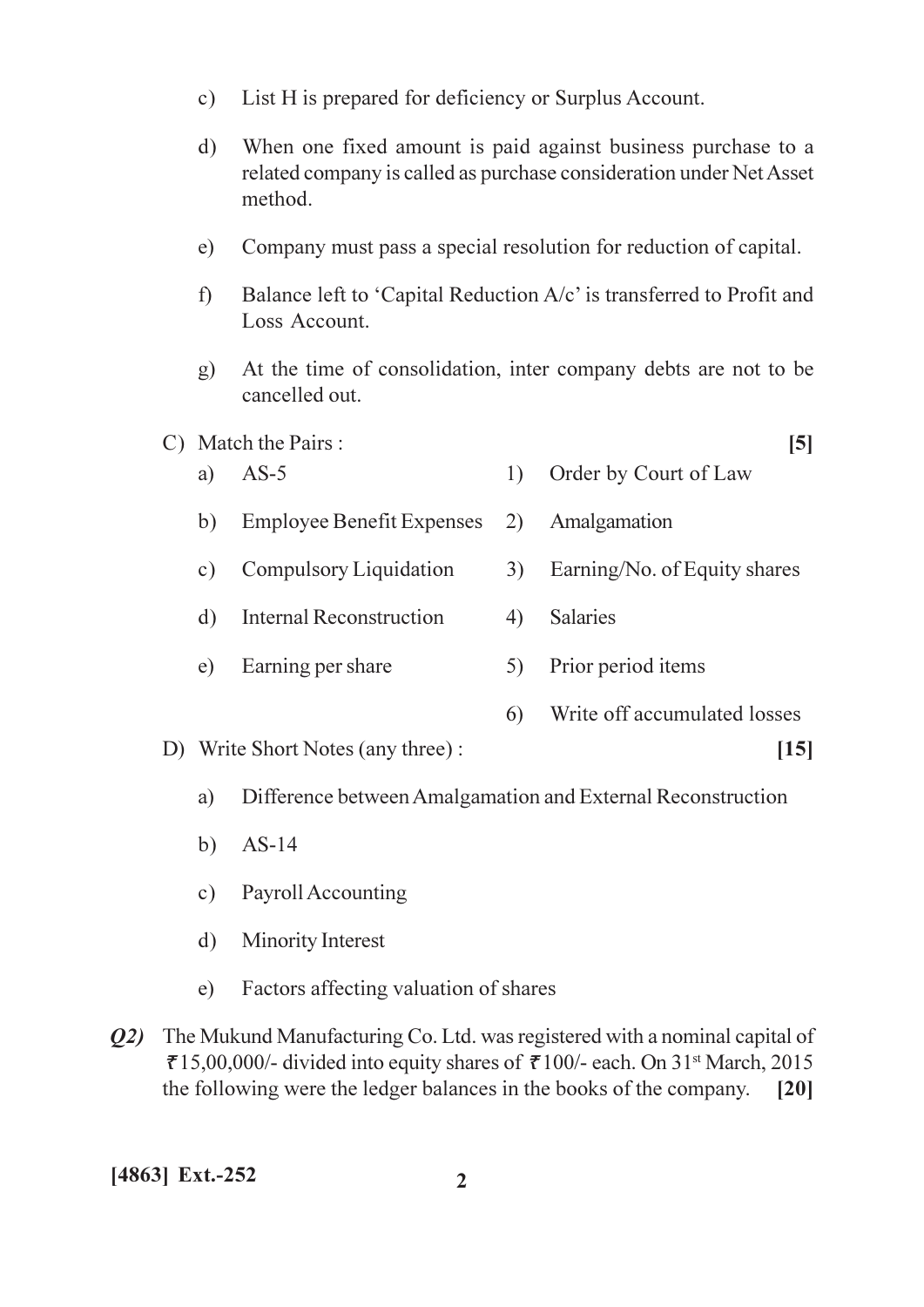| Particulars                         | Debit $(\vec{\tau})$ | Credit $(\vec{\tau})$ |
|-------------------------------------|----------------------|-----------------------|
| Plant & Machinery                   | 9,00,000             |                       |
| Stock on 1 <sup>st</sup> April 2014 | 1,87,500             |                       |
| Fixtures                            | 18,000               |                       |
| Debtors                             | 2,17,500             |                       |
| <b>Building</b>                     | 7,50,000             |                       |
| Purchases                           | 4,62,500             |                       |
| Interim Dividend                    | 37,500               |                       |
| Rent                                | 12,000               |                       |
| <b>General Expenses</b>             | 12,250               |                       |
| Debenture Interest                  | 22,500               |                       |
| <b>Bills Payable</b>                |                      | 95,000                |
| <b>General Reserve</b>              |                      | 62,500                |
| Profit & Loss Appropriation A/c     |                      | 36,250                |
| Equity Share Capital                |                      | 11,50,000             |
| <b>Electricity Expenses</b>         | 12,500               |                       |
| Freight                             | 32,750               |                       |
| Goodwill                            | 62,500               |                       |
| <b>Wages</b>                        | 2,12,000             |                       |
| Cash in hand                        | 5,875                |                       |
| Cash at Bank                        | 95,750               |                       |
| Director's Fees                     | 14,350               |                       |
| Bad debts                           | 5,275                |                       |
| Commission on Sales                 | 18,000               |                       |
| Salaries                            | 36,250               |                       |
| 6% Debentures                       |                      | 7,50,000              |
| Sales                               |                      | 10,37,500             |
| 4% Govt. Securities                 | 1,50,000             |                       |
| Provision for Bad-Debts             |                      | 8,750                 |
| Creditors                           |                      | 1,25,000              |
| Total                               | 32,65,000            | 32,65,000             |

The stock on 31<sup>st</sup> March, 2015 was valued at  $\bar{\tau}$  2,52,500/- the following adjustments were also to be made :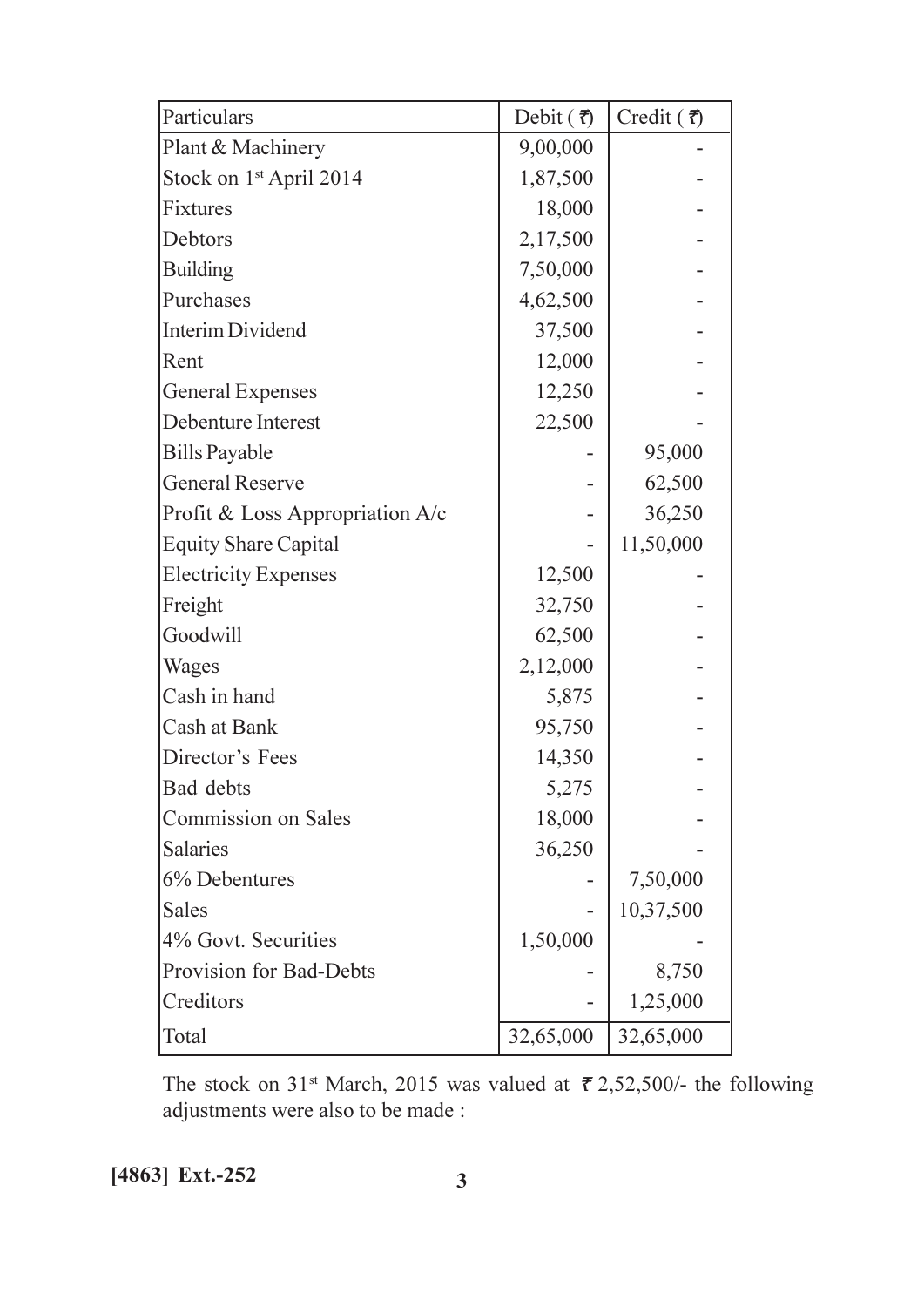- a) Depreciate Plant & Machinery ( $\hat{\omega}$  10% and Fixtures ( $\hat{\omega}$  5%.
- b) Final Dividend was declared at 5% on paid up capital.
- c) Provision for bad debts to be maintained at 5% on Sundry Debtors.
- d) Provision for Income Tax is to be made in the extent of  $\overline{\tau}62,500/-$ .
- e) Transfer  $\bar{\tau}$ 25,000/- to General Reserve Account.

You are required to prepare, statement of Profit & Loss, Balance Sheet and all required Note on accounts for the year ended on 31<sup>st</sup> March, 2015.

#### $OR$

A) On December 1, 2014, Sarita Ltd. purchased land worth of  $\bar{\tau}$  20,00,000 for a factory site. It demolished an old building on the property and sold the salvaged materials from the demolition. Sarita Ltd. incurred additional costs and realized salvage proceeds during December 2014 as follows :-

|                                                          | Amount $(\bar{\tau})$ |
|----------------------------------------------------------|-----------------------|
| Cost of Demolition of old building                       | 2,50,000              |
| Legal fees for purchase contract and recording ownership | 50,000                |
| Title guarantee insurance                                | 60,000                |
| Sales proceeds of salvaged materials                     | 40,000                |

 $[10]$ 

Show a balance in the Land Account reported by company as on December 31, 2014 in its Balance Sheet.

B) Gayatri Ltd. is constructing a fixed asset. The cost of project is given below:  $[10]$ 

|                                                                        | Amount $(\bar{r})$ |
|------------------------------------------------------------------------|--------------------|
| Materials                                                              | 35,00,000          |
| Direct expenses                                                        | 5,00,000           |
| Total wages of the company during the year                             | 6,00,000           |
| $(1/2)$ is chargeable to project)                                      |                    |
| Total Administrative Expenses of the company                           |                    |
| during the year $(20\%$ is chargeable to project)                      | 40,00,000          |
| Depreciation on asset used for the project                             | 60,000             |
| Calculate the cost of fixed assets as per relevant Accounting Standard |                    |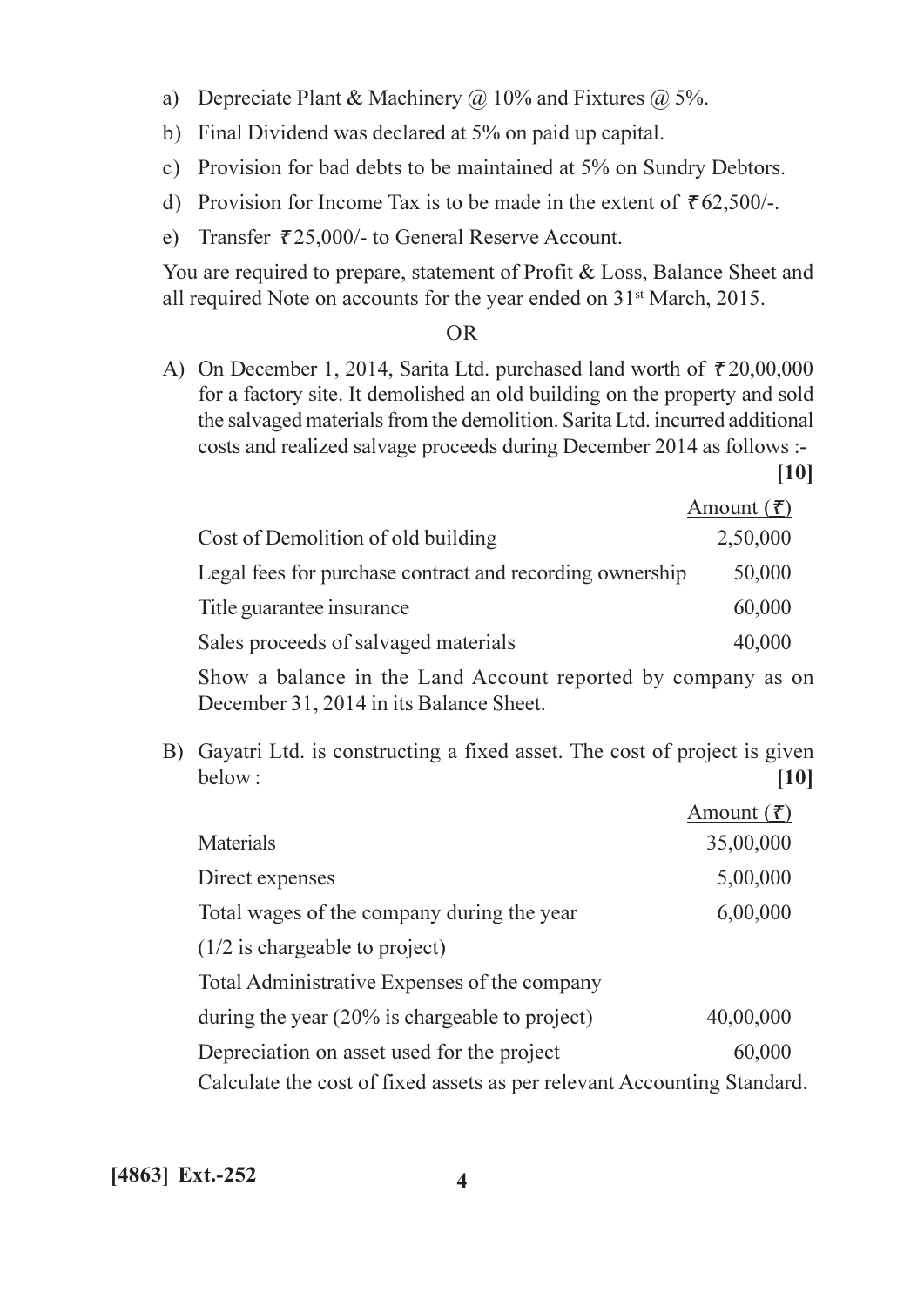| Liabilities                                                                                    | Rs.                           | Assets                   | R <sub>s</sub> . |
|------------------------------------------------------------------------------------------------|-------------------------------|--------------------------|------------------|
| <b>Share Capital</b>                                                                           | 2,00,000                      | Goodwill                 | 2,24,000         |
| 2000, 8% Preference                                                                            |                               | Land $&$ Building        | 4,36,000         |
| shares of Rs.100                                                                               |                               | Plant & Machinery        | 1,80,000         |
| each fully paid                                                                                |                               | Furniture                | 20,000           |
| 4000 Equity shares                                                                             | 3,20,000                      | Office Equipments        | 40,000           |
| of Rs. 100 each,                                                                               |                               | <b>Stock</b>             | 1,98,000         |
| Rs. 80 paid up                                                                                 |                               | Debtors                  | 1,70,000         |
| 6000 Equity shares                                                                             | 4,20,000                      | <b>Bills Receivables</b> | 44,000           |
| of Rs.100 each,                                                                                |                               | Cash in Hand             | 16,000           |
| Rs.70 paid up                                                                                  |                               | Profit & Loss $A/c$      | 1,40,000         |
| 8% Debentures<br>(having floating)<br>charge on all assets)<br>Debenture Interest<br>Creditors | 2,00,000<br>8,000<br>3,20,000 |                          |                  |
| Total Rs.                                                                                      | 14,68,000                     | Total Rs.                | 14,68,000        |

Balance Sheet as on 31-3-2015

The company went into voluntary liquidation on 31-3-15. The preference dividend was in arrears for 3 years and as per articles, it was to be paid before repaying equity share capital...

Sundry Creditors include a loan of Rs. 80,000 secured on the hypothication of plant and Machinery and preferential creditors of Rs. 20,000. The liquidator realised the assets as follows :

Land and Building Rs. 4,30,000

Plant and Machinery Rs. 1,00,000

Office Equipments Rs. 25,000

Furniture Rs. 16,000

Stock Rs. 1,40,000

Debtors Rs. 1,20,000

Bills Receivables Rs. 28,000

Legal charges on Liquidation amounted Rs. 2,000. The Liquidation expenses were Rs. 5,200. The Liquidator's remuneration was fixed at Rs. 2,000 plus 2% on sale of assets, plus 4% on the amount distributed to unsecured creditors.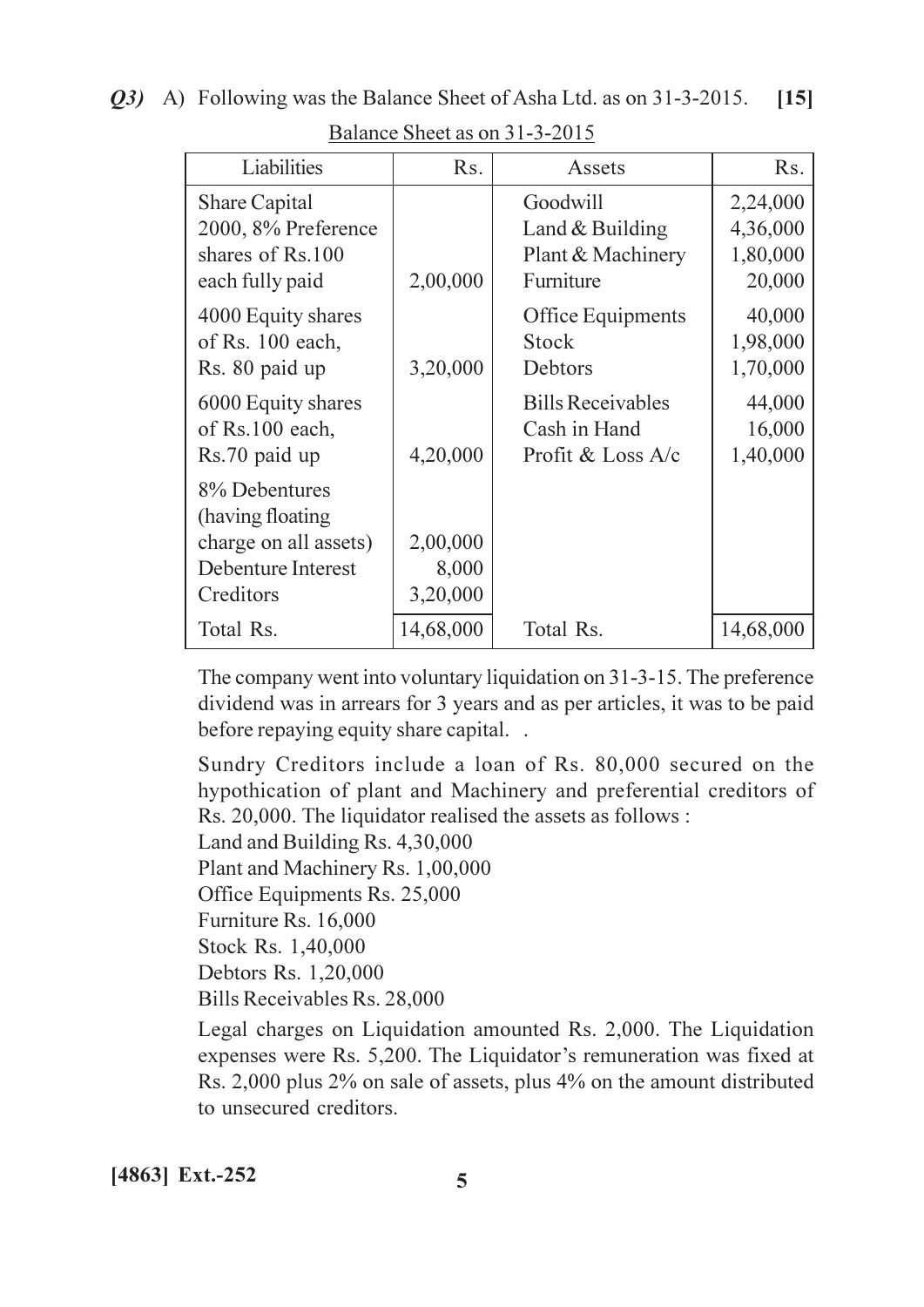There was a typewriter which was completely written off from the books of accounts but liquidator sold it for Rs. 1,000 which was not included in the amount of office equipments.

Prepare Liquidator's Statement of Account assuming the amounts were paid on 30-6-2015.

B) The following is the Balance Sheet of 'A' Ltd. and 'B' Ltd. as on 31-3-14.[15] Balance Sheet as on 31-3-2014

| Liabilities             | A Ltd.    | B Ltd.    | <b>Assets</b>         | A Ltd.    | $B$ Ltd.  |
|-------------------------|-----------|-----------|-----------------------|-----------|-----------|
|                         | Rs.       | Rs.       |                       | Rs.       | Rs.       |
| Share Capital           |           |           | <b>Fixed Assets</b>   | 11,70,000 | 6,90,000  |
| (Shares of              |           |           | <b>Stock</b>          | 4,00,000  | 2,70,000  |
| $Rs.10$ each)           | 22,00,000 | 8,00,000  | <b>Sundry Debtors</b> | 5,70,000  | 3,10,000  |
| <b>Securities</b>       |           |           | Investments           |           |           |
| premium                 | 2,60,000  |           | 72,000 shares         |           |           |
| General Reserve         |           | 2,00,000  | in B Ltd., at cost    | 7,80,000  |           |
| Profit & Loss           | 2,80,000  | 60,000    | Cash at Bank          | 10,000    | 90,000    |
| <b>Sundry Creditors</b> | 1,90,000  | 3,00,000  |                       |           |           |
| Total Rs.               | 29,30,000 | 13,60,000 | Total Rs.             | 29,30,000 | 13,60,000 |

**Additional Information:** 

- On the date, when 'A' Ltd., acquired shares of 'B' Ltd. the latter a) company had a General Reserve of Rs. 50,000 and Credit Balance of Profit and Loss A/c Rs. 10,000.
- 'B' Ltd. has purchased goods from 'A' Ltd., of which, Rs. 1,40,000  $b)$ are still in stock. 'A' Ltd, sells to 'B' Ltd., at cost plus 25%. You are required to prepare a consolidated Balance Sheet as on 31-3-2014.
- $Q_4$  A) Following is the Balance Sheet of Bhargav Ltd., Pune as on 31-12-2015.[10]

| Liabilities            | Rs.      | Assets                    | Rs.      |
|------------------------|----------|---------------------------|----------|
| <b>Share Capital</b>   |          | Free hold premises        | 50,000   |
| Issued and subscribed  |          | Machinery                 | 70,000   |
| capital 10,000 Equity  |          | Furniture                 | 14,000   |
| shares of Rs. 10 each, |          | Stock in trade            | 20,000   |
| fully paid up          | 1,00,000 | <b>Book Debts</b>         | 44,000   |
| <b>Reserve Fund</b>    | 50,000   | <b>Bank Balance</b>       | 26,000   |
| Profit and Loss        | 16,000   | <b>Formation Expenses</b> | 2,000    |
| Creditors              | 45,000   |                           |          |
| <b>Bills Payable</b>   | 15,000   |                           |          |
| Total Rs.              | 2,26,000 | Total Rs.                 | 2,26,000 |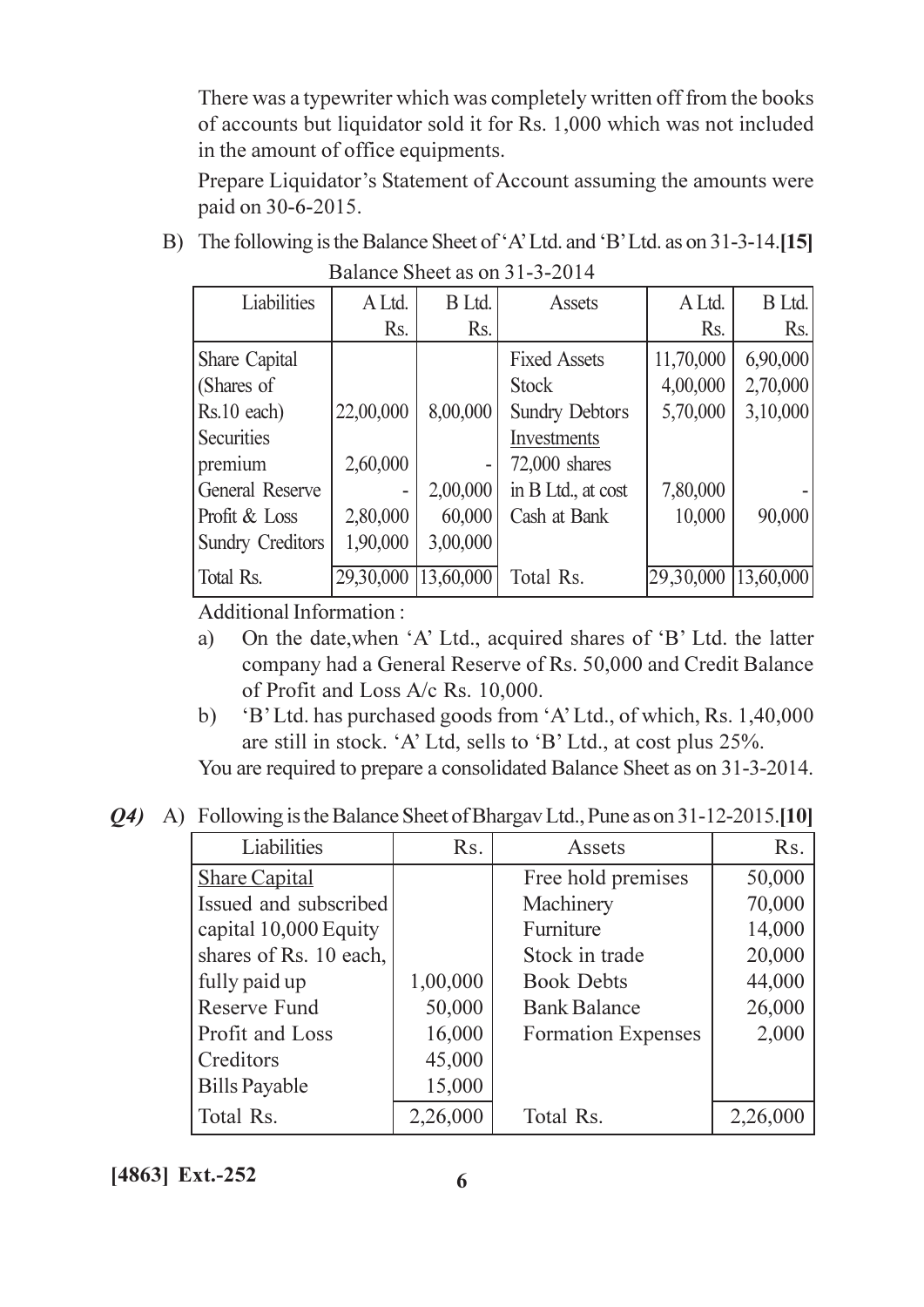**Additional Information:** 

- a) Assets are valued as, Goodwill Rs. 44,000, Freehold premises Rs. 1,30,000, Machinery Rs. 72,000, Furniture Rs. 24,000, Stock in trade Rs. 25,000, Debtors Rs. 39,000.
- b) The profit of the company amounted to,
	- $2013 -$ Rs. 45,000,
	- $2014 -$ Rs. 49,000,
	- $2015 -$ Rs. 50,000.
- c) It is the practice of the company to transfer  $1/4<sup>th</sup>$  of profit to Reserve Fund.
- d) The fair yield in respect of equity share of similar type of companies is ascertained at 10%.

Find out the value of each equity share under Fair Value Method.

B) The following is the Balance Sheet of Sudhir Ltd., Mumbai as on 31-3-2015.

| Liabilities              | Amount $(\vec{\tau})$ | Assets                | Amount $(\vec{\tau})$ |
|--------------------------|-----------------------|-----------------------|-----------------------|
| <b>Share Capital</b>     |                       | Goodwill              | 75,000                |
| 10,000, 5%               |                       | Freehold property     | 10,00,000             |
| Preference share         |                       | Plant & Machinery     | 15,00,000             |
| of $\bar{\tau}$ 100 each | 10,00,000             | <b>Stock in Trade</b> | 2,50,000              |
| 20,000 Equity            |                       | Debtors               | 2,00,000              |
| shares of                |                       | Profit & Loss $A/c$   | 12,00,000             |
| $\bar{\tau}$ 100 each    | 20,00,000             | Cash                  | 25,000                |
| 6% Mortgage              |                       |                       |                       |
| Debentures               | 5,00,000              |                       |                       |
| <b>Bank Overdraft</b>    | 2,50,000              |                       |                       |
| Creditors                | 5,00,000              |                       |                       |
|                          | 42,50,000             |                       | 42,50,000             |

Balance Sheet as on 31-3-2015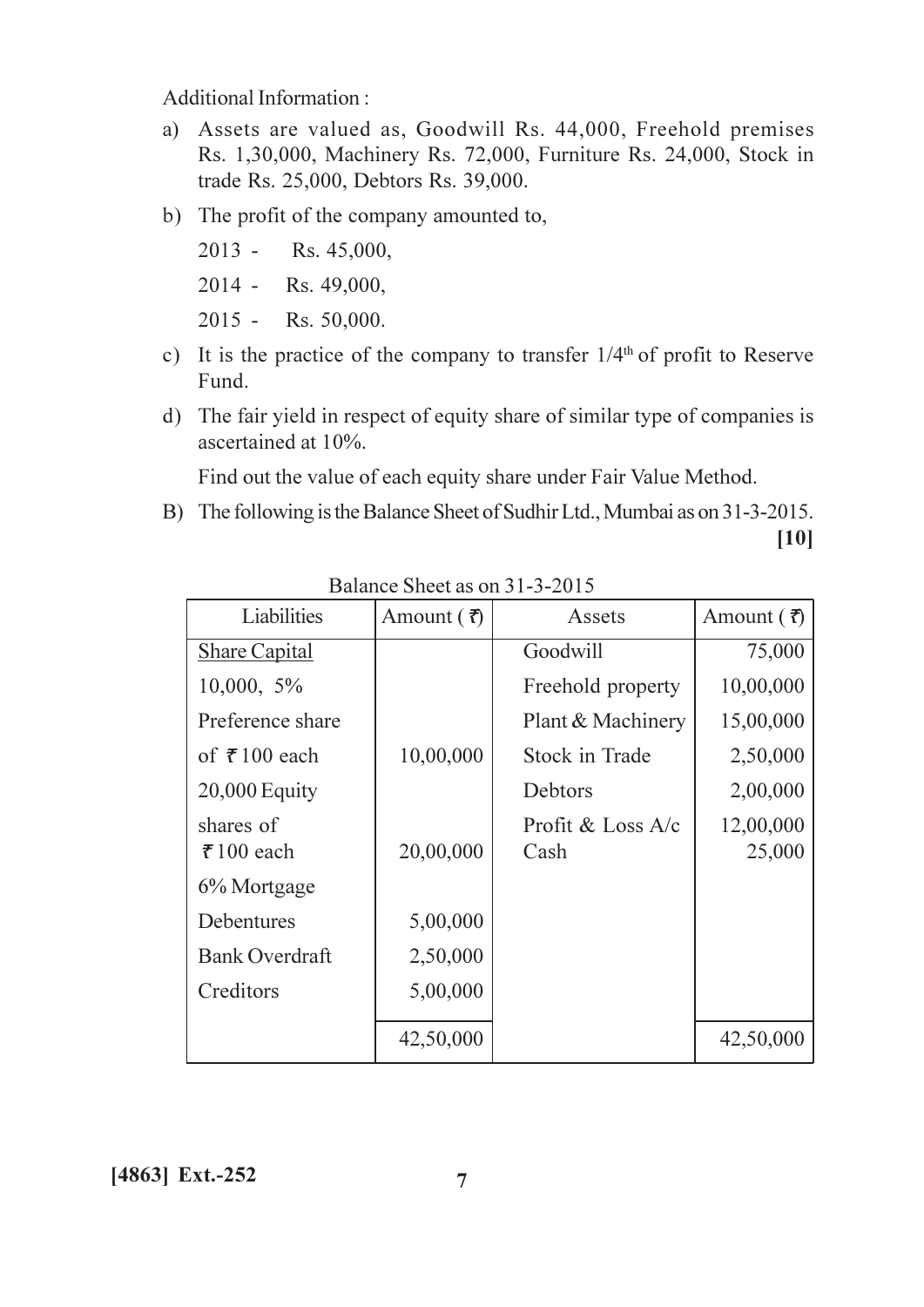The company got the following scheme of capital reduction approved by the court.

- The Preference shares to be reduced to  $\bar{\tau}$  75 per share fully paid up a) and Equity shares to  $\bar{\tau}$  40 per share fully paid up.
- The Debenture holders took over Stock in Trade and the Book  $b)$ Debts in full satisfaction of the amount due to them.
- The Goodwill Account should be write off.  $c)$
- The Freehold property to be increased by 30%.  $d)$
- The value of Plant and Machinery to be depreciated by  $33\frac{1}{3}\%$ .  $e)$
- $f$ The expenses of reconstruction amounted to  $\bar{\tau}$  15,000. Give the journal entries to record the above transaction and prepare Capital Reduction Account.

 $OR$ 

*Q4*) The following is the Balance Sheet of Suvarna Ltd. as on  $31<sup>st</sup>$  March 2015.[20]

| Liabilities                 | Amount $(\vec{\tau})$ | Assets            | Amount $(\vec{\tau})$ |
|-----------------------------|-----------------------|-------------------|-----------------------|
| <b>Share Capital</b>        |                       | <b>Buildings</b>  | 8,40,000              |
| 24,000 Equity shares        |                       | Plant & Machinery | 6,40,000              |
| of $\bar{\tau}$ 100 each    | 24,00,000             | <b>Vehicles</b>   | 4,00,000              |
| 5% Debentures               | 80,000                | Stock             | 3,20,000              |
| Creditors                   | 2,40,000              | Debtors           | 2,40,000              |
| <b>Outstanding Expenses</b> | 16,000                | Cash              | 2,56,000              |
|                             |                       | Underwriting      |                       |
|                             |                       | Commission        | 40,000                |
|                             | 27,36,000             |                   | 27,36,000             |

Balance Sheet as on 31-3-2019

Vrushali Ltd, absorbed Suvarna Ltd, on the following terms:

- a) Vrushali Ltd., acquired only the assets of Suvarna Ltd., except cash balance.
- b) The purchase consideration was fixed as Five Equity shares of  $\bar{\tau}$  100 each at  $\bar{\tau}$  120 each for Six Equity shares of Suvarna Ltd. and 2,800, 6% Preference shares of  $\bar{\tau}$ 100 each.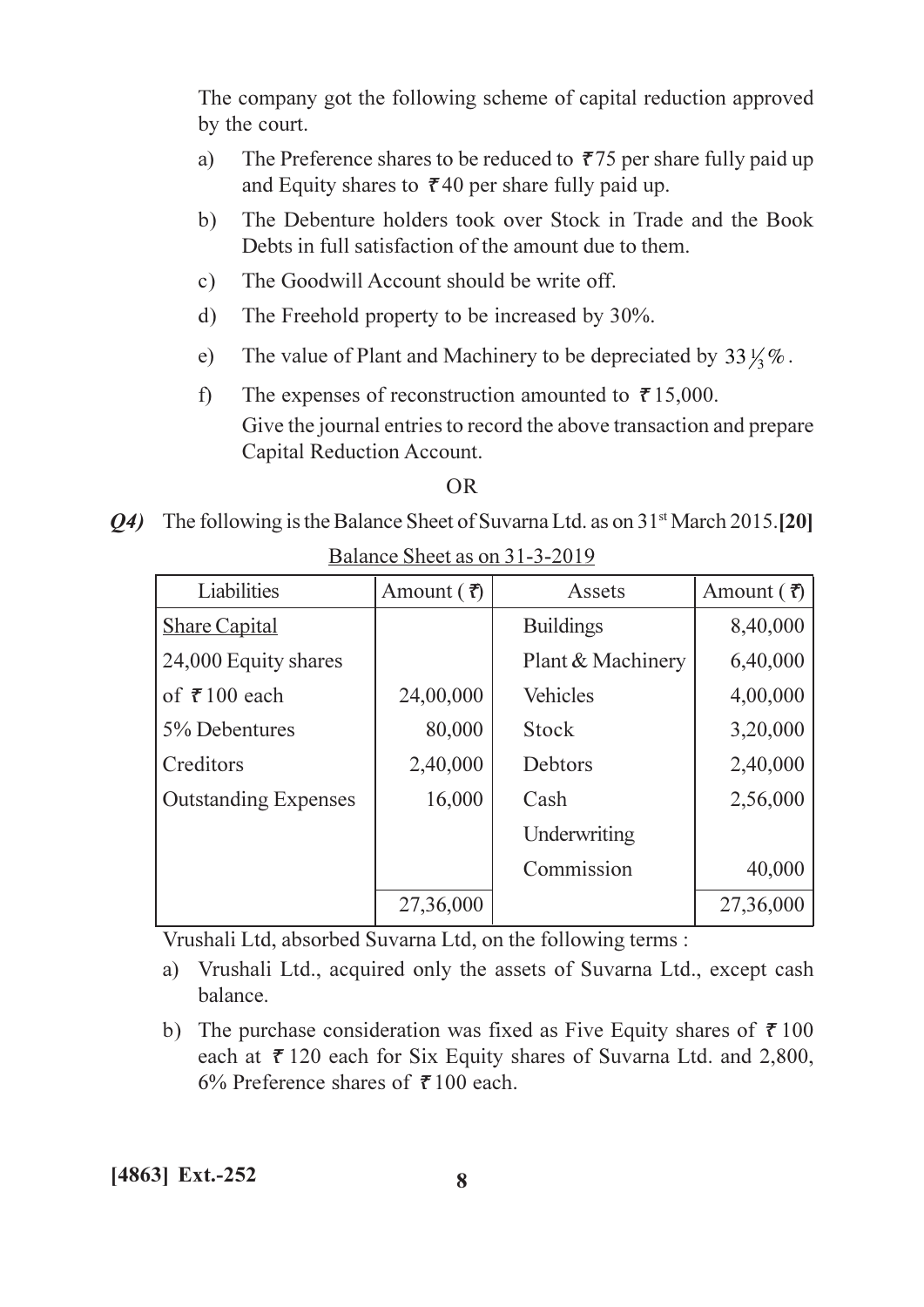- c) Realisation expenses amounted to  $\bar{\tau}$ 48,000 were paid by Suvarna Ltd.
- d) The liquidator of Suvarna Ltd; transferred the Preference shares to Creditors in full satisfaction of their claims.
- e) Debentures were paid at a premium of 10%.
- f) Outstanding Expenses were paid in full and, in addition Suvarna Ltd., had to pay  $\bar{\tau}$  16,800 as compensation to the workers.
- g) Vrushali Ltd. valued the assets as follows :

Buildings and Plant and Machinery at 10% appreciation, Vehicles at 10% depreciation, Stock was reduced to market value which was  $\bar{\tau}$ 2,56,000 and debtors were taken subject to 5% R.D.D.

Prepare Realisation A/c, Vrushali Ltd., A/c, Equity shares in Vrushali Ltd. Preference shares in Vrushali Ltd., A/c, Debenture holders A/c, Creditor's A/c, Cash A/c, Equity share holders A/c.

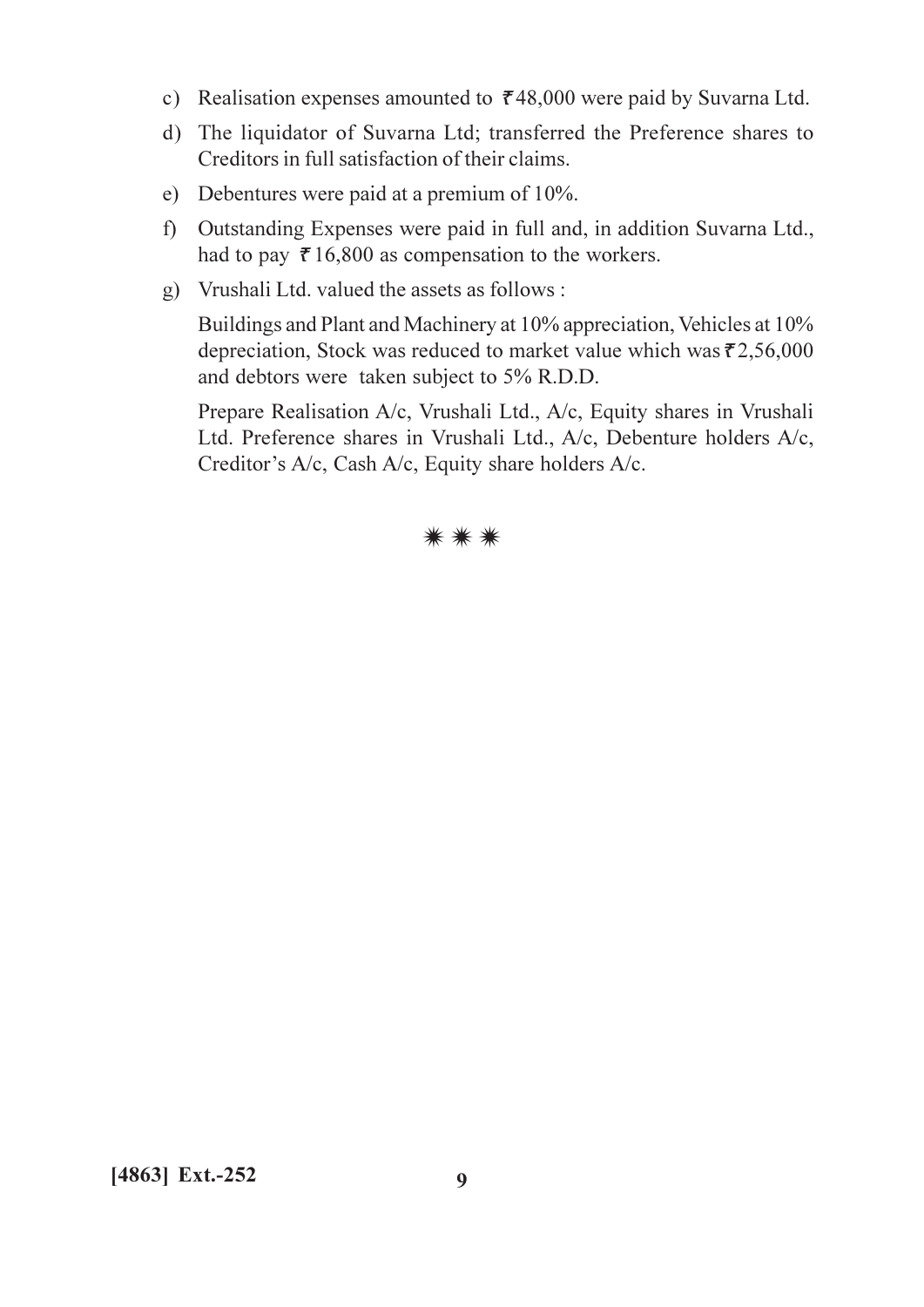**Total No. of Questions : 8]**

**SEAT No. :**

**P983**

**[Total No. of Pages : 4**

# **[4863] Ext. - 253 S.Y. B.Com. (External) BUSINESS ECONOMICS - II (Macro) (2013 Pattern)**

*Instructions to the candidates:*

*Time : 3 Hours] [Max. Marks : 100*

- *1) Question No. 1 is compulsory.*
- *2) Attempt any Five from question No. 2 to 8.*
- *3) Figures to the right indicate full marks.*
- *4) Draw neat diagrams wherever necessary.*

| Q1)                            | Define Macro Economics. Explain the nature, significance and limitations of<br>Macro Economics. | $[20]$            |
|--------------------------------|-------------------------------------------------------------------------------------------------|-------------------|
| Q2)                            | Define Money. Explain the functions of Money.                                                   | [16]              |
| Q3)                            | Explain the Fisher's Quantity Theory of Money.                                                  | $[16]$            |
| $Q_4$                          | Explain the causes and effects of Inflation.                                                    | $[16]$            |
| Q5)                            | Explain the Monetary and Fiscal measures to control Trade Cycles.                               | [16]              |
| $\mathbf{\Omega}$ <sub>6</sub> | Answer in brief:                                                                                |                   |
|                                | Explain the difficulties in measuring National Income.<br>a)                                    | $\lceil 8 \rceil$ |
|                                | Explain the effects of Taxation.<br>b)                                                          | $\lceil 8 \rceil$ |

*P.T.O.*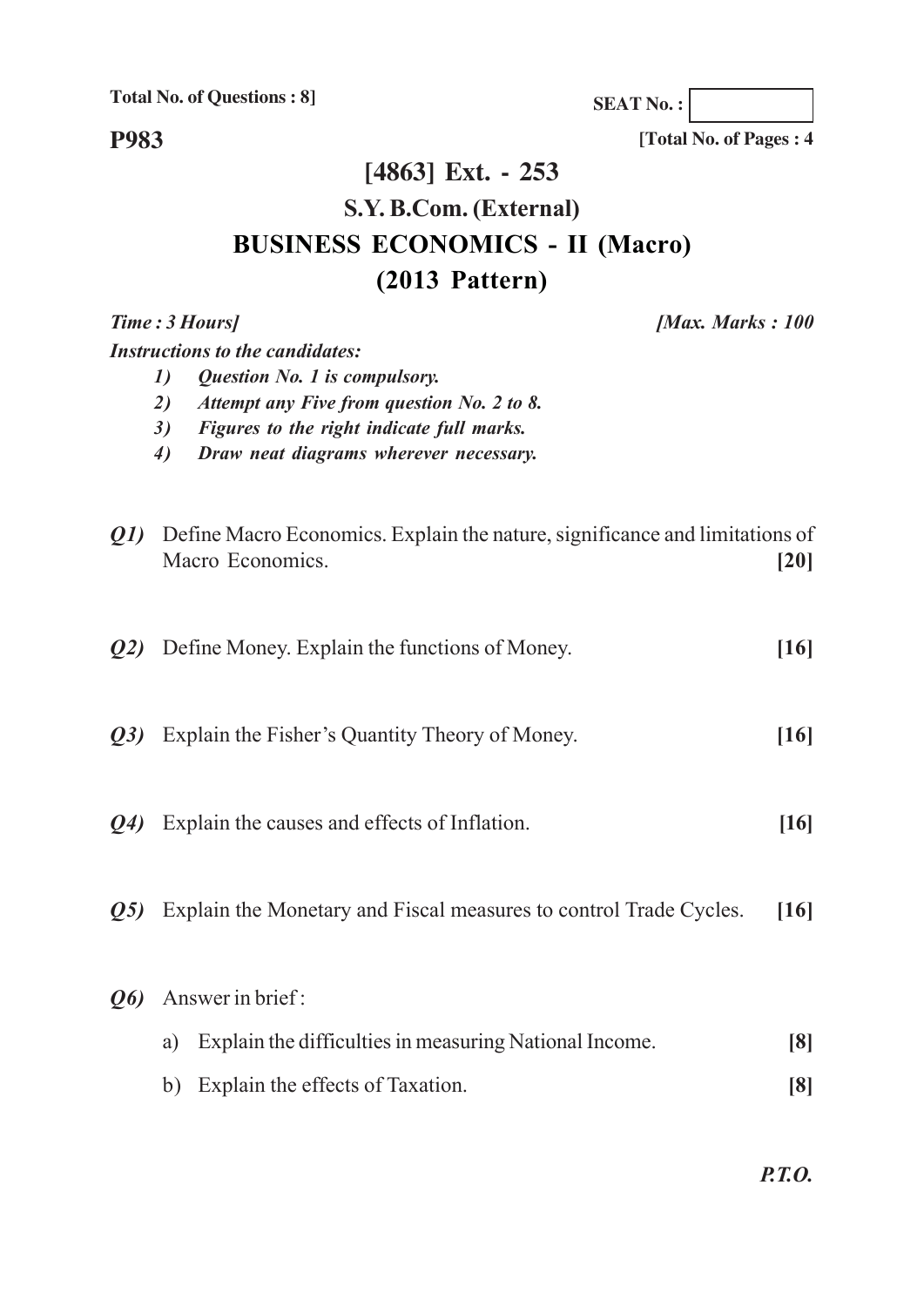| $(27)$ Explain the Keynesian Theory of Employment. | $[16]$ |
|----------------------------------------------------|--------|
|                                                    |        |

## Q8) Write short notes :

| a) Causes of increasing Public Expenditure.   | [8] |
|-----------------------------------------------|-----|
| b) Methods of Measurement of National Income. | [8] |

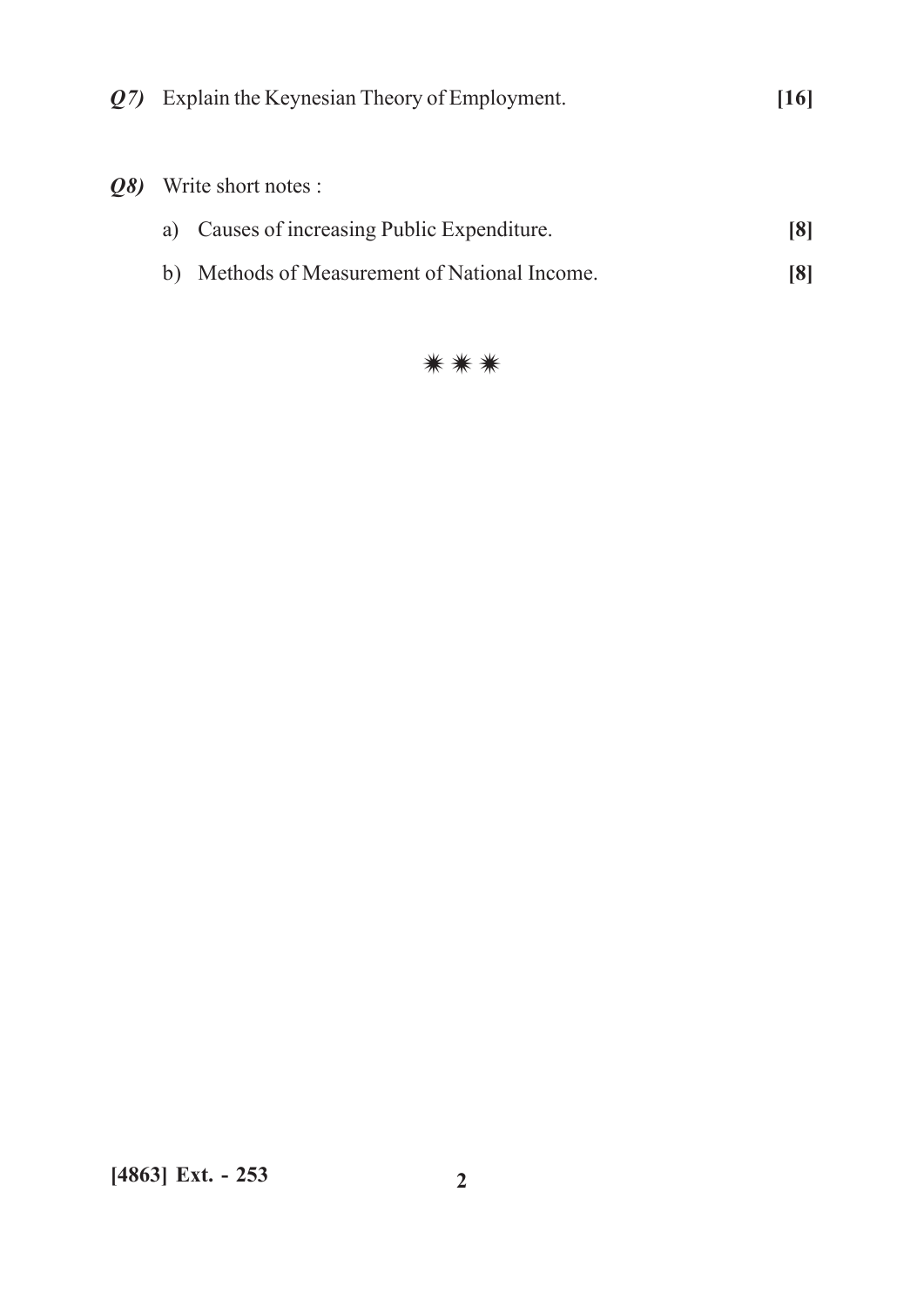### **P983**

वेळ:  $3 \pi H$ 

# $[4863]$  Ext. - 253 S.Y. B.Com. (External) **BUSINESS ECONOMICS - II (Macro)**  $(2013$  Pattern)

# (मराठी रूपांतर)

[एकूण गुण : 100

- प्रथम प्रश्न अनिवार्य आहे. सूचना :ह्र 1)
	- $2)$ प्रश्न क्र. 2 ते 8 यापैकी कोणतेही पाच प्रश्न सोडवा.
	- उजवीकडील अंक प्रश्नांचे पूर्ण गुण दर्शवितात.  $3)$
	- आवश्यकता असेल तेथे सुबक आकृत्या काढा.  $\boldsymbol{4}$

| प्रश्न $I$ ) समग्रलक्षी अर्थशास्त्राची व्याख्या द्या. समग्रलक्षी अर्थशास्त्राचे स्वरूप, महत्व आणि मर्यादा |        |
|-----------------------------------------------------------------------------------------------------------|--------|
| स्पष्ट करा.                                                                                               | $[20]$ |
| <i>प्रश्न</i> 2) पैशाची व्याख्या द्या. पैशाची कार्ये स्पष्ट करा.                                          | $[16]$ |
| प्रश्न $3$ ) पिन्न्शरचा चलनसंख्यामान सिद्धान्त स्पष्ट करा.                                                | $[16]$ |
| प्रश्न 4) जलनवाढीची कारणे व परिणाम स्पष्ट करा.                                                            | [16]   |
| प्रश्न 5) व्यापार चक्रांच्या नियंत्रणाचे चलनी व राजकोषीय उपाय स्पष्ट करा.                                 | [16]   |
| प्रश्न $6$ ) शोडक्यात उत्तरे लिहा.                                                                        |        |
| अ) राष्ट्रीय उत्पन्न मापणातील अडचणी स्पष्ट करा.                                                           | [8]    |
| ब) करांचे परिणाम स्पष्ट करा.                                                                              | [8]    |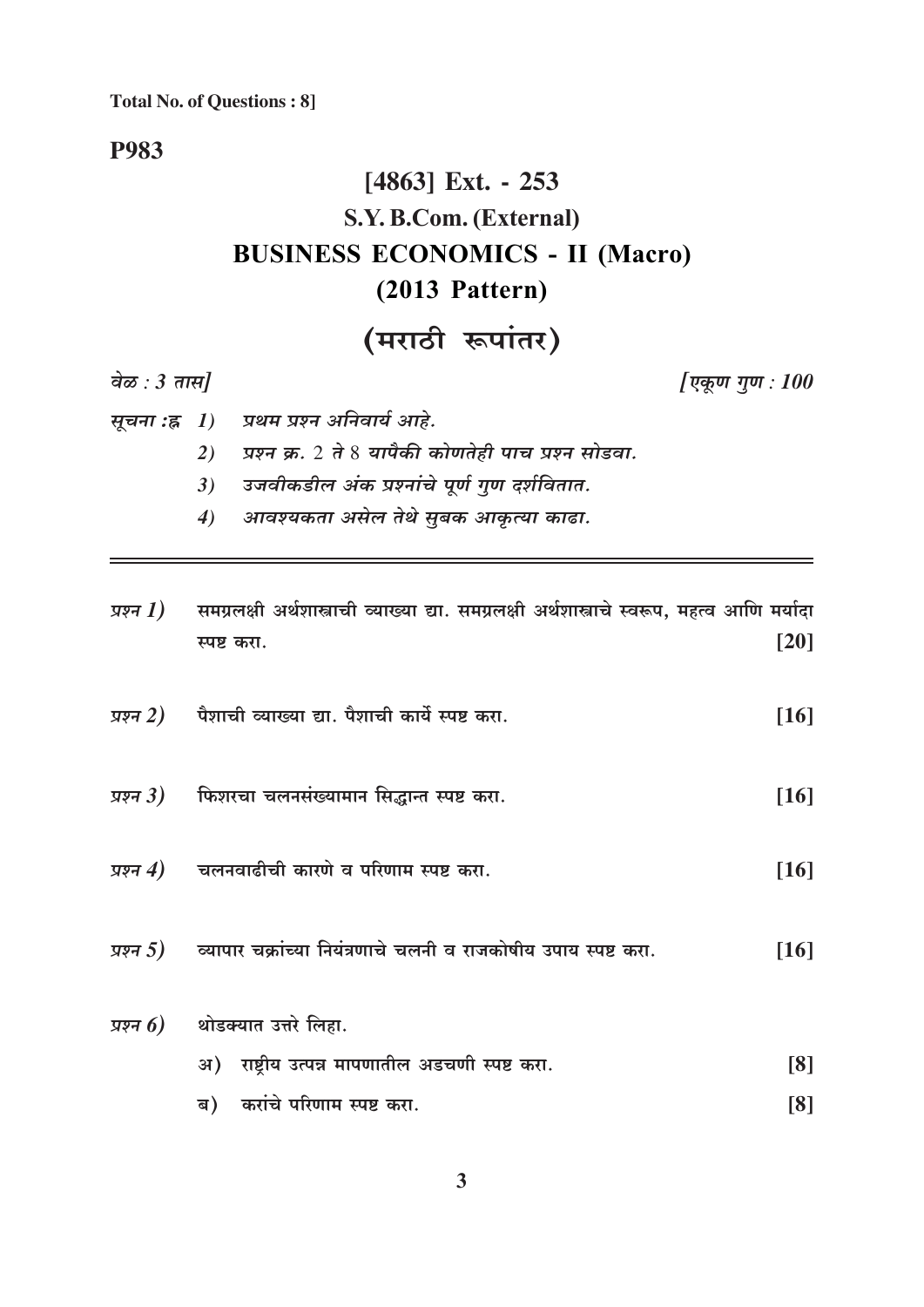| <i>प्रश्न 7)</i> केन्स यांचा रोजगाराचा सिद्धान्त स्पष्ट करा. | $[16]$ |
|--------------------------------------------------------------|--------|
|--------------------------------------------------------------|--------|

| <i>प्रश्न 8)</i> टीपा लिहा. |                                     |     |  |
|-----------------------------|-------------------------------------|-----|--|
|                             | अ) सार्वजनिक खर्च वाढीची कारणे      | [8] |  |
|                             | ब) राष्टीय उत्पन्न मापणाच्या पद्धती | [8] |  |

## **密密密**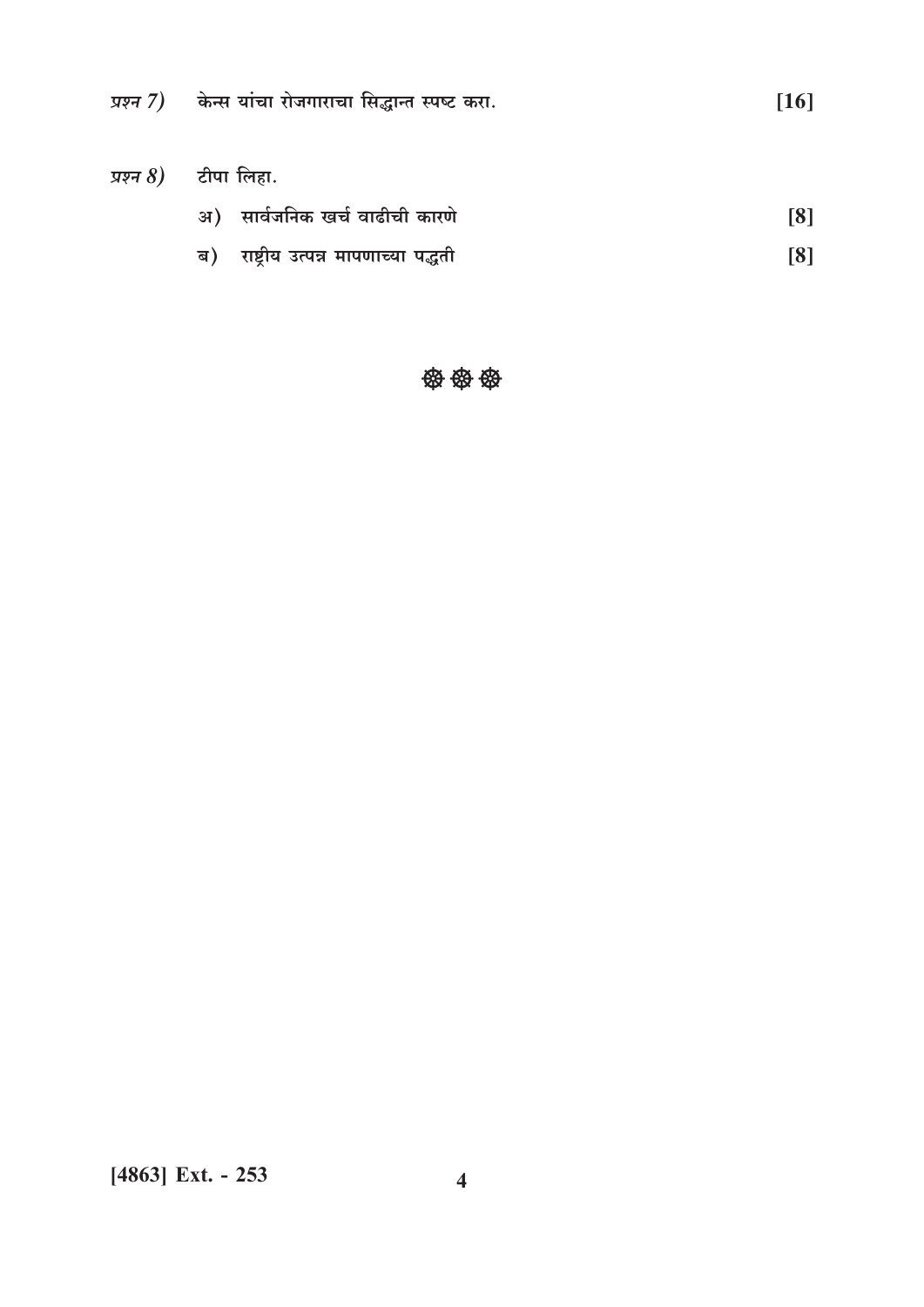**Total No. of Questions: 5]** 

**SEAT No.:** 

**P984** 

[Total No. of Pages: 4]

# [4863] Ext. - 254 S.Y. B.Com. (External) **BUSINESS MANAGEMENT**  $(2013$  Pattern)

Time: 3 Hours] **Instructions to the candidates:**  [Max. Marks: 100

All questions are compulsory.  $\mathcal{L}$ 

- Figures to the right indicate full marks.  $2)$
- *O1*) Explain the principles of Administrative Management Theory by Henry Fayol.  $[20]$

**OR** 

Define delegation of authority? What are the types and advantages of delegation of authority?

Q2) Explain Fredrick Herzberg's hygiene theory of Motivation.  $[20]$ 

 $OR$ 

Define Control? Explain characteristics and importance of Control?

*Q3*) What is Management? Explain various types of Management? Describe in detail various Managerial levels?  $[20]$ 

 $OR$ 

Explain the various steps in planning process and levels of planning?

*Q4* What do you mean by Communication? What are the details communication of process and importance?  $[20]$ 

 $OR$ 

What do you mean by decision making? Explain characteristics and types of decision making?

 $P.T.O.$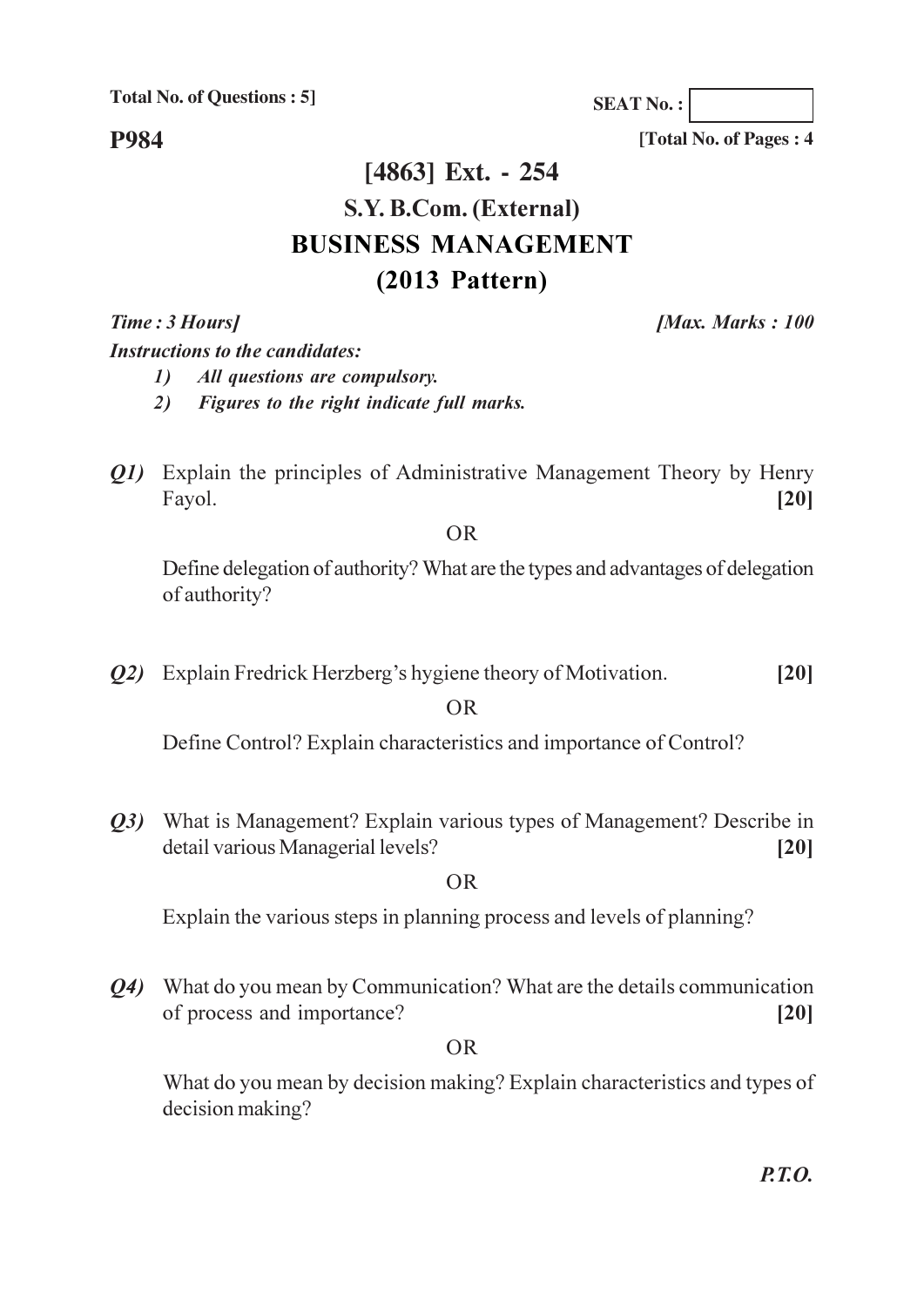- Q5) Write short notes on (any four):
	- a) Importance of direction.
	- b) Process of Management of change.
	- c) Importance of disaster Management.
	- d) Corporate social responsibility.
	- e) Modern Indian Economic Thought of Dr. B.R. Ambedkar
	- f) Importance of Leadership.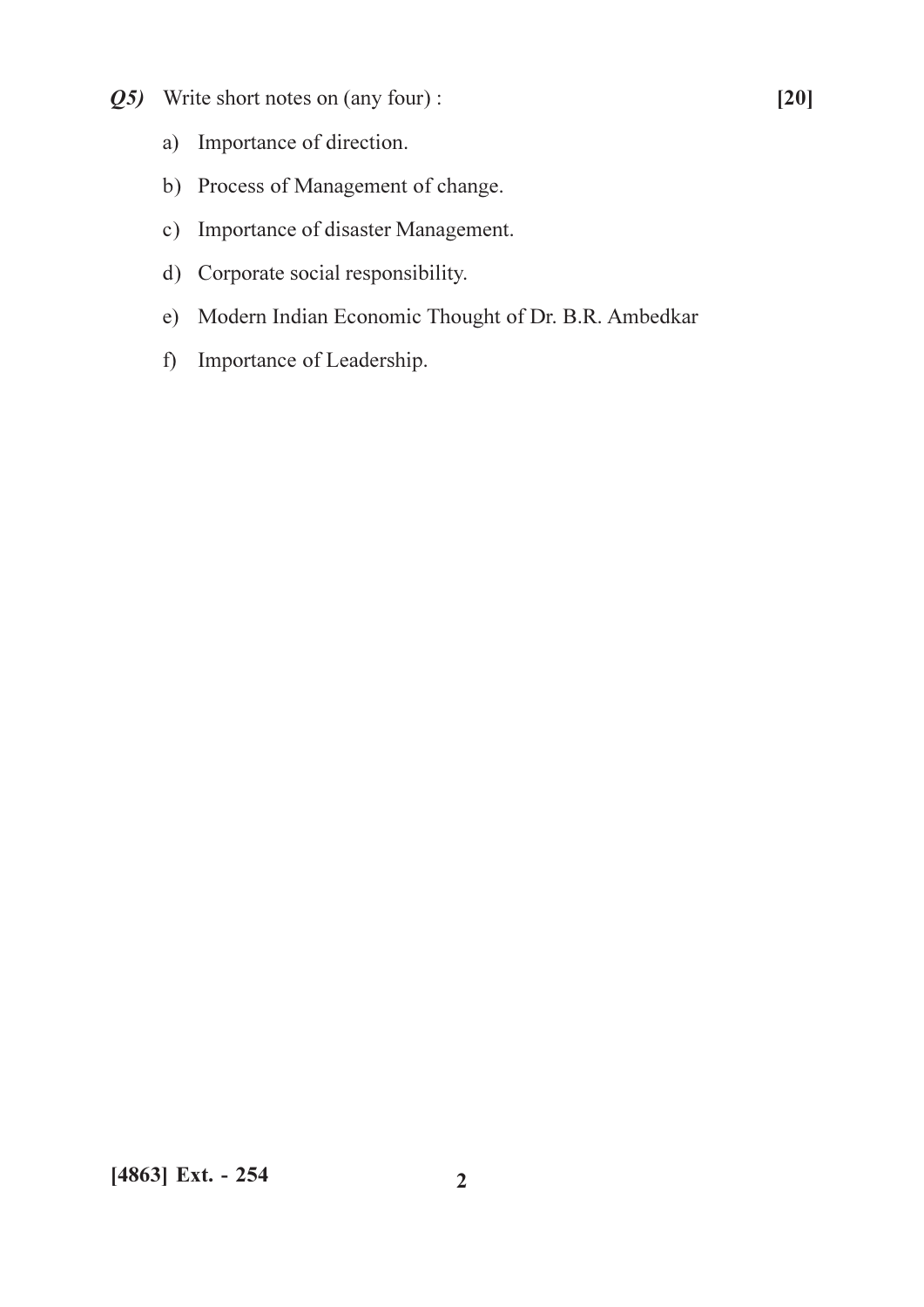## **P984**

# [4863] Ext. - 254 S.Y.B.Com. (External) **BUSINESS MANAGEMENT**  $(2013$  Pattern)

# $\sqrt{m^2 + m^2}$

| $(430 \times 10^{10})$          |                                                                                                                                    |  |
|---------------------------------|------------------------------------------------------------------------------------------------------------------------------------|--|
| वेळ : 3 तास]<br>[एकूण गुण : 100 |                                                                                                                                    |  |
|                                 | सूचना :– 1) सर्व प्रश्न सोडविणे आवश्यक आहेत.                                                                                       |  |
|                                 | उजवीकडील अंक पूर्ण गुण दर्शवितात.<br>2)                                                                                            |  |
|                                 | <i>प्रश्न 1</i> )     हेन्री फेयॉल यांनी सुचविलेली व्यवस्थापनाची तंत्रे लिहा.<br>$\lceil 20 \rceil$                                |  |
|                                 | किंवा                                                                                                                              |  |
|                                 | अधिकार प्रदानाची व्याख्या द्या. अधिकार प्रदानाचे प्रकार व फायदे सविस्तर सांगा?                                                     |  |
| प्रश्न 2)                       | फ्रेडरिक हर्झबर्ग यांनी मांडलेला आरोग्यविषयक अभिप्रेरणा सिंद्धात स्पष्ट करा.<br>$\lceil 20 \rceil$<br>किंवा                        |  |
|                                 | नियंत्रणाची व्याख्या सांगा. नियंत्रणाची वैशिष्ट्ये व महत्व स्पष्ट करा.                                                             |  |
| प्रश्न $3)$                     | ्व्यवस्थापन म्हणजे काय? व्यवस्थापनाचे विविध प्रकार सांगून व्यवस्थापनाच्या विविध<br>पातळ्या किंवा स्तर स्पष्ट करा.<br>[20]<br>किंवा |  |
|                                 | नियोजन प्रक्रियेतील अवस्था व नियोजनाच्या विविध पातळ्या/स्तर स्पष्ट करा.                                                            |  |
| प्रश्न $4)$                     | संदेशवहन म्हणजे काय? संदेशवहनाची प्रक्रिया व महत्व सविस्तर सांगा.<br>$\lceil 20 \rceil$<br>किंवा                                   |  |
|                                 | निर्णय प्रक्रिया म्हणजे काय? निर्णय प्रक्रियेची वैशिष्टये व महत्व स्पष्ट करा.                                                      |  |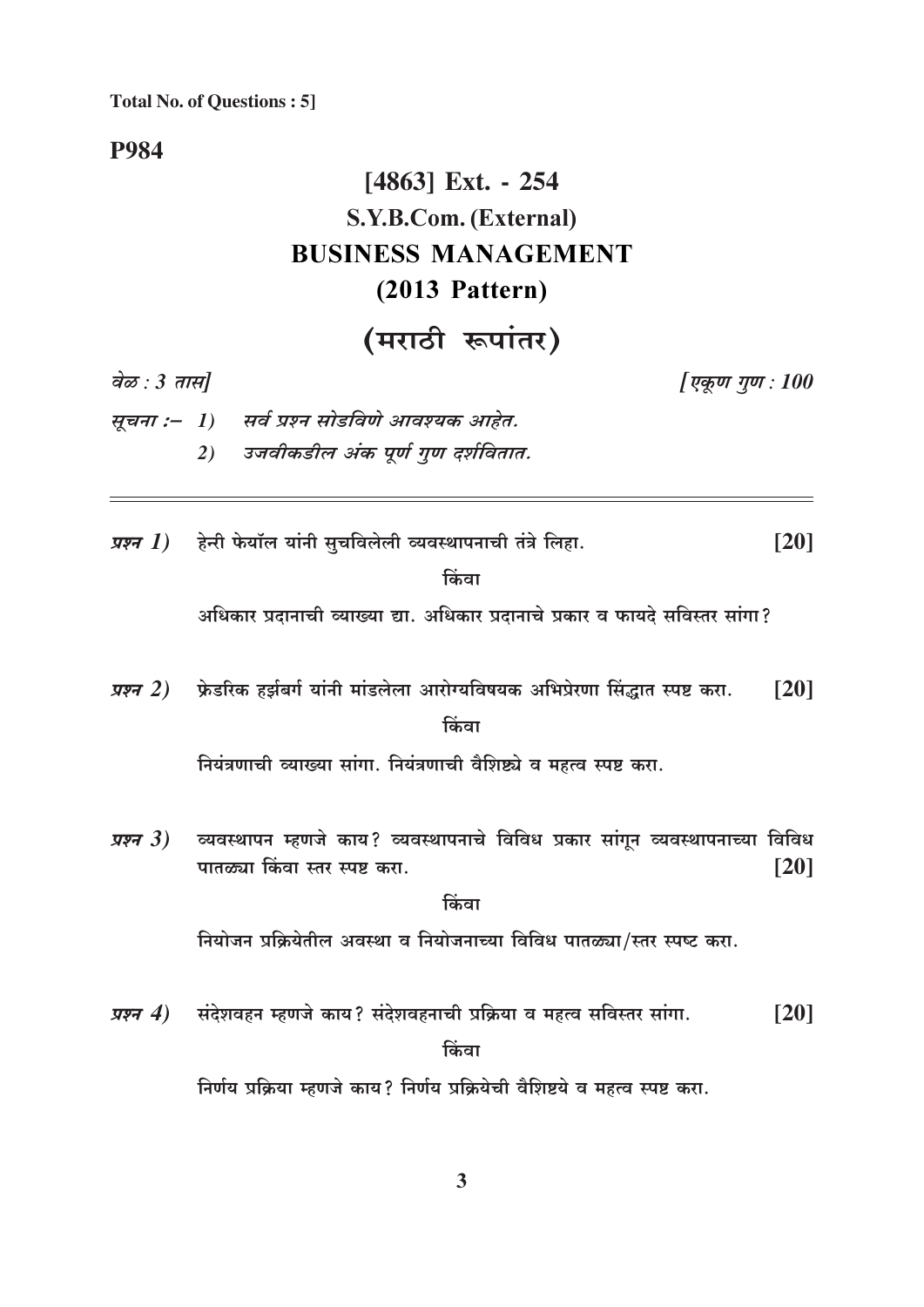- प्रश्न 5) थोडक्यात टिपा लिहा. (कोणत्याही चार)
	- अ) निर्देशनाचे महत्व
	- ब) बदलाची व्यवस्थापन प्रक्रिया
	- क) आपत्ती व्यवस्थापनाचे महत्व
	- ड) कार्पोरेट सामाजिक जबाबदारी
	- इ) डॉ. बाबासाहेब आंबेडकराचे आधुनिक भारतीय आर्थिक विचार स्पष्ट करा.
	- फ) नेतृत्वाचे महत्व

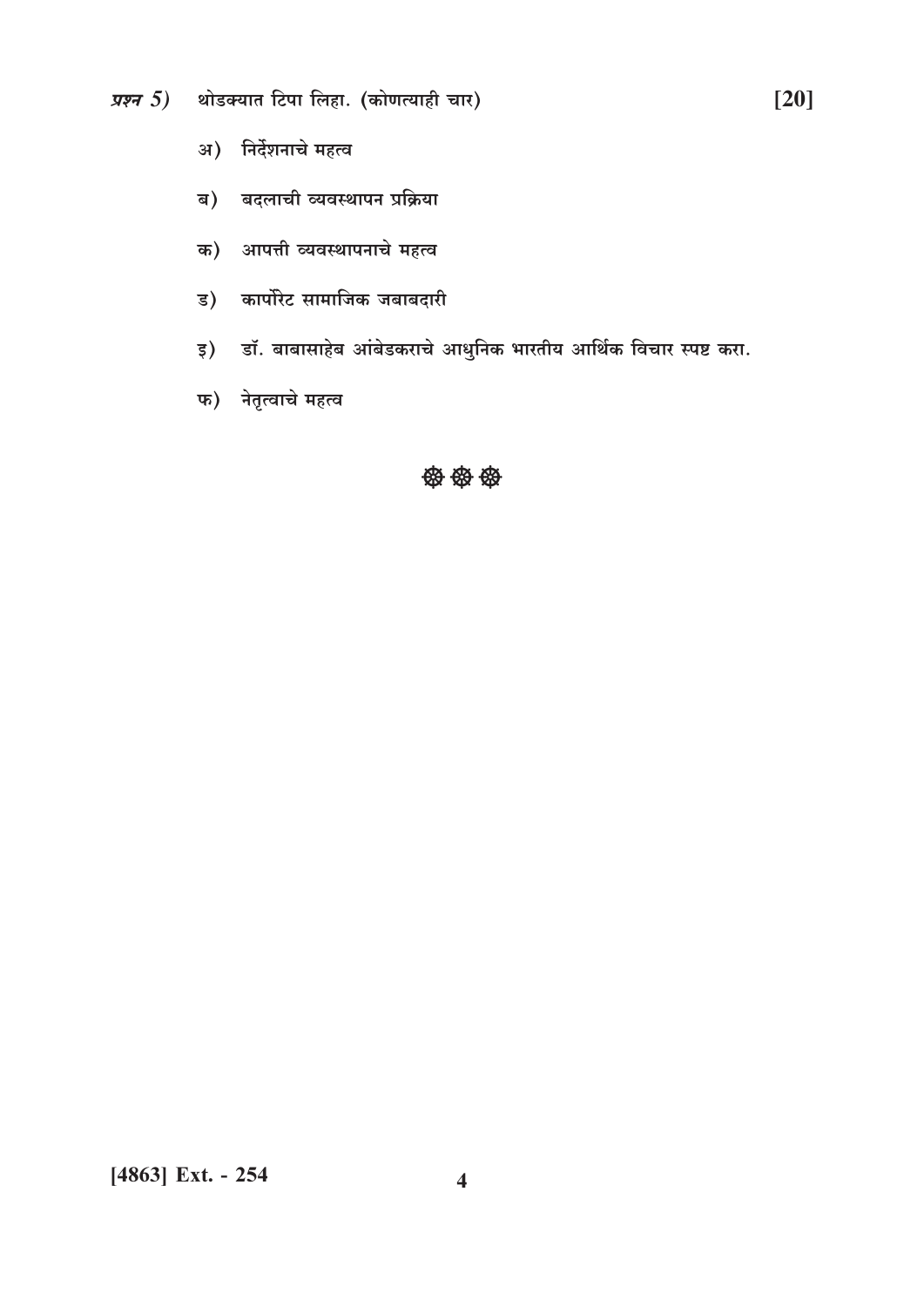**Total No. of Questions: 5]** 

**SEAT No.:** 

**P985** 

[Total No. of Pages: 4]

# [4863] Ext. - 255 S.Y.B.Com. (External) **ELEMENTS OF COMPANY LAW**  $(2013$  Pattern)

Time: 3 Hours] **Instructions to the candidates:** 

[Max. Marks: 100

- All questions are compulsory.  $\mathbf{I}$
- All questions carry equal marks.  $2)$
- *O1*) What is Company? Distinction between Private Company and Public Company.  $[20]$
- *Q2* Explain in detail the various stages in formation of Company.  $[20]$

### **OR**

What is Memorandum of Association of Company? Explain the various clauses of Memorandum of Association of Company.

- $(23)$  a) What is E-Governance? Explain the advantages of E-Governance. [10]
	- b) What is Meeting? Explain the various types of Company Meetings. [10]

### $OR$

- a) Explain the various types of Directors.
- b) Explain the concept of Compromise, arrangement, Amalgamation and Reconstruction.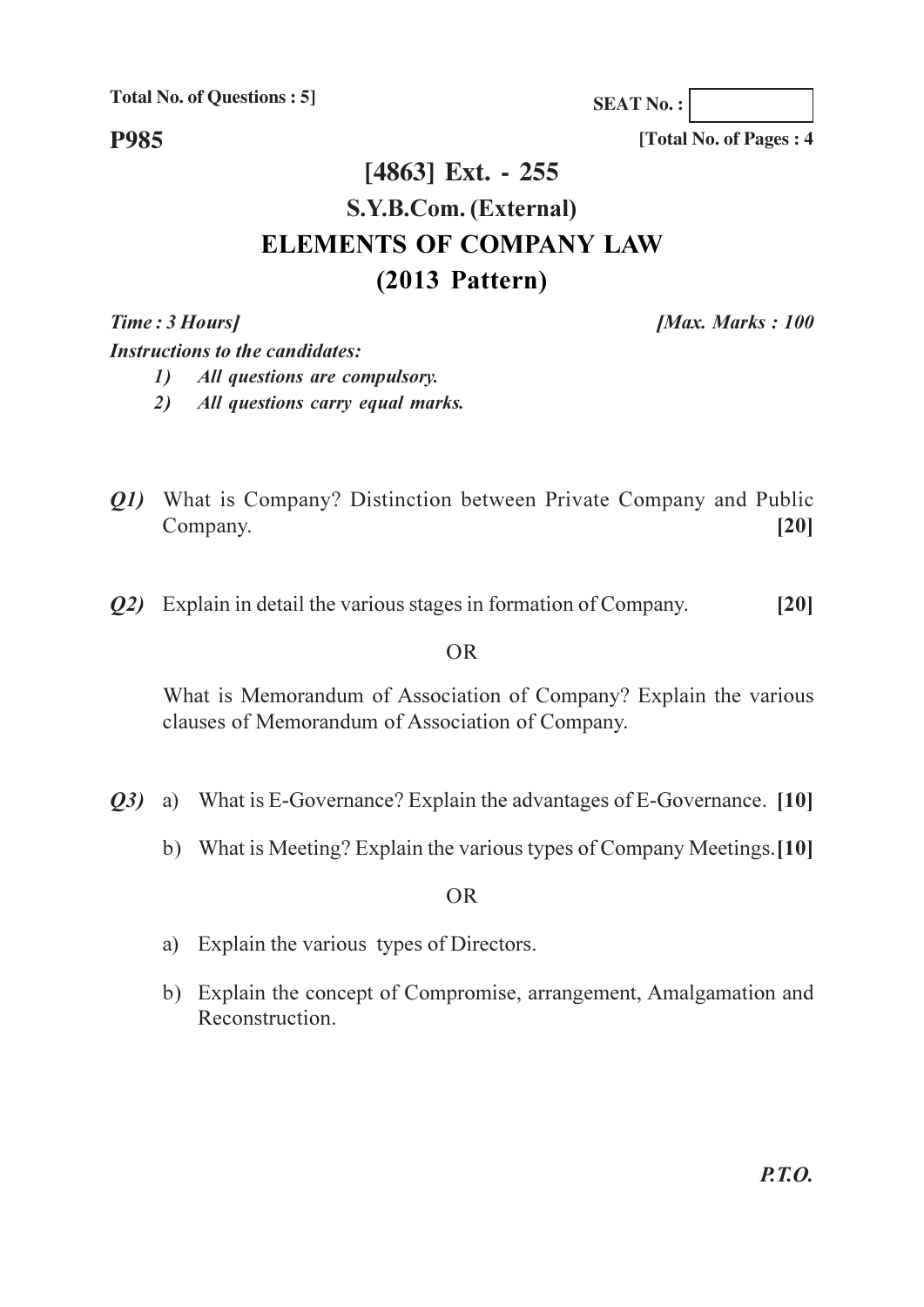- Q4) Distinction between :
	- a) Managing Director and Whole Time Director.
	- b) Managing Director and Manager.
- $Q5$ ) Write short notes (Any 2):
	- a) Disqualification of Directors.
	- b) Extra Ordinary Meeting.
	- c) Compulsory winding up of Company.
	- d) Directors Identification Number (D.I.N.).

 $[20]$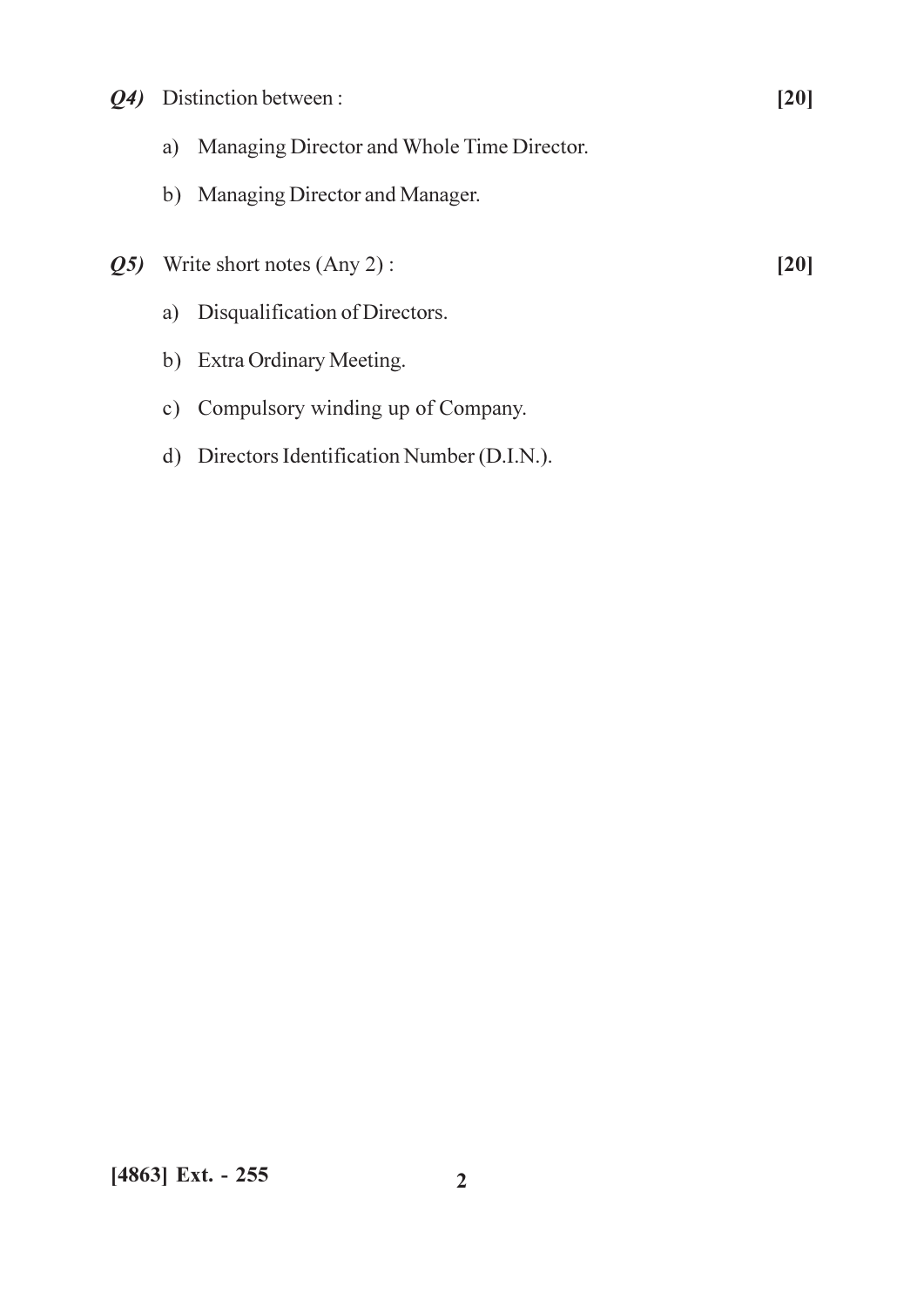### **P985**

# [4863] Ext. - 255 S.Y.B.Com. (External) **ELEMENTS OF COMPANY LAW**  $(2013$  Pattern)

## (मराठी रूपांतर)

वेळ :  $3 \pi \pi l$ 

[एकूण गूण : 100

- सूचना :- 1) सर्व प्रश्न अनिवार्य आहेत. 2) सर्व प्रश्नांना समान गुण आहेत. संदर्भासाठी मूळ इंग्रजी प्रश्नपत्रिका पहावी.  $3)$
- *प्रश्न 1*) कंपनी म्हणजे काय? खाजगी कंपनी व सार्वजनिक कंपनी यातील फरक स्पष्ट करा. [20]

कंपनी स्थापनेच्या विविध अवस्था सविस्तर स्पष्ट करा. प्रश्न 2)  $[20]$ 

#### किंवा

कंपनीचे घटनापत्रक म्हणजे काय? कंपनी घटनापत्रकातील विविध कलमे स्पष्ट करा.

- $\sqrt{1773}$ ) अ) इ गव्हर्नन्स म्हणजे काय? इ गव्हर्नन्सचे फायदे स्पष्ट करा.  $[10]$ 
	- ब) सभा म्हणजे काय? कंपनी सभेचे विविध प्रकार स्पष्ट करा.  $[10]$

किंवा

- अ) संचालकांचे विविध प्रकार स्पष्ट करा.
- कंपनी संदर्भातील तडजोड, व्यवस्था, एकत्रिकरण, व पुनर्रचना ह्या संकल्पना स्पष्ट ब) करा.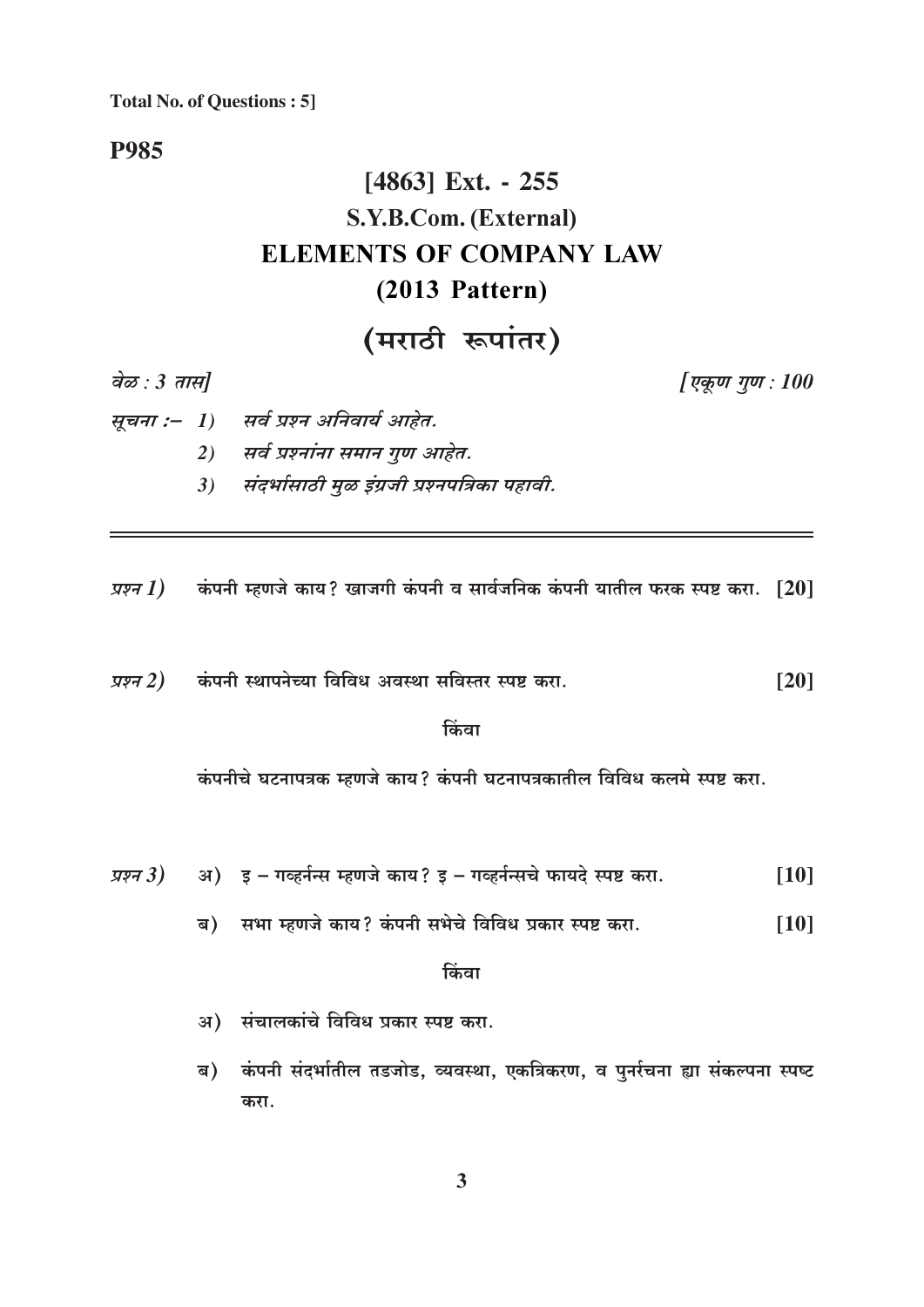- प्रश्न  $4)$  फरक स्पष्ट करा.
	- अ) व्यवस्था संचालक व पूर्ववेळ संचालक
	- ब) व्यवस्था संचालक व व्यवस्थापक
- *प्रश्न 5)* टिपा लिहा. (कोणत्याही दोन)  $[20]$ 
	- अ) संचालकांची अपात्रता
	- ब) विषेश सर्वसाधारण सभा
	- क) कंपनीचे सक्तीचे समापन
	- ड) संचालक ओळख क्रमांक

袋袋袋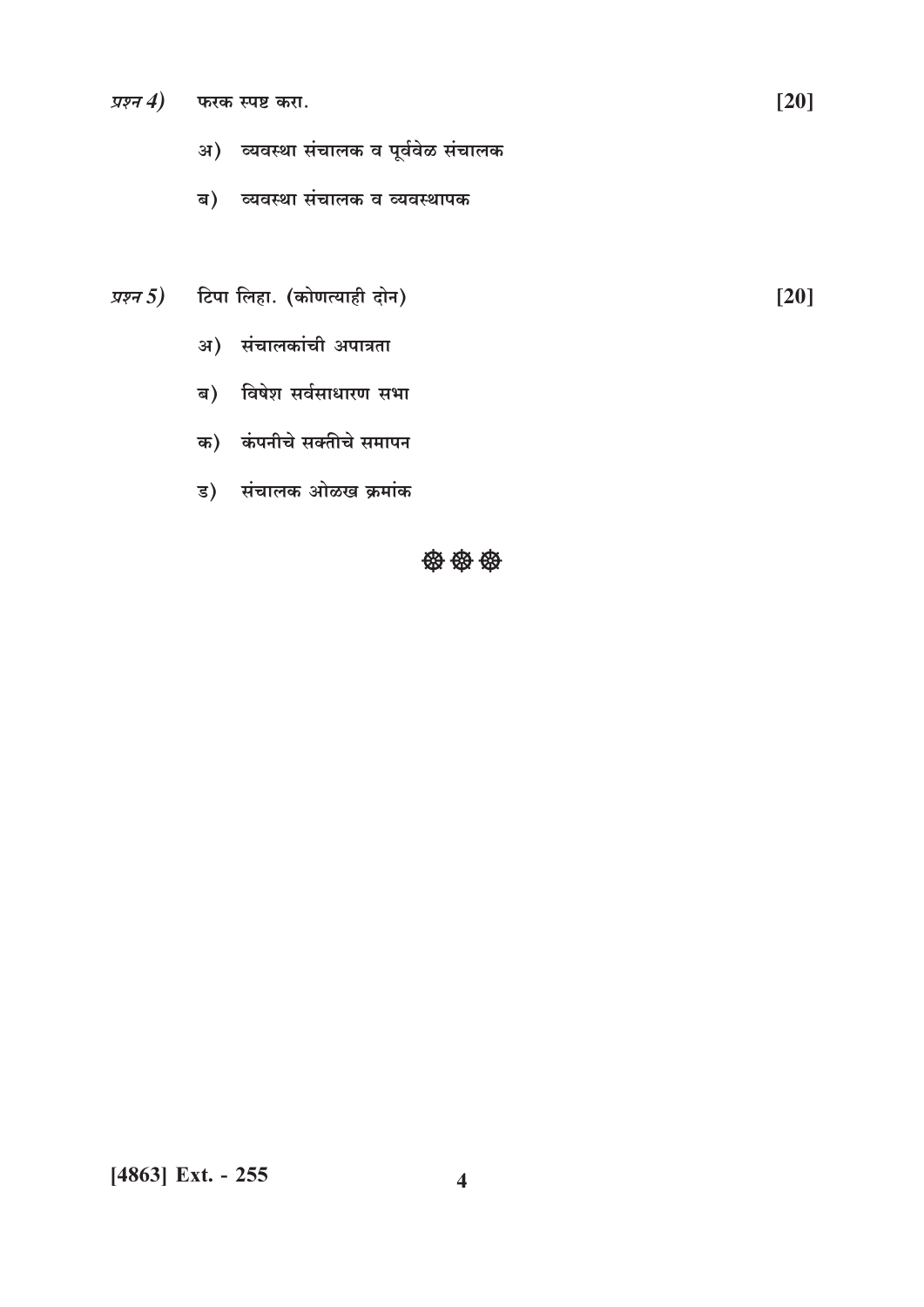**Total No. of Questions : 5]**

**SEAT No. :**

**P986**

**[Total No. of Pages : 4**

## **[4863] Ext. - 256 S.Y. B.Com. (External) BUSINESS ADMINISTRATION (2013 Pattern) (Paper - I)**

*Time : 3 Hours] [Max. Marks : 100*

*Instructions to the candidates:*

- *1) All questions are compulsory.*
- *2) All questions carry equal marks.*
- *Q1)* What is Globalisation? Explain the obstacles to Globalisation and consequences of Globalisation. **[20]**

### OR

Explain the role of Government and Board of Industrial and Financial Reconstruction (BIFR) in prevention of Industrial Sickness. **[20]**

*Q2)* What are the documents required for incorporation of a company? Explain the licensing requirements for incorporation. **[20]**

### OR

Define Business. Explain the scope and characteristics of Business. **[20]**

- *Q3)* a) State the merits and demerits of limited liability Partnership. **[10]**
	- b) What are the factors determining the suitability of form of Organisation? **[10]**

### OR

- a) What are the advantage and limitations of Quality Circles? **[10]**
- b) State the importance of Productivity. **[10]**

*P.T.O.*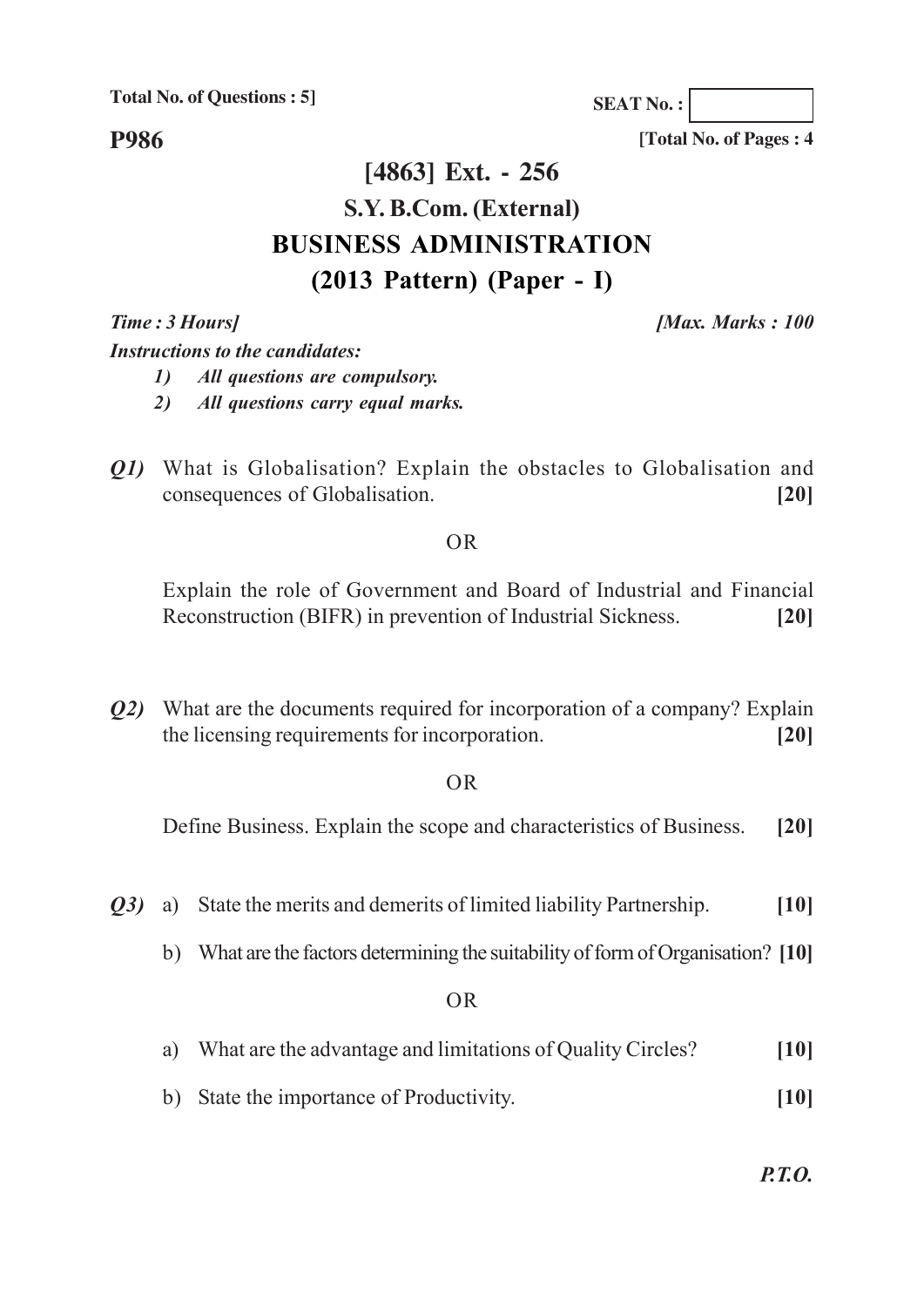*Q4)* Explain the Social responsibilities of business towards different interest groups. **[20]**

#### OR

Explain the present trends in location of business. **[20]**

- *Q5)* Write short notes on (Any four) : **[20]**
	- a) Economic Objectives of business.
	- b) Non-Profit Joint Stock Company.
	- c) Cultural Environment.
	- d) Maharashtra Knowledge Corporation Limited (MKCL).
	- e) National Productivity Council (NPC).
	- f) Industrial Sickness.

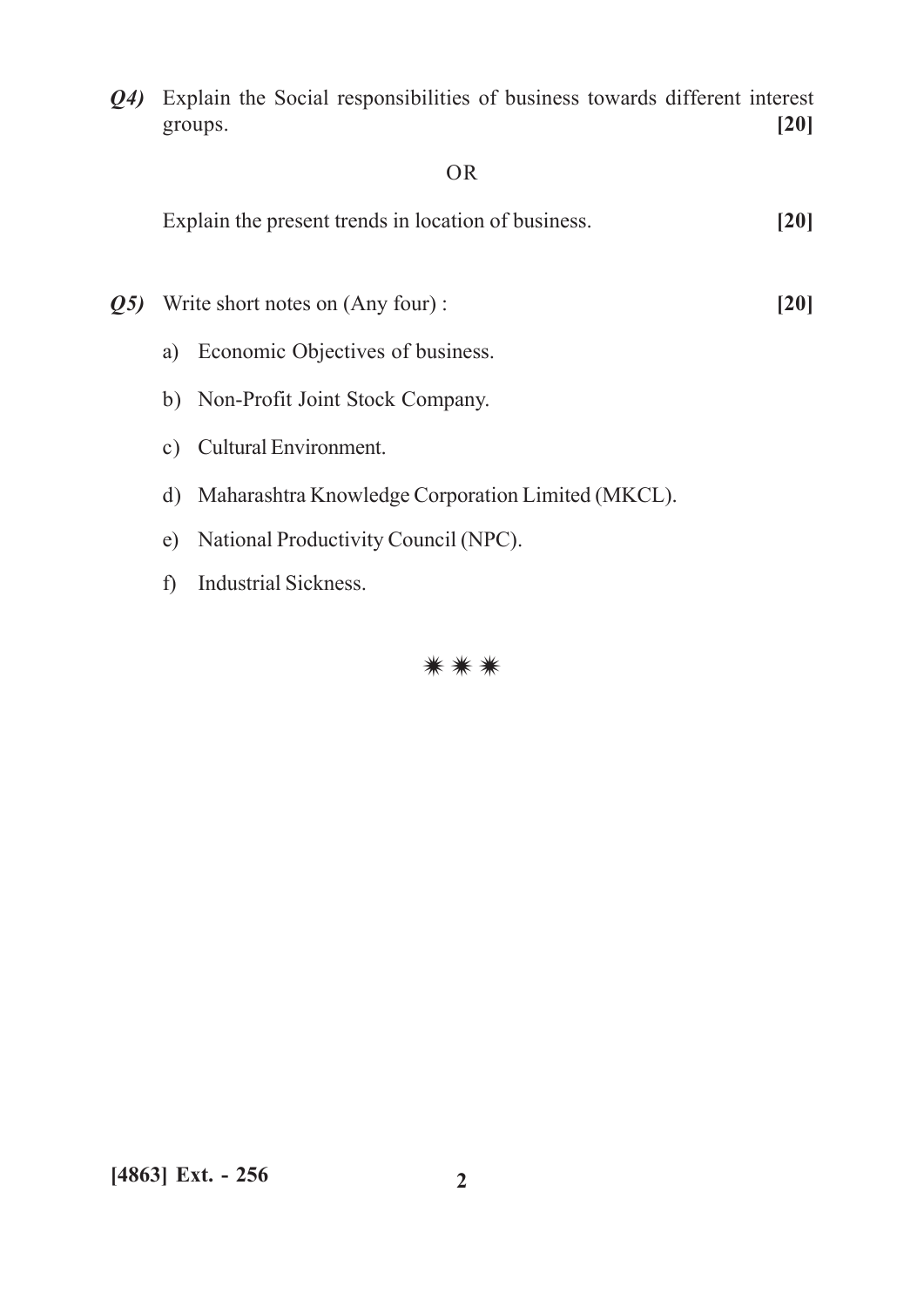**Total No. of Questions: 5]** 

### **P986**

# [4863] Ext. - 256 S.Y. B.Com. (External) **BUSINESS ADMINISTRATION**  $(2013$  Pattern) (Paper - I)

## (मराठी रूपांतर)

वेळ:  $3 \pi \pi l$ 

[एकूण गुण : 100

- सर्व प्रश्न सोडविणे आवश्यक आहे. सूचना :ह्र 1)
	- उजवीकडील अंक प्रश्नांचे पूर्ण गुण दर्शवितात.  $2)$
	- संदर्भासाठी मूळ इंग्रजी प्रश्नपत्रिका पहावी.  $3)$
- जागतिकीकरण म्हणजे काय? जागतिकीकरणातील अडथळे आणि जागतिकीकरणाचे परिणाम प्रश्न  $I$ )  $[20]$ स्पष्ट करा.

#### किंवा

औद्योगिक व वित्तीय पुनर्रचना मंडळ. आणि शासन यांची औद्योगिक आजारपण टाळण्यासाठी भूमिका स्पष्ट करा.  $[20]$ 

व्यवसाय नोंदणीसाठी कोणती कागदपत्रे आवश्यक असतात? व्यवसाय नोंदणीसाठी परवान्यांची प्रश्न  $2)$  $[20]$ आवश्यकता स्पष्ट करा.

किंवा

व्यवसाय या संज्ञेची व्याख्या लिहा. व्यवसायाची व्याप्ती आणि गुणवैशिष्टये स्पष्ट करा. [20]

- अ) मर्यादीत भागीदारी संस्थेचे फायदे व मर्यादा. स्पष्ट करा. प्रश्न $3)$  $[10]$ 
	- योग्य व्यवसाय संघटन निवडत असताना कोणते घटक विचारात घेतले जातात. [10] ब)

किंवा

- अ) गुणवत्ता वर्तळांचे फायदे आणि मर्यादा लिहा.  $[10]$
- ब) उत्पादकतेचे महत्व लिहा.  $[10]$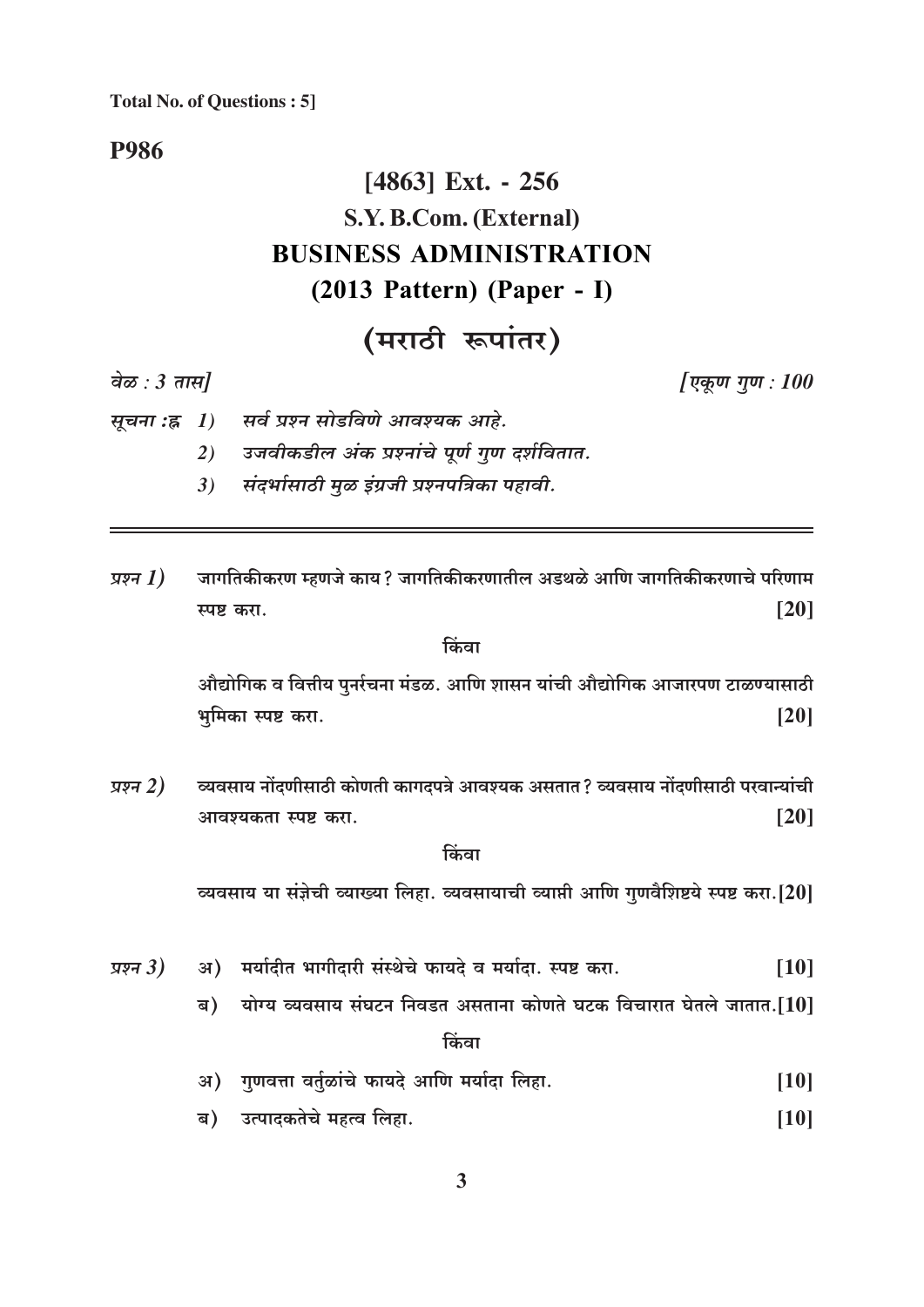- व्यवसाय संस्थेच्या विविध गटांच्या संदर्भात असणाऱ्या सामाजिक जबाबदाऱ्या स्पष्ट करा.[ $\bf 20$ ] प्रश्न  $4)$ किंवा व्यवसाय संस्थेच्या स्थान निश्चितीकरणाबाबत आधुनिक प्रवाह स्पष्ट करा.  $[20]$
- थोडक्यात टिपा लिहा (कोणत्याही चार) प्रश्न  $5)$  $[20]$ 
	- अ) व्यवसायाची आर्थिक उद्दीष्टये
	- ब) ना ह्न नफा संयुक्त भांडवली प्रमंडळ
	- क) सांस्कृतिक पर्यावरण
	- ड) महाराष्ट्र ज्ञान महामंडळ मर्यादीत  $(MKCL)$
	- $\zeta$ ) राष्ट्रीय उत्पादकता परिषद (NPC)
	- फ) औद्योगिक आजारपण

### **密密密**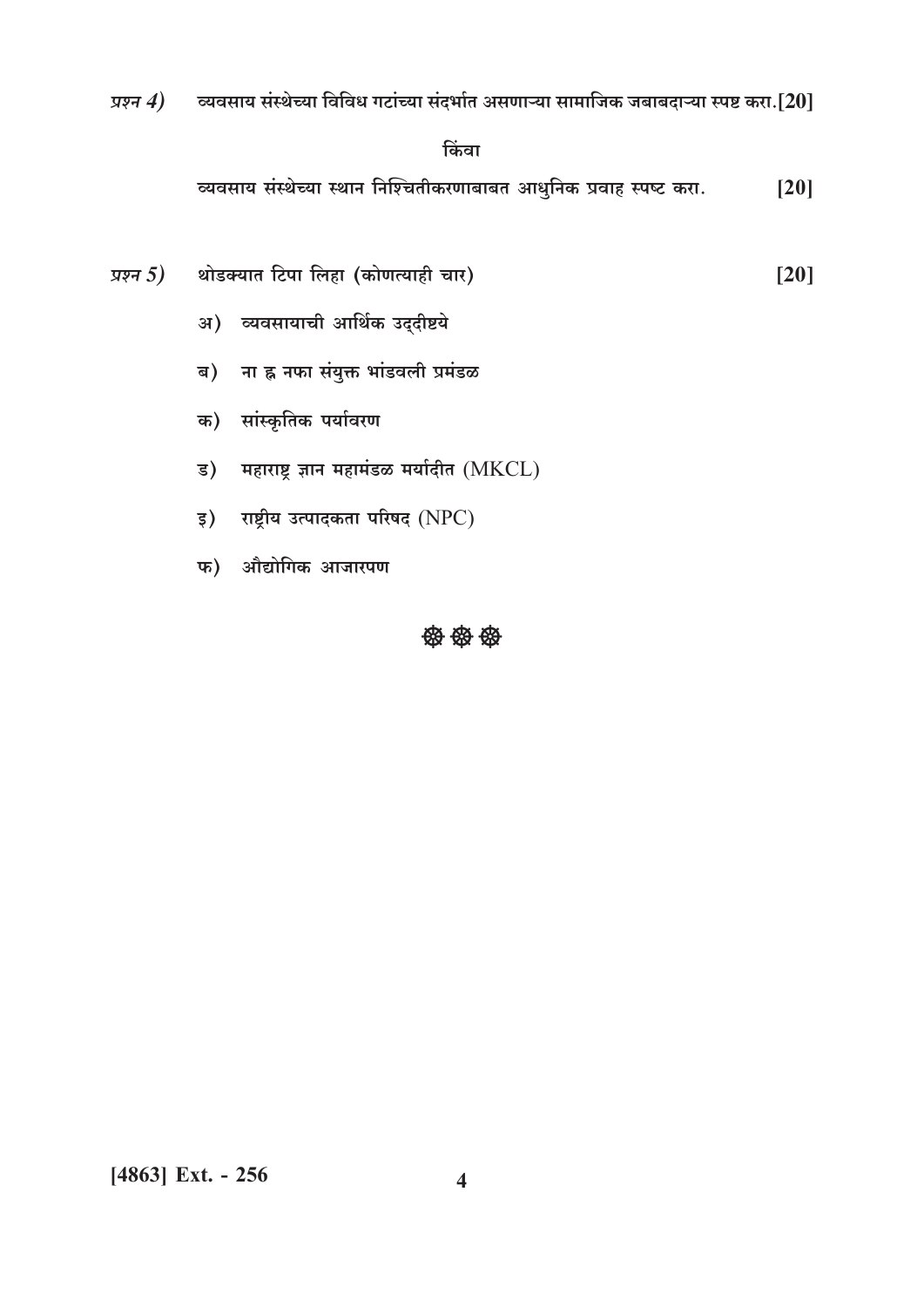**Total No. of Questions: 5]** 

**SEAT No.:** 

[Total No. of Pages: 4]

**P987** 

# [4863] Ext. - 257 S.V. B.Com. **BANKING AND FINANCE Indian Banking System** (2013 Pattern) (Special Paper - I)

Time: 3 Hours]

[Max. Marks: 100

**Instructions to the candidates:** 

- All questions are compulsory.  $\mathbf{I}$
- Figures to the right indicate full marks. 2)
- *Q1*) Explain the structure of Banking System in India.  $[20]$

Q2) Discuss the arguments for and against of Nationalisation Banks in India. [20]

**OR** 

Explain the functions and progress of NABARD.

- (03) a) State the performance of State Bank of India?  $[10]$ 
	- b) State the progress of district Co-operative Banks.  $[10]$

#### **OR**

- a) State the recommendation of Narsimhan Committee II (1998).
- b) What are the functions of primary Agricultural Co-operative Credit Societies?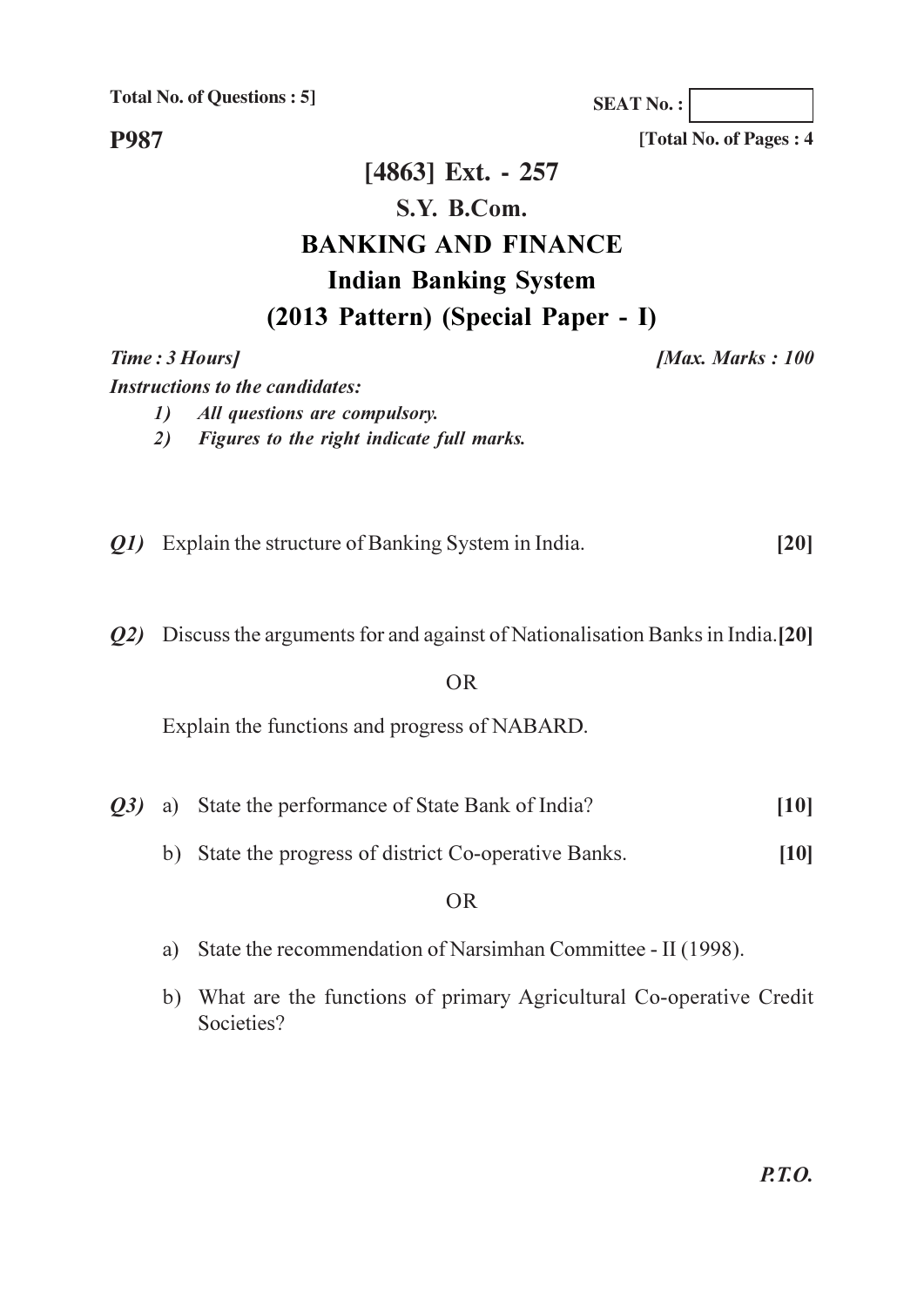|  | $Q_4$ ) Explain the functions of Reserve Bank of India. | $\bm{[20]}$ |
|--|---------------------------------------------------------|-------------|
|--|---------------------------------------------------------|-------------|

 $[20]$ 

- Q5) Write Short Notes on (any two):
	- a) State Co-operative Banks.
	- b) Scheduled and non Scheduled Banks.
	- c) Debt Recovery Tribunal.
	- d) Management of Non Performing Assets (NAP's).

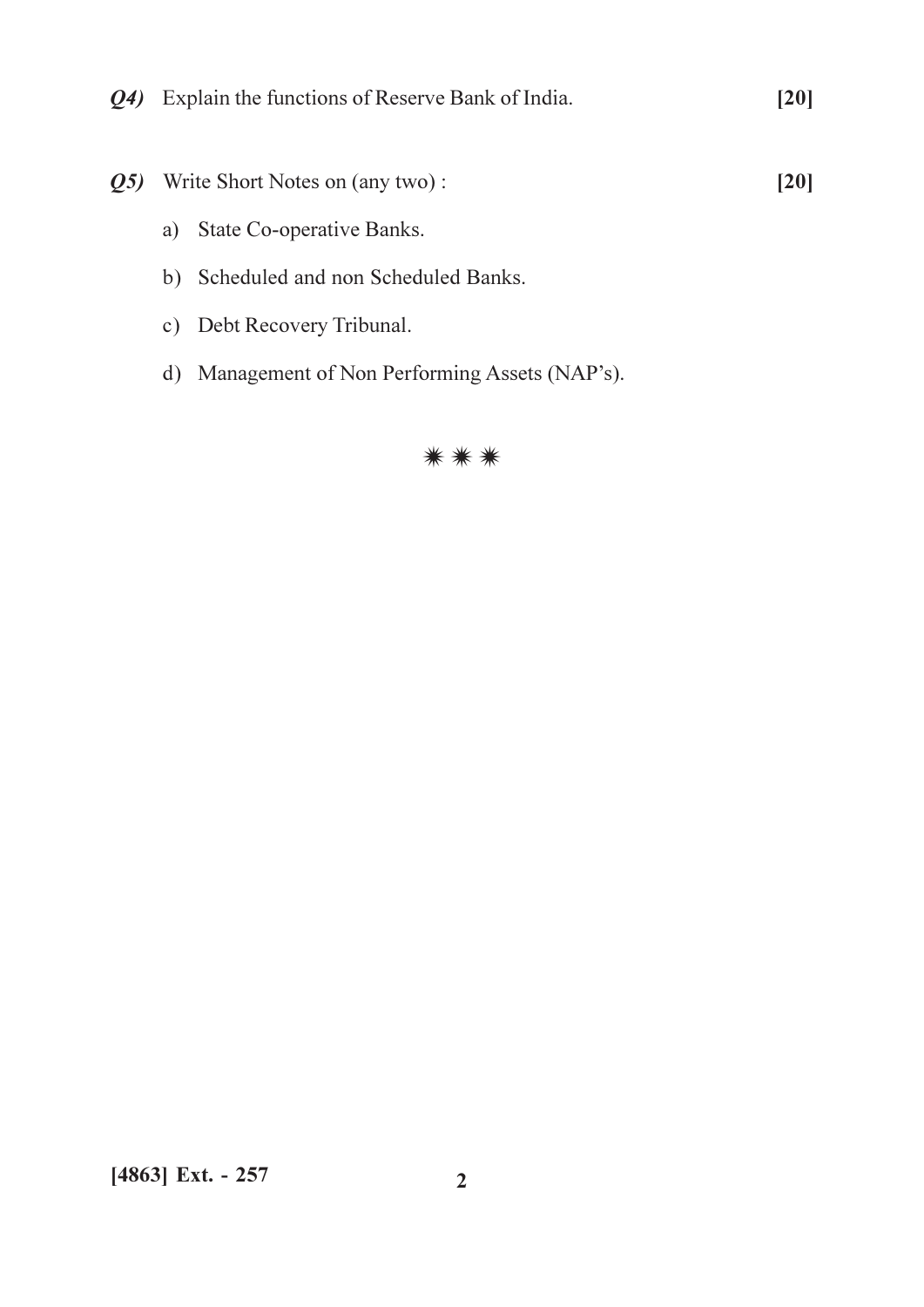**Total No. of Questions : 5]**

**P987**

# **[4863] Ext. - 257 S.Y. B.Com. BANKING AND FINANCE Indian Banking System** (2013 Pattern) (Special Paper - I) (मराठी रूपांतर)

| वेळ : 3 तास] |       |                                                                                                                                                                                                                                                                                                                                                         |
|--------------|-------|---------------------------------------------------------------------------------------------------------------------------------------------------------------------------------------------------------------------------------------------------------------------------------------------------------------------------------------------------------|
|              |       |                                                                                                                                                                                                                                                                                                                                                         |
| 2)           |       |                                                                                                                                                                                                                                                                                                                                                         |
| 3)           |       |                                                                                                                                                                                                                                                                                                                                                         |
|              |       | [20]                                                                                                                                                                                                                                                                                                                                                    |
|              |       |                                                                                                                                                                                                                                                                                                                                                         |
|              | किंवा |                                                                                                                                                                                                                                                                                                                                                         |
|              |       |                                                                                                                                                                                                                                                                                                                                                         |
|              |       | एकूण गुण : 100<br>सूचना :- 1) सर्व प्रश्न सोडविणे आवश्यक आहेत.<br>उजवीकडील अंक गुण दर्शवितात.<br>संदर्भासाठी मूळ इंग्रजी प्रश्नपत्रिका पहावी.<br>भारतातील बँक प्रणालीची संरचना स्पष्ट करा.<br><i>प्रश्न</i> 2)     भारतातील बँक राष्ट्रीयकरणाच्या बाजूने व विरोधी बाजूने युक्तीवादावर चर्चा करा.   [20]<br>नाबार्ड बँकेची कार्ये आणि प्रगती स्पष्ट करा. |

|  | <i>प्रश्न 3)</i> अ) स्टेट बँक ऑफ इंडियाची कामगिरी सांगा.          | $\lceil 10 \rceil$ |
|--|-------------------------------------------------------------------|--------------------|
|  | ब) जिल्हा सहकारी बँकेची प्रगती सांगा.                             | $[10]$             |
|  | किंवा                                                             |                    |
|  | $\sigma$ ) नरसिंहम समिती – $\text{II}$ (1998) च्या शिफारशी सांगा. |                    |
|  |                                                                   |                    |

ब) प्राथमिक सहकारी कृषि पतसंस्थांची कार्ये कोणती आहेत?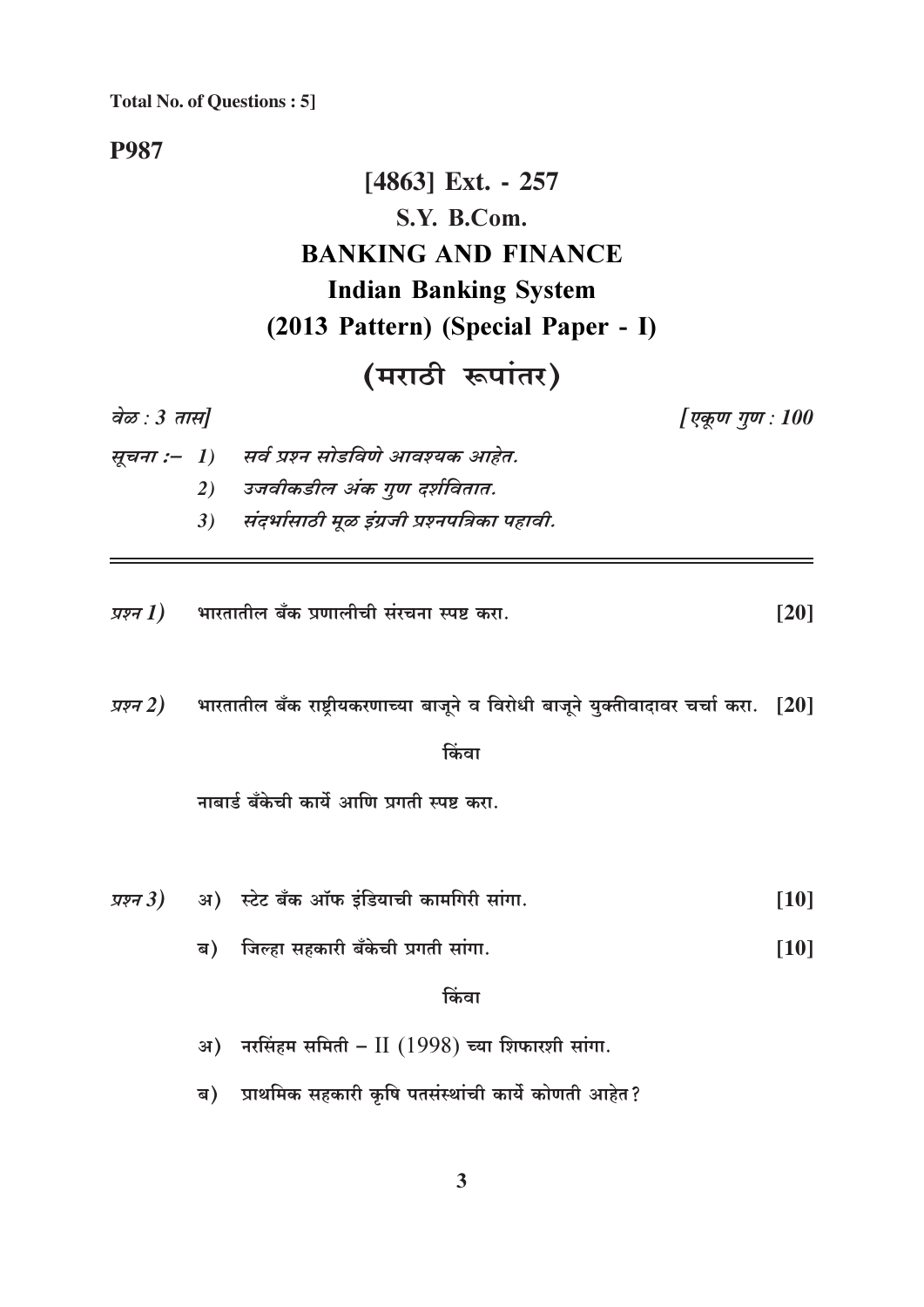प्रश्न 4) भारतीय रिझर्व्ह बँकेची कार्ये स्पष्ट करा.

#### प्रश्न 5) टिपा लिहा (कोणत्याही दोन)  $[20]$

- अ) राज्य सहकारी बँका
- ब) बिगरअनुसूचित व अनुसूचित बँका
- क) कर्जवसूली न्यायधिकरण
- ड) निष्क्रीय मालमत्ता व्यवस्थापन

### 密密密

 $[20]$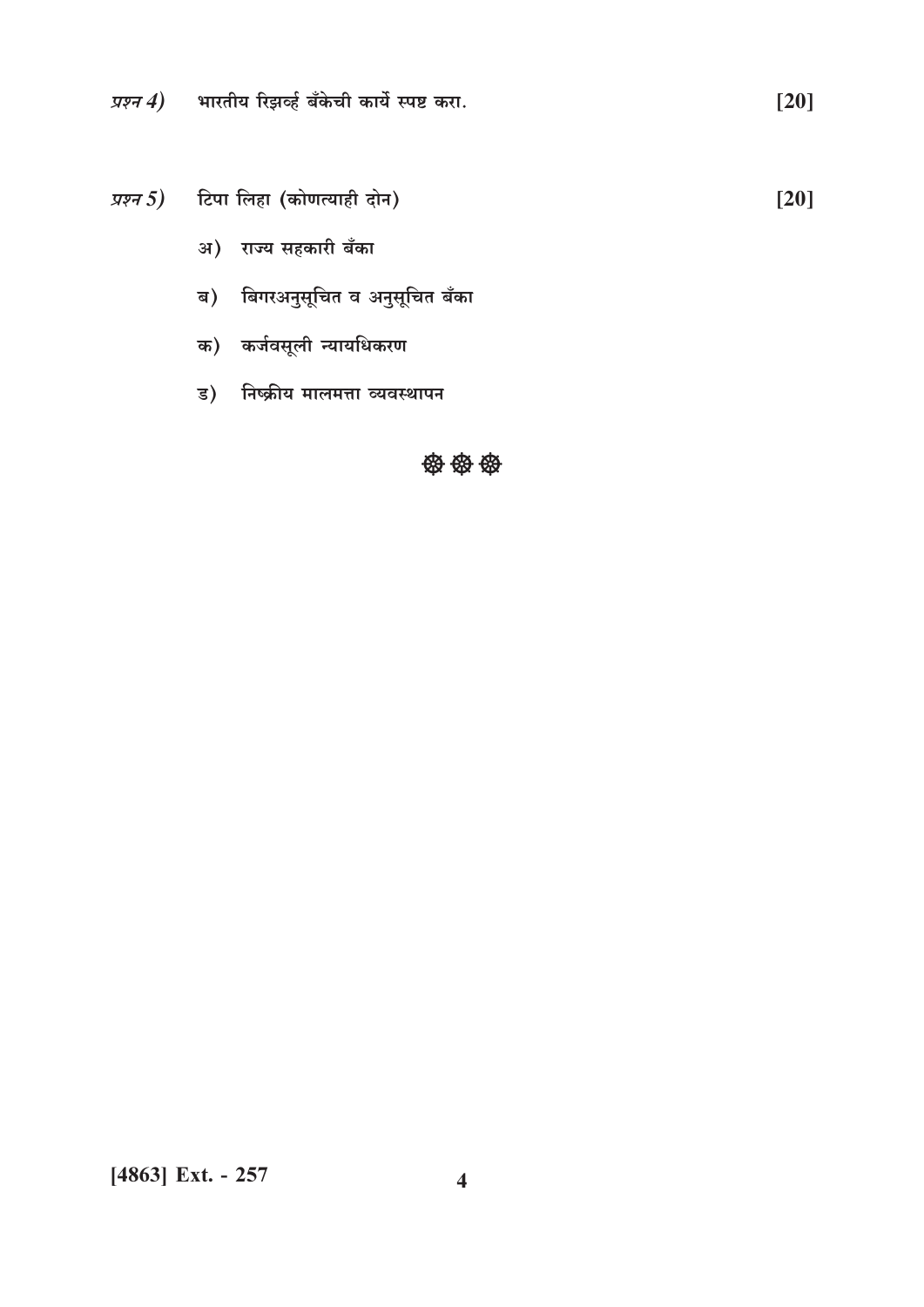**Total No. of Questions : 5]**

**SEAT No. :**

**P988**

# **[4863] Ext. - 258 S.Y.B.Com. BUSINESS LAWS AND PRACTICES**

## **(2013 Pattern) (Paper - I)**

*Time : 3 Hours] [Max. Marks : 100*

**[Total No. of Pages : 4**

*Instructions to the candidates:*

*1) All questions are compulsory.*

*2) Figures to the right indicate full marks.*

- *Q1)* What is Marketing Board? Explain the functions and powers of State Marketing Board. **[20]**
- *Q2)* Explain the term Insurance Policy. Describe the various characteristics of Insurance. **[20]**

### OR

Explain the term Life Insurance Policy. State the procedure of Life Insurance Policy.

- *Q3)* a) Describe the difference between Fire Insurance and Marine Insurance.**[10]**
	- b) Explain different types of Marine Insurance Policy. **[10]**

### OR

- a) Describe the difference between strikes and lockout under the Industrial Dispute Act, 1947.
- b) Define 'Partnership' under Partnership Act, 1932 and explain its features.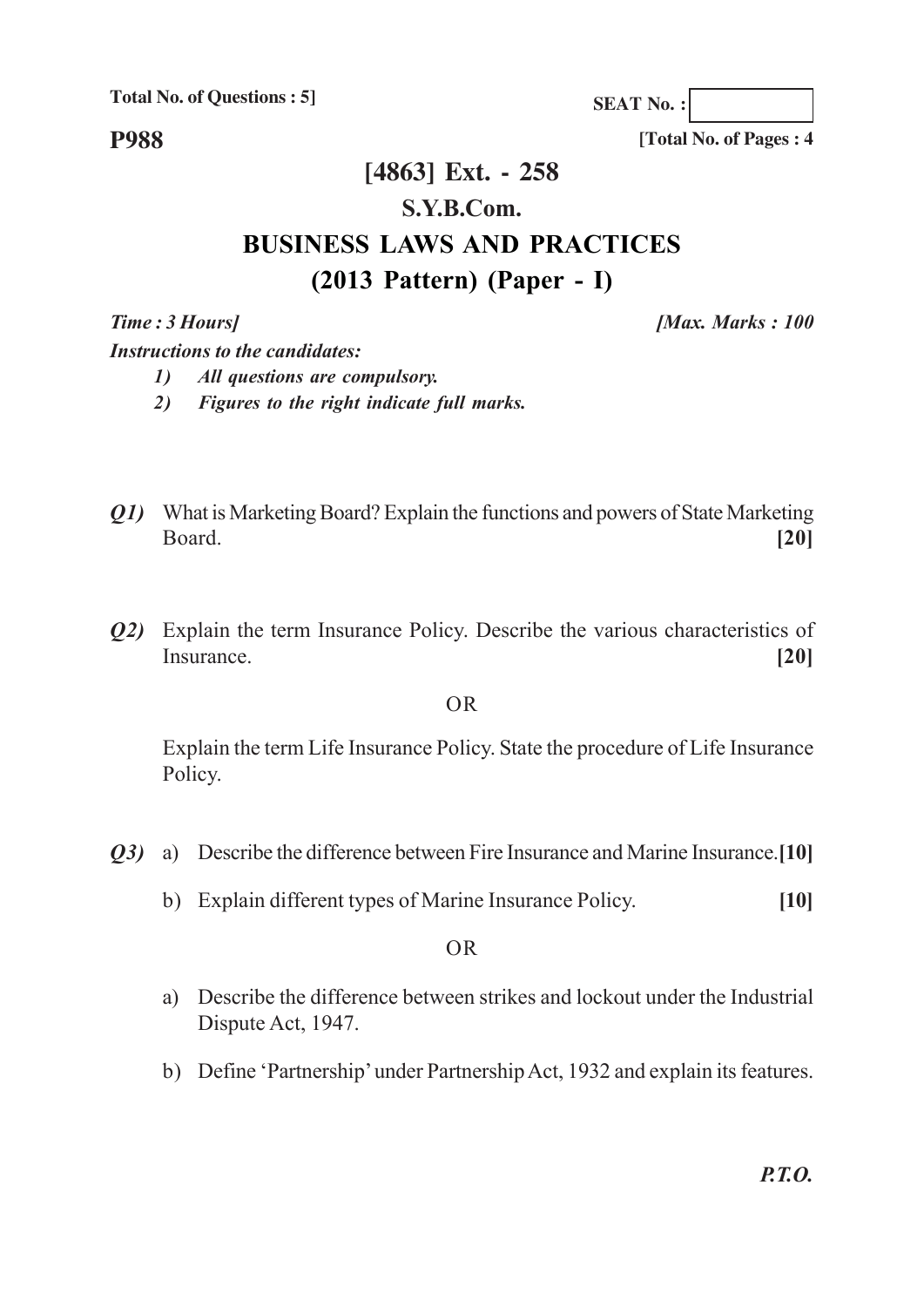Q4) Explain the terms and conditions for registration of Co-operative Society under Maharashtra Co-operative Socities Act, 1960.  $[20]$ 

 $[20]$ 

- Q5) Write Short Notes on (Any two):
	- a) Motor Insurance Policy.
	- b) Features of Co-operative Society.
	- c) Machinery for settlement of Disputes.
	- d) Kinds of Partners.

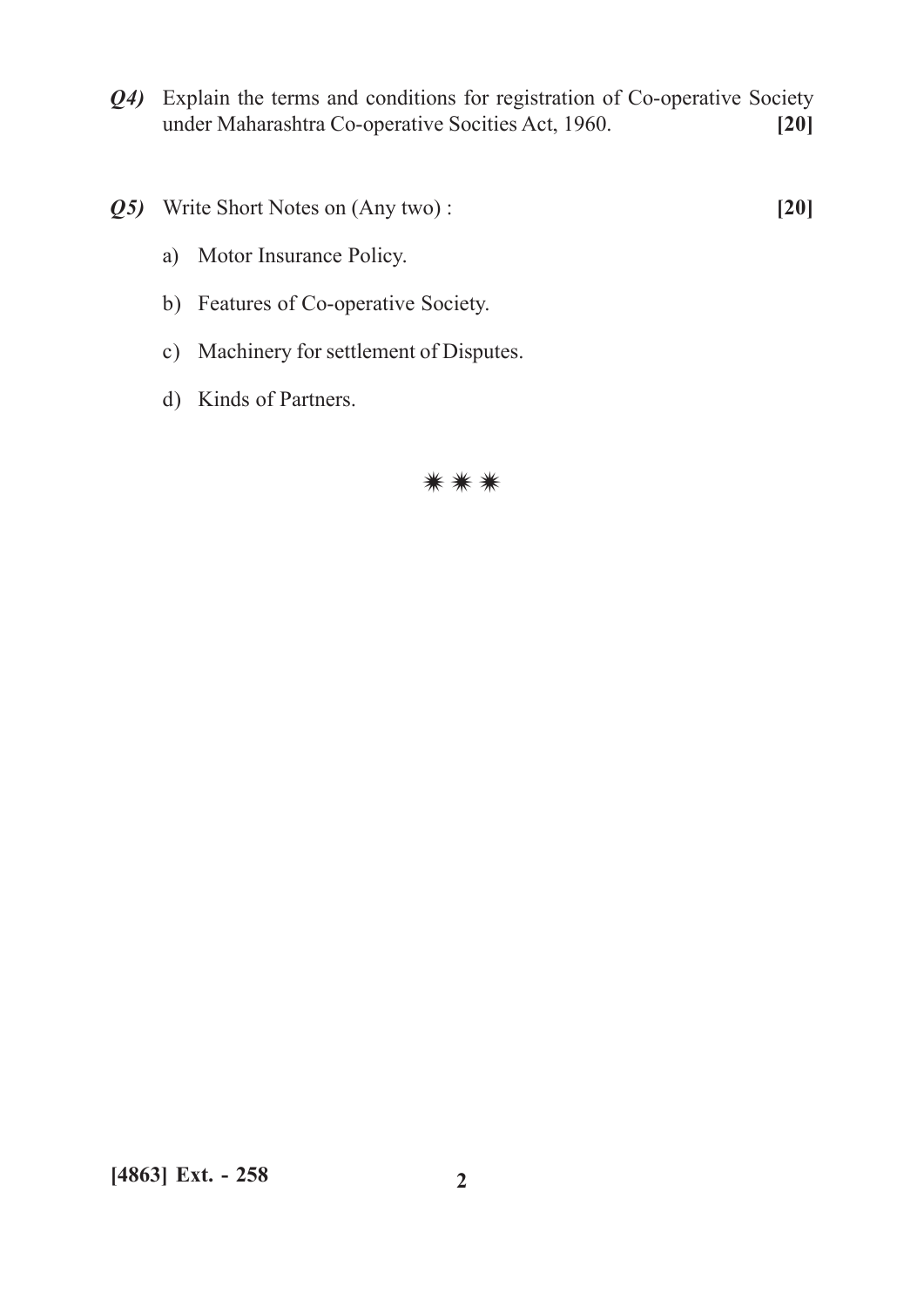**Total No. of Questions: 5]** 

### **P988**

# $[4863]$  Ext. - 258 S.Y.B.Com. **BUSINESS LAWS AND PRACTICES**  $(2013$  Pattern) (Paper - I)

## (मराठी रूपांतर)

वेळ:  $3 \pi \pi l$ 

[एकूण गुण : 100

सर्व प्रश्न आवश्यक आहेत. सूचना :ह्र 1)

> उजवीकडील दर्शविलेले अंक प्रश्नांचे पूर्ण गुण दर्शवितात.  $2)$

संदर्भासाठी मळ डंग्रजी प्रश्नपत्रिका पहावी.  $3)$ 

पणन मंडळ म्हणजे काय? राज्य पणन मंडळाची कार्ये आणि अधिकार स्पष्ट करा. [20] प्रश्न  $1)$ 

'विमा पॉलिसी' हि संकल्पना स्पष्ट करून विम्याची विविध वैशिष्टये विशद करा. प्रश्न  $2)$  $[20]$ 

किंवा

'जीवन विमा' ही संकल्पना स्पष्ट करा. जीवनविमा उतरविण्याची कार्यपद्धती विशद करा.

- अ) अग्निविमा आणि सागरी विमा यातील फरक स्पष्ट करा. प्रश्न $(3)$  $[10]$ 
	- ब) सागरी विमा पत्राचे प्रकार विशद करा.  $[10]$

किंवा

- $\sigma$ ) औद्योगिक विवाद कायदा,  $1947$  नुसार 'संप' आणि 'टाळेबंदी' यातील फरक स्पष्ट करा.
- भागीदारी कायदा, 1932 नुसार 'भागीदारी' ची व्याख्या सांगा. आणि भागीदारीची ब) वैशिष्ट्ये विशद करा.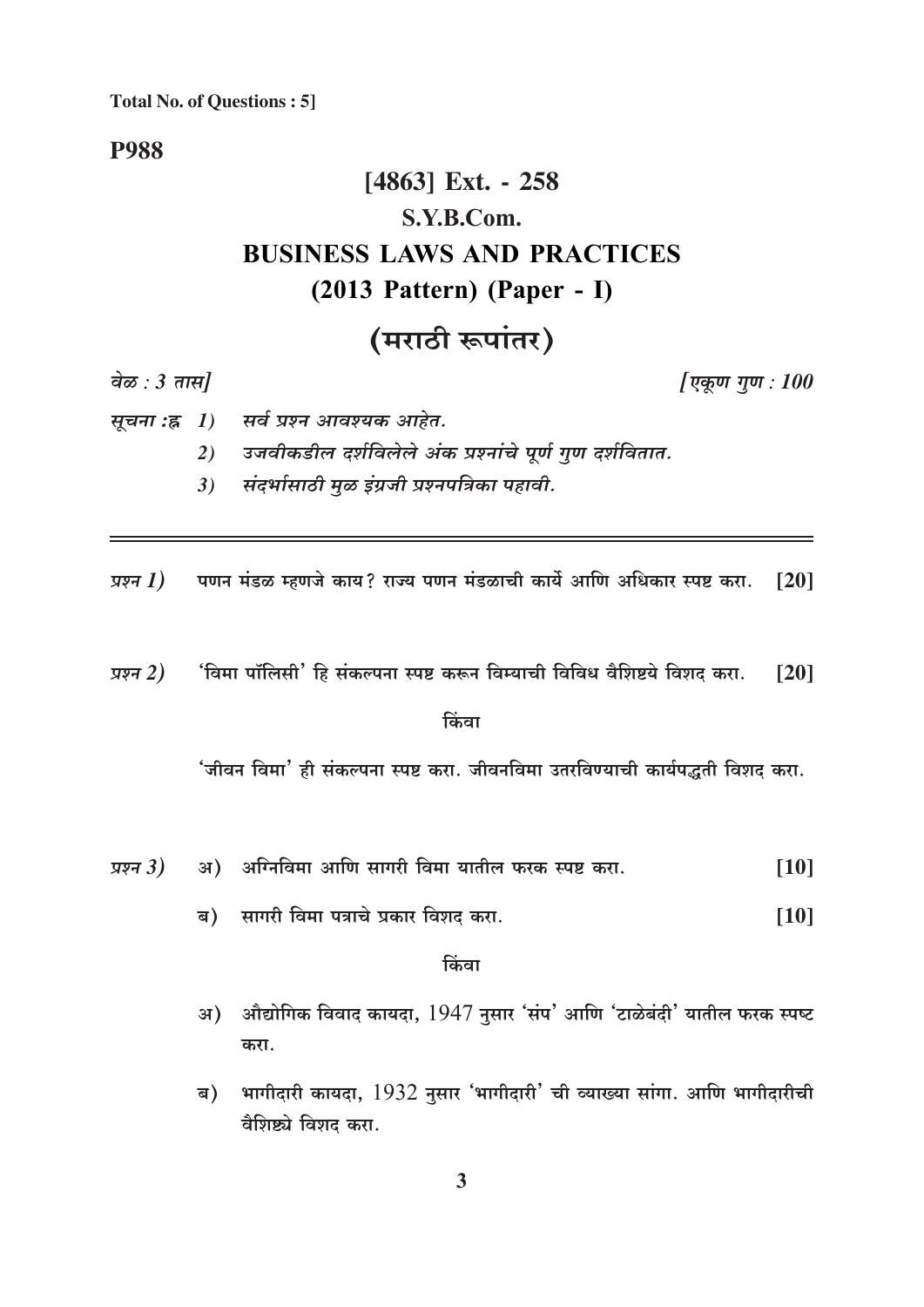- प्रश्न  $4)$ महाराष्ट्र सहकारी संस्था कायदा, 1960 अंतर्गत सहकारी संस्था नोंदणीसाठी आवश्यक असणाऱ्या अटी आणि तरतूदी सांगा.  $[20]$
- थोडक्यात टिपा लिहा (कोणत्याही दोन) प्रश्न  $5)$  $[20]$ 
	- अ) मोटार विमा पॉलीसी
	- ब) सहकारी संस्थेची वैशिष्ट्ये
	- क) औद्योगिक विवाद तडजोड करणारी यंत्रणा
	- ड) भागीदाराचे प्रकार

### **数盘盘**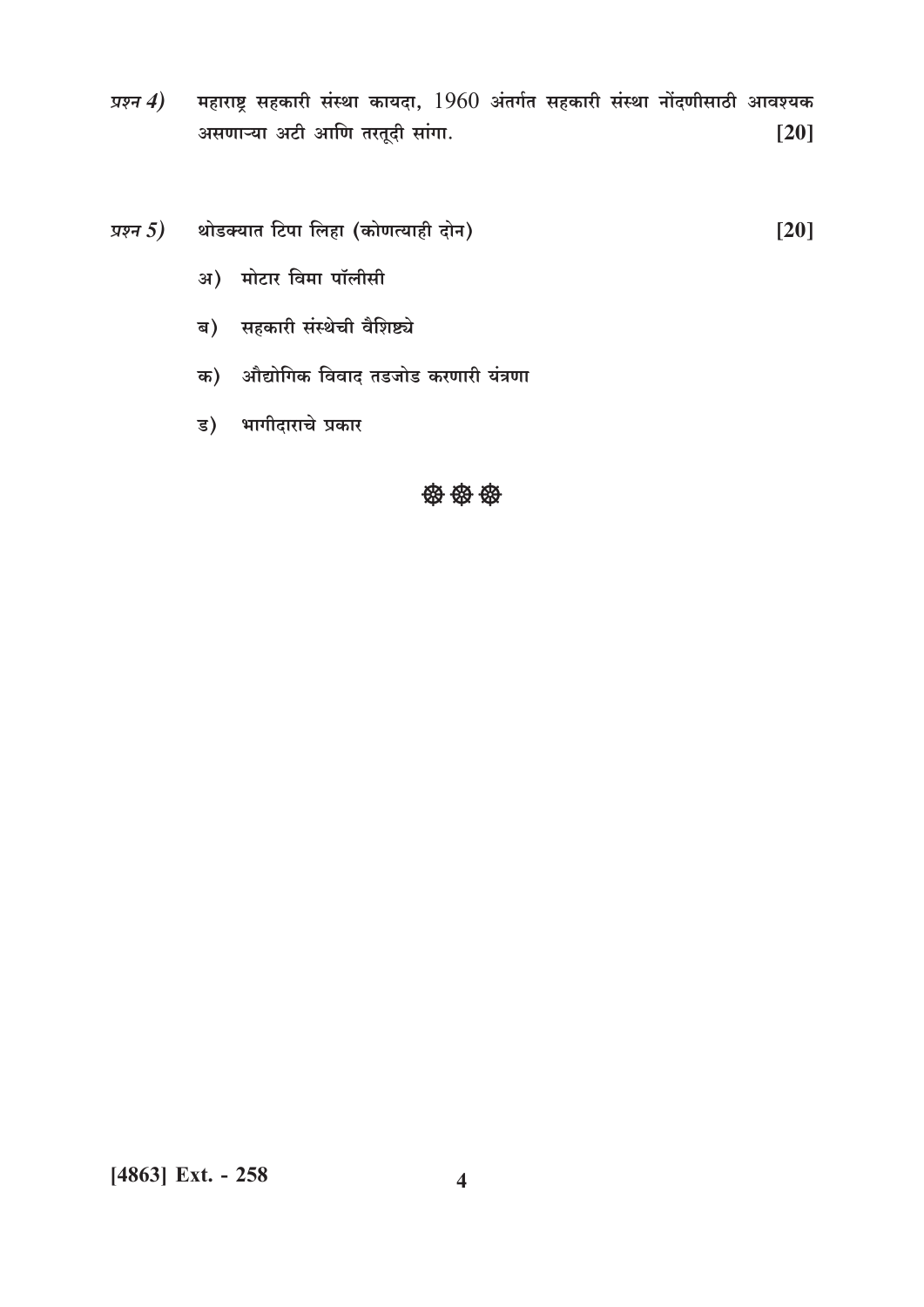**Total No. of Questions : 9]**

**SEAT No. :**

**P989**

**[Total No. of Pages : 4**

## **[4863] Ext. - 259**

## **S.Y. B.Com. (External) CO-OPERATION & RURAL DEVELOPMENT**

## **(2013 Pattern) (Special Paper - I)**

| Time: 3 Hours]                         | [Max. Marks: 100] |
|----------------------------------------|-------------------|
| <b>Instructions to the candidates:</b> |                   |

*1) Question No. 1 is compulsory.*

*2) Solve any five questions from the remaining questions.*

- *Q1)* Give a brief history of Co-operative legislation in India. **[20]**
- *Q2)* Explain the nature of Bye laws of Multi-state Co-operative Society. **[16]**
- *Q3)* Explain the provisions of Maharashtra State Co-operative Societies Act, 1960 regarding Registration and Membership of Co-operative Societies. **[16]**
- *Q4)* Explain the progress of District Central Co-operative Banks in India. **[16]**
- *Q5)* What is Rural Development? Explain the scope and significance of Rural Development. **[16]**
- *Q6)* Explain the work of Chhatrapati Shahu Maharaj in Rural Development. **[16]**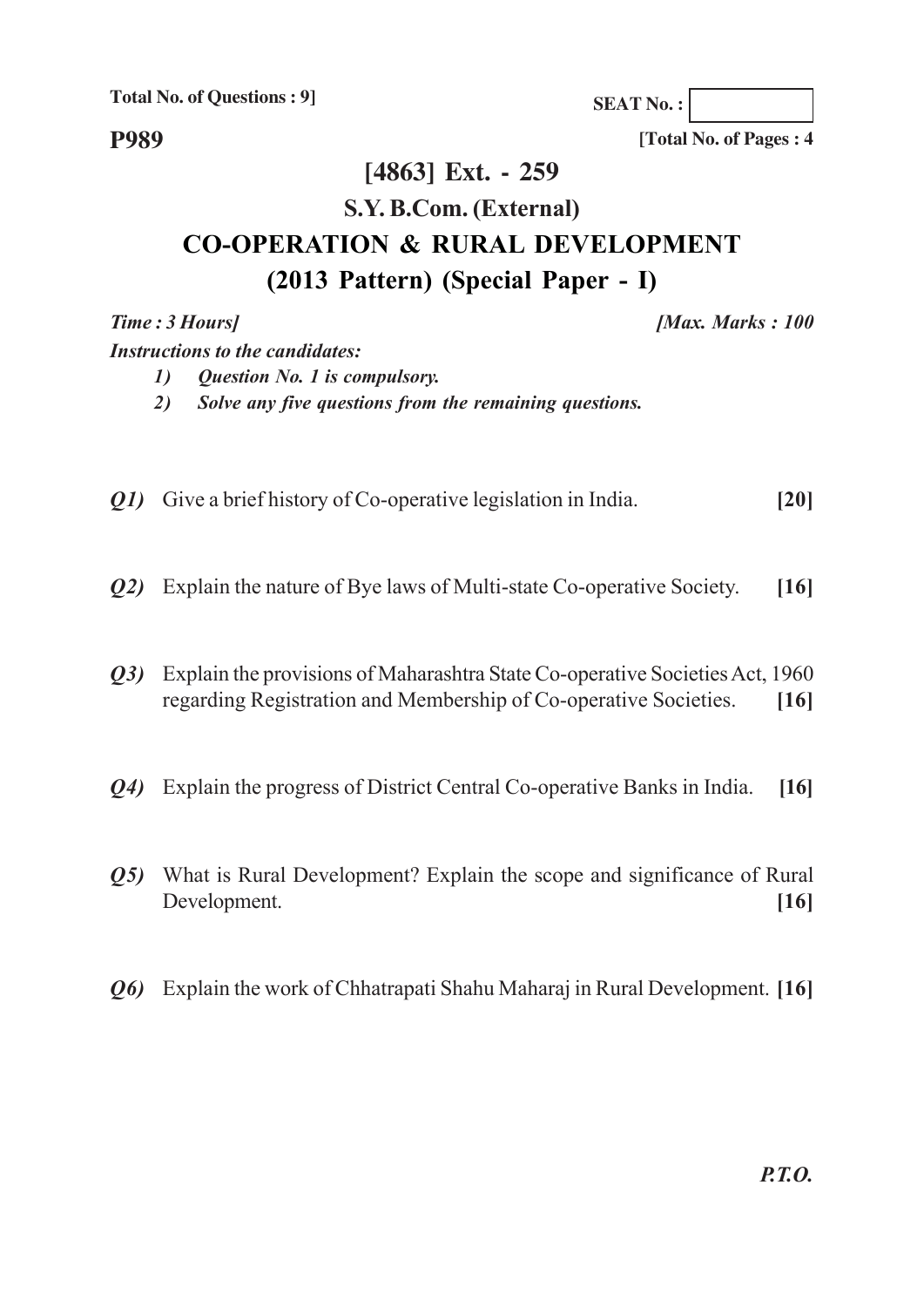- *Q7)* Explain the importance and limitations of Panchayat Raj system in Rural Development. **[16]**
- *Q8)* What is people's participation in Rural Development? Explain it's importance. **[16]**
- *Q9)* Discuss opportunities of Globalization for Rural Development. **[16]**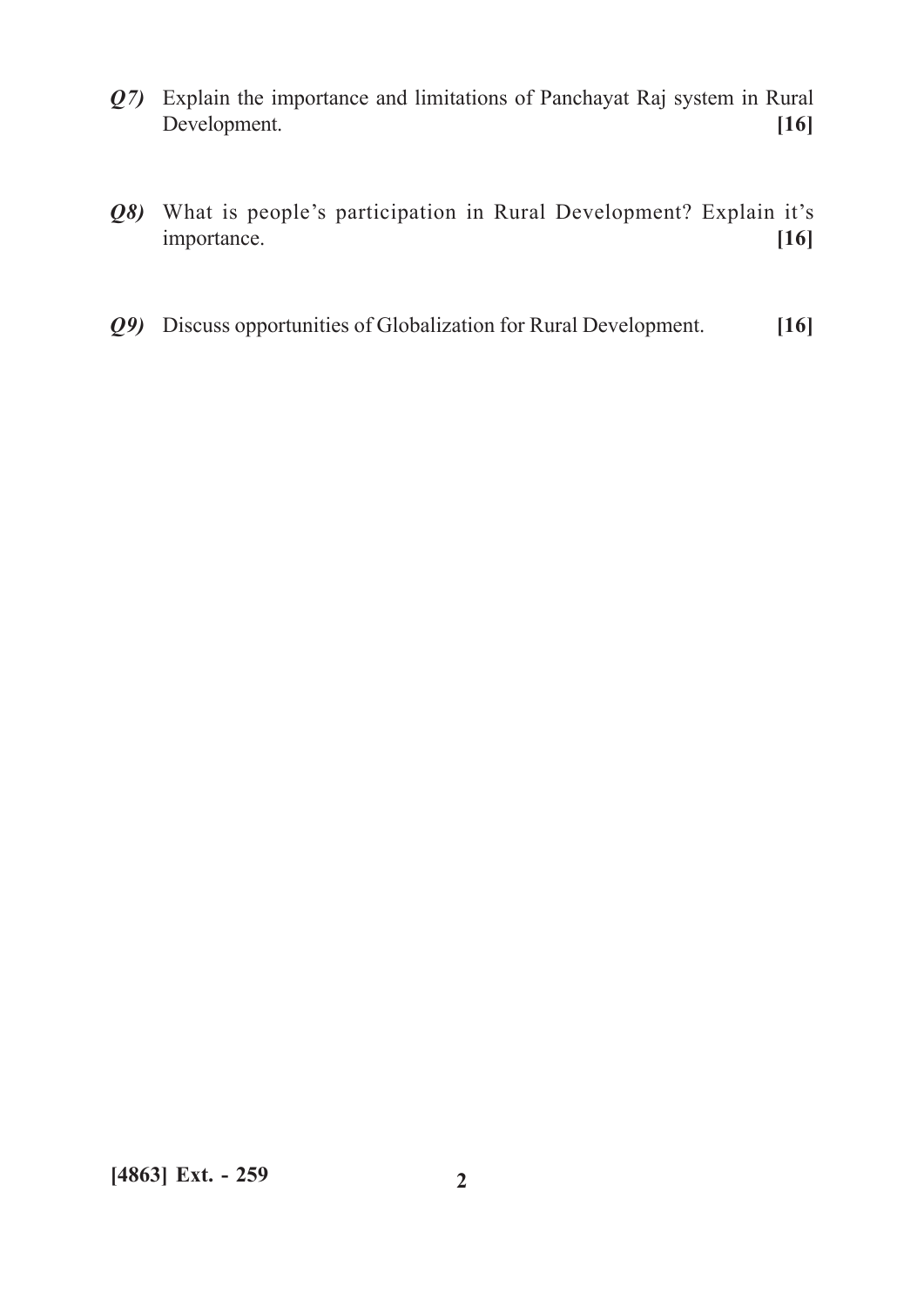### **P989**

# [4863] Ext. - 259 S.Y. B.Com. (External) **CO-OPERATION & RURAL DEVELOPMENT** (2013 Pattern) (Special Paper - I)

# $(\pi \eta \hat{\sigma})$   $\hat{\pi}$

| वेळ : $3 \pi \mathcal{H}$ |    |                                                                                                                  | [एकूण गुण : 100 |
|---------------------------|----|------------------------------------------------------------------------------------------------------------------|-----------------|
| सूचना :ह्र    1)          |    | प्रश्न क्र. 1 सोडविणे आवश्यक आहेत.                                                                               |                 |
|                           | 2) | प्रश्न क्र. 1 ते 9 पैकी कोणतेही पाच प्रश्न सोडवा.                                                                |                 |
|                           | 3) | संदर्भासाठी मूळ इंग्रजी प्रश्नपत्रिका पहावी.                                                                     |                 |
|                           |    | <i>प्रश्न <math>\bm{I})</math></i> भारतातील सहकारी कायद्यांचा थोडक्यात ऐतिहासिक आढावा द्या.                      | $[20]$          |
|                           |    | <i>प्रश्न 2)</i> बहराज्य सहकारी संस्थेच्या उपविधीचे स्वरूप स्पष्ट करा.                                           | $[16]$          |
| प्रश्न $3)$               |    | महाराष्ट्र राज्य सहकारी संस्था कायदा 1960 मधील सहकारी संस्थांची नोंदणी आणि सभासदत्व<br>संबंधी तरतुदी स्पष्ट करा. | $[16]$          |
|                           |    |                                                                                                                  |                 |
|                           |    | <i>प्रश्न 4</i> ) भारतातील जिल्हा मध्यवर्ती सहकारी बँकांची प्रगती स्पष्ट करा.                                    | $[16]$          |
|                           |    | <i>प्रश्न 5)</i> ग्रामीण विकास म्हणजे काय? ग्रामीण विकासाची व्याप्ती आणि महत्व स्पष्ट करा.                       | $[16]$          |
| प्रश्न $6)$               |    | ग्रामीण विकासातील छत्रपती शाहू महाराज यांचे कार्य स्पष्ट करा.                                                    | $[16]$          |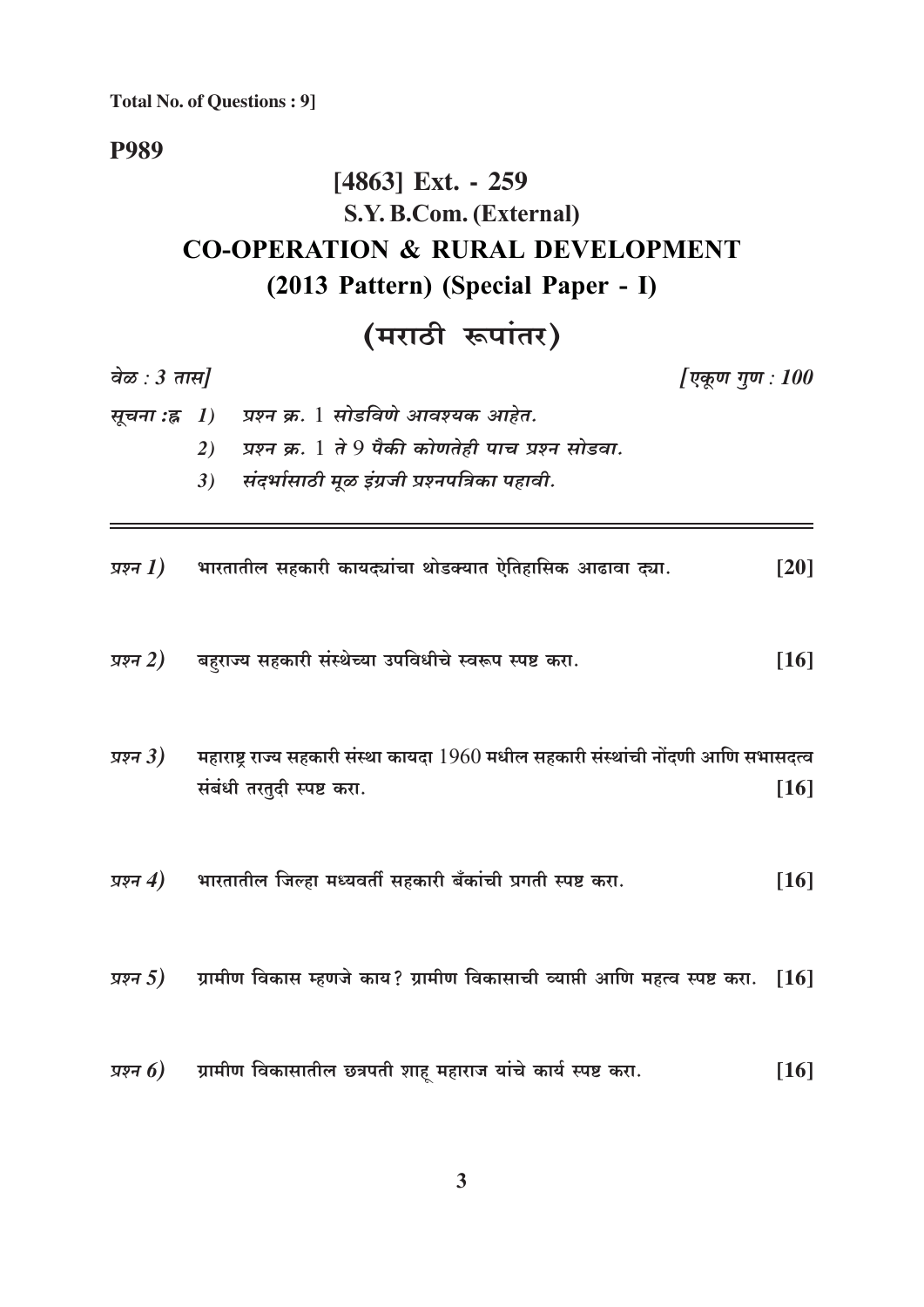- प्रश्न 7) प्रामीण विकासातील पंचायत राज व्यवस्थेचे महत्व आणि मर्यादा स्पष्ट करा.  $[16]$
- प्रश्न  $8$ ) प्रामीण विकासातील लोक सहभाग म्हणजे काय? त्याचे महत्व स्पष्ट करा.  $[16]$
- *प्रश्न 9*) ग्रामीण विकासासाठी जागतिकीकरणाच्या संधीची चर्चा करा.  $[16]$

#### **密密密**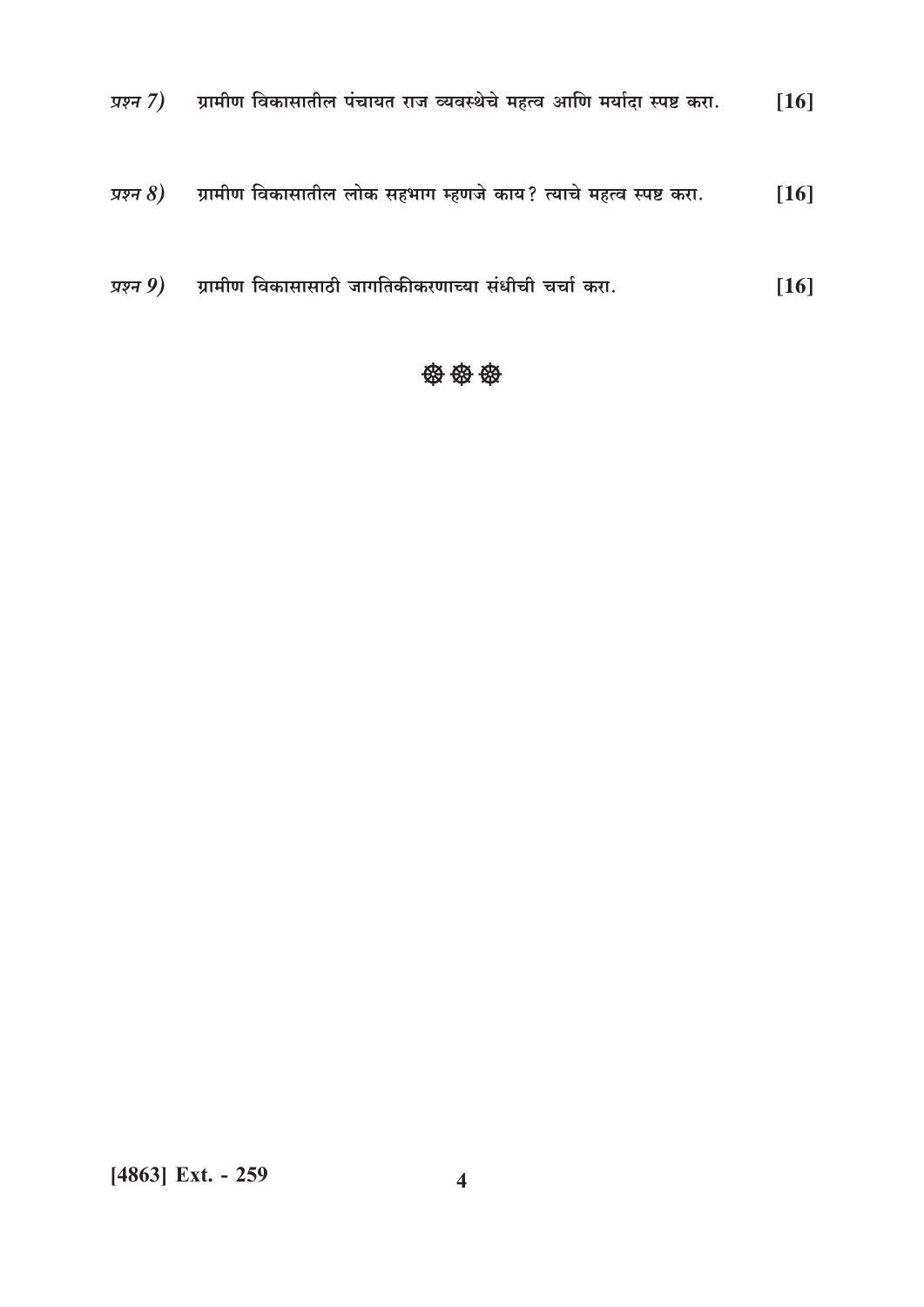**Total No. of Questions: 5]** 

**SEAT No.:** 

**P990** 

## [4863] Ext. - 260

### S.Y. B.Com.

## **COST & WORKS ACCOUNTING**

### $(2013$  Pattern) (Paper - I)

Time: 3 Hours]

**Instructions to the candidates:** 

[Max. Marks: 100

- $I$ All questions are compulsory.
- $2)$ Figures to the right indicate full marks.
- Use of calculator is allowed.  $3)$
- $Q1)$  A) Fill in the blanks:
	- The aggregate of indirect material, indirect labour & indirect a) expenses is known as .
	- A cost centre which consists of a person or a group of persons is  $b)$ known as cost centre.
	- ensures that the time for which a worker is paid is properly  $c)$ utilised.
	- Classification and of each store item is one of the important  $\mathbf{d}$ features of good store keeping.
	- The process of searching suppliers for the same material is called  $e)$ as development.
	- B) State whether the following statements are True or False.  $\overline{5}$ 
		- Salary to salesman is an expense of office overheads in cost sheet. a)
		- The technique  $\&$  process of ascertaining cost is known as costing.  $b)$
		- Bill of material is prepared by the production department.  $c)$
		- In piece rate system workers are not paid on the basis of work  $\mathbf{d}$ done by them.
		- In 'Group Bonus Scheme', bonus is paid to a group of workers  $e)$ working jointly.

 $\left[5\right]$ 

[Total No. of Pages: 4]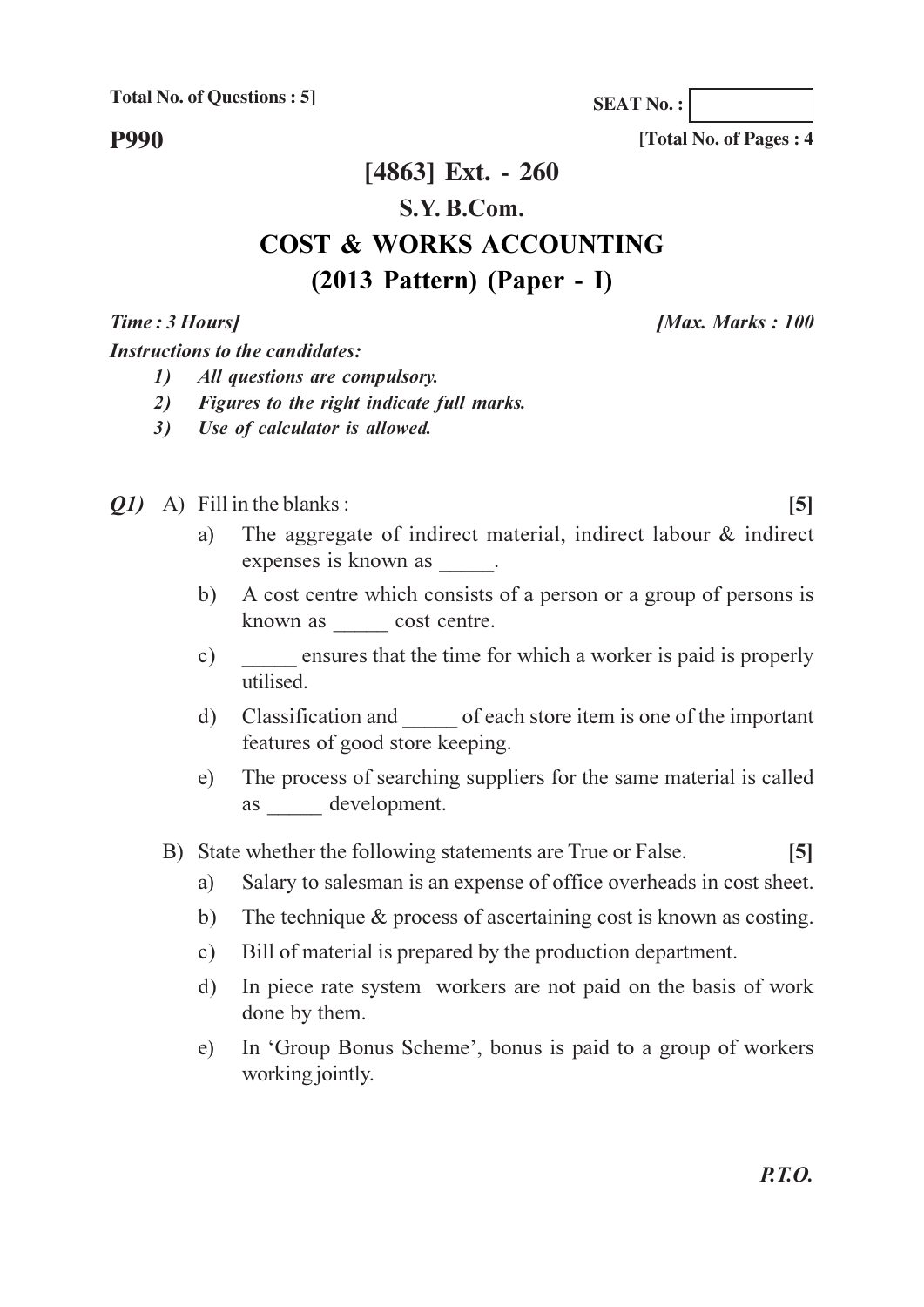### (22) A) Answer any two of the following questions in detail:

Explain the advantages and objectives of Scientific purchasing. a)

 $[20]$ 

 $[20]$ 

- Define the term 'Merit Rating' and explain its different methods.  $b)$
- State the features & types of direct cost.  $c)$
- State the distinction between Time keeping  $&$  Time booking.  $\mathbf{d}$

### B) Write short notes on (any four):

- Functions of Store Keeper. a)
- $b)$ Need of classification of cost.
- c) ABC Analysis.
- $\mathbf{d}$ Perpetual Inventory Control.
- $e)$ Features of Sound Wage System.
- $f$ Daily Time Sheet.

| Q3) | Following information is obtained from the books of Kiran Trading Enterprises |            |  |  |
|-----|-------------------------------------------------------------------------------|------------|--|--|
|     | for the year ending 31 <sup>st</sup> March, 2012.                             | $[15]$     |  |  |
|     | Particulars                                                                   | <u>Rs.</u> |  |  |
|     | Opening stock as on 1-4-2011                                                  |            |  |  |
|     | Raw material                                                                  | 5,000      |  |  |
|     | Work in progress                                                              | 1,200      |  |  |
|     | Finished Goods (1000 tons)                                                    | 4,000      |  |  |
|     | Closing stock as on $31-3-2012$                                               |            |  |  |
|     | Raw material                                                                  | 3,000      |  |  |
|     | Work in progress                                                              | 3,200      |  |  |
|     | Finished Goods (2000 tons)                                                    | 9,000      |  |  |
|     | Purchase of Raw material                                                      | 35,000     |  |  |
|     | Direct Labour                                                                 | 25,000     |  |  |
|     | Excise Duty on purchases of Raw material                                      | 2,000      |  |  |
|     | Administrative overheads                                                      | 8,000      |  |  |
|     | Supervision charges (Plant)                                                   | 12,000     |  |  |
|     | Income Tax                                                                    | 5,000      |  |  |

[4863] Ext. - 260

 $\overline{2}$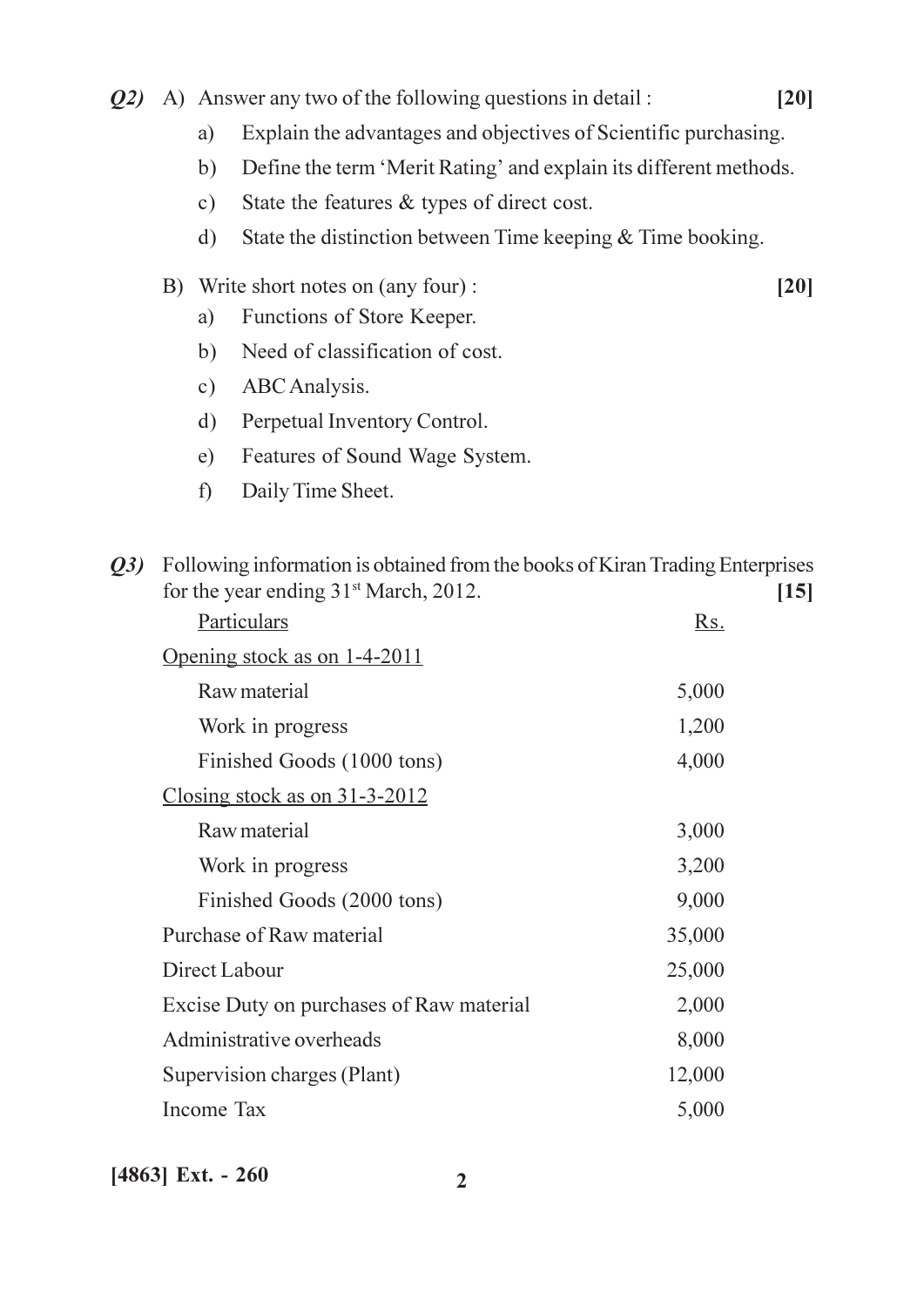| Carriage Inward                | 1,000    |
|--------------------------------|----------|
| Management expenses            | 1,000    |
| Accounting charges             | 1,000    |
| Preliminary expenses           | 3,200    |
| <b>Sales of Finished Goods</b> | 1,17,500 |

Advertising, Bad debts and selling expenses amounted to 50 paise per ton sold. 16,000 tons of units were produced during the year 2011-12.

Prepare a Cost Sheet showing,

- a) Cost of material consumed
- b) Prime cost
- c) Works cost
- d) Cost of production
- e) Cost of goods sold
- f) Profit/Loss
- g) Profit per ton of units sold.

b) Maximum Level c) Minimum Level

d) Average Stock Level

| <b>O4</b> | A) Normal Consumption per week $-$ | 25 units  |
|-----------|------------------------------------|-----------|
|           | Maximum Consumption per week –     | 35 units  |
|           | Minimum Consumption per week –     | 15 units  |
|           | Economic Ordering quantity $-$     | 900 units |
|           | Minimum Delivery period –          | 20 weeks  |
|           | Normal Delivery period –           | 25 weeks  |
|           | Maximum Delivery period-           | 30 weeks  |
|           | Calculate:                         |           |
|           | Reorder Level<br>a)                |           |

 $[10]$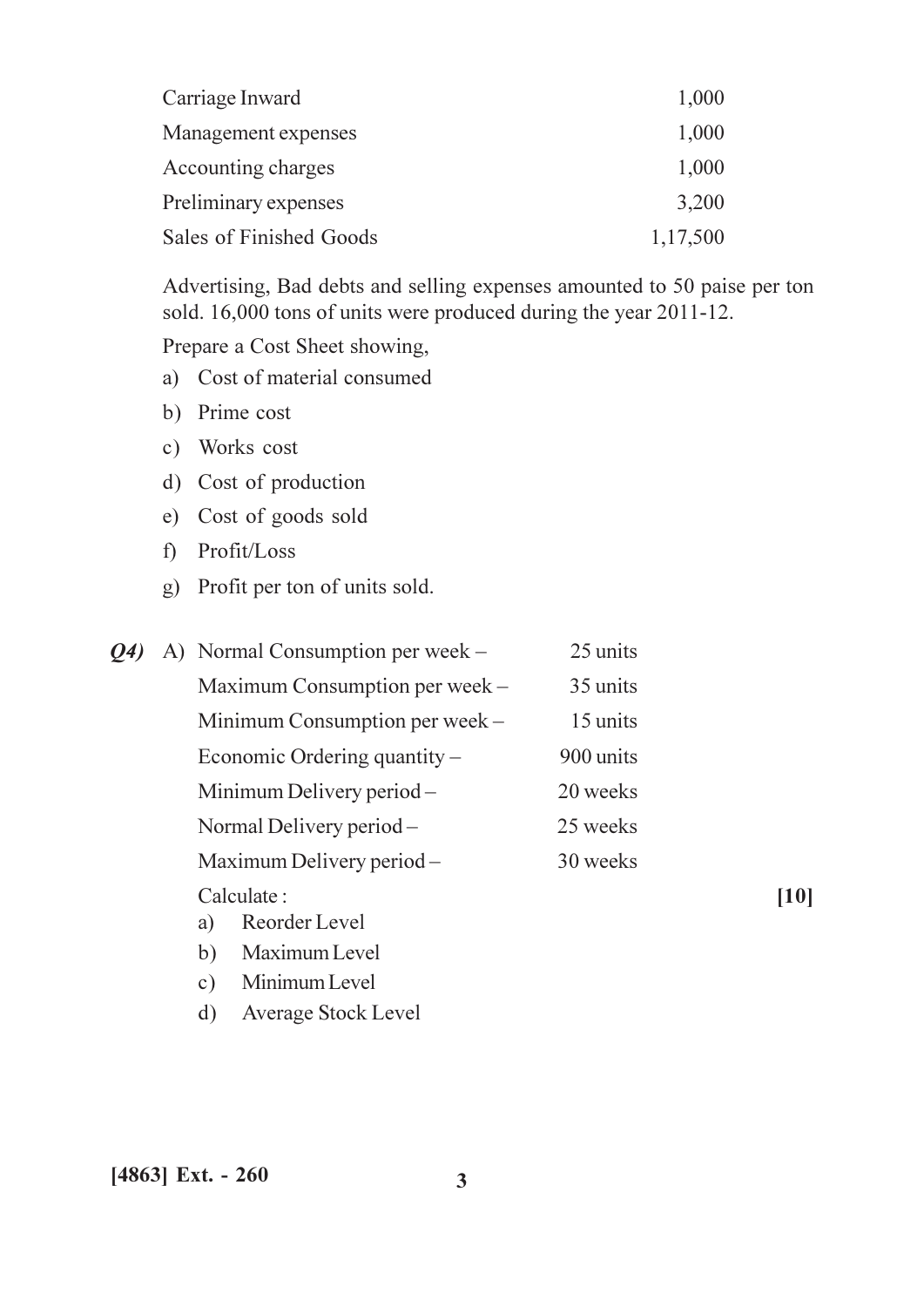- B) Prepare a Store Ledger Account of 'Shalimar Industries Ltd, Nasik' using Weighted Average method for the month ending January, 2015.[10]
	- Opening stock 2000 units  $\omega$  Rs. 5 each.  $\mathbf{1}$
	- $\overline{3}$ Issued 1500 units.
	- $\overline{4}$ Received 4500 units  $\omega$  Rs. 6 each.
	- $\mathsf{R}$ Issued 1600 units.
	- $\overline{9}$ Returned to Stores 100 units from the issue of January 3rd.
	- Received 2400 units @ Rs. 6.50 each.  $16$
	- $19$ Returned to supplier 200 units out of the quantity received on January 4<sup>th</sup>.
	- Received 1000 units @ Rs. 7 each. 20
	- 24 Issued 2100 units.
	- 27 Received 1200 units @ Rs. 7.50 each.
	- 29 Issued 2800 units.
- *Q5*) On 1<sup>st</sup> December 2014, 900 workers were on the Payroll. During the month 10 workers left, 40 workers were discharged and 150 workers were recruited. Of these, 25 workers were recruited in the vacancies of those leaving, while the rest were engaged for an expansion scheme. There were 1100 workers on Payroll as on 31<sup>st</sup> December 2014.  $[15]$

Calculate the labour turnover rate by applying,

- a) Separation method.
- b) Replacement method.
- c) Flux method.

### $OR$

Star Engineers Ltd. has fixed the standard time to produce one unit of product 'X' at 20 hours. Standard wages Rate is fixed to Rs. 25 per hour. A worker produces 20 units of product 'X' in 260 hours.  $[15]$ 

Calculate his total wages under,

- a) Halsey Premium Plan.
- b) Rowan Premium Plan.

Also calculate works cost under both the plans if direct material cost of one unit of product 'X' is Rs. 240 and Factory overheads are 250% of Prime cost.

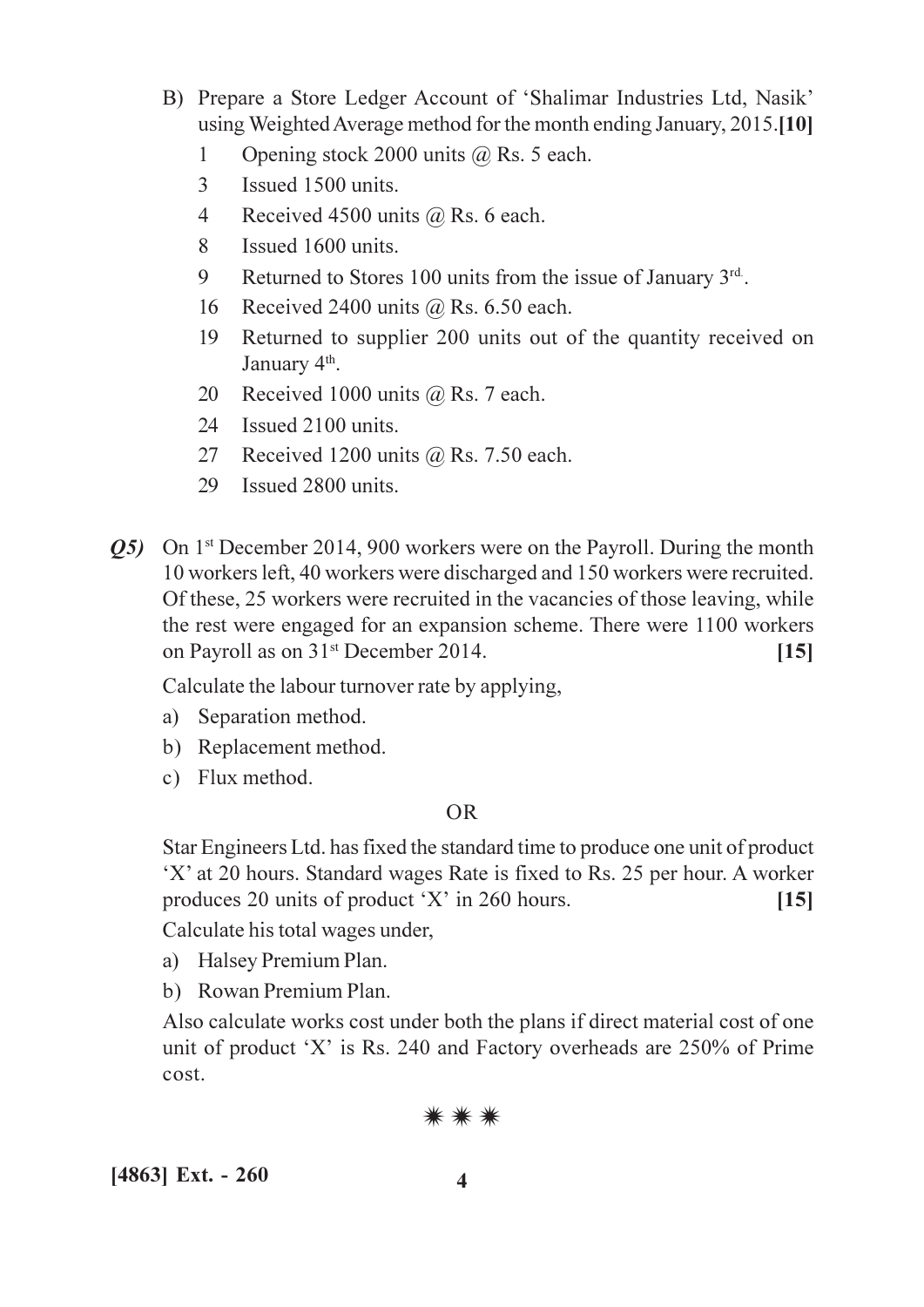**Total No. of Questions: 5]** 

[Total No. of Pages: 4]

**SEAT No.:** 

**P991** 

### [4863] Ext. - 261

### S.Y. B.Com.

## **BUSINESS STATISTICS - I**

### $(2013$  Pattern) (Special Paper - I)

Time: 3 Hours]

**Instructions to the candidates:** 

- $\mathbf{I}$ All questions are compulsory.
- $2)$ Figures to the right indicate full marks.
- Use of statistical tables and calculator is allowed.  $3)$
- *Q1*) Attempt any five of the following:
	- a) Given  $(AB) = 178$ ,  $(A\beta) = 152$ , find  $(A)$ .
	- b) What do you mean by Attribute?
	- c) Explain the meaning of set of fundamental class frequencies.
	- d) What do you mean by pivot element in simplex table?
	- e) When you will get alternate solution in simplex algorithm?
	- f) Given  $d_1 = 52$ ,  $l_1 = 131$ , find  $l_2$ .
	- g) Given  $\alpha$  = 0.3, Estimate the profit for the year 2015 using exponential smoothing method for :

| Year | Profit (in crores) |
|------|--------------------|
| 2014 | 5.6                |
| 2015 |                    |

- Q2) Attempt any four of the following:
	- a) The following is the information on literacy and mannered people. Employed literates =  $232$ , Unemployed Illiterates =  $586$ , Employed Illiterates = 115. Unemployed Literates = 22.

Determine coefficient of association between literacy and Employment.

b) Given  $r_{12} = 0.6$ ,  $r_{13} = 0.3$  and  $r_{23} = 0.7$ , find  $r_{23}$  and R<sub>123</sub>

[Max. Marks: 100

 $[10]$ 

 $\lceil 20 \rceil$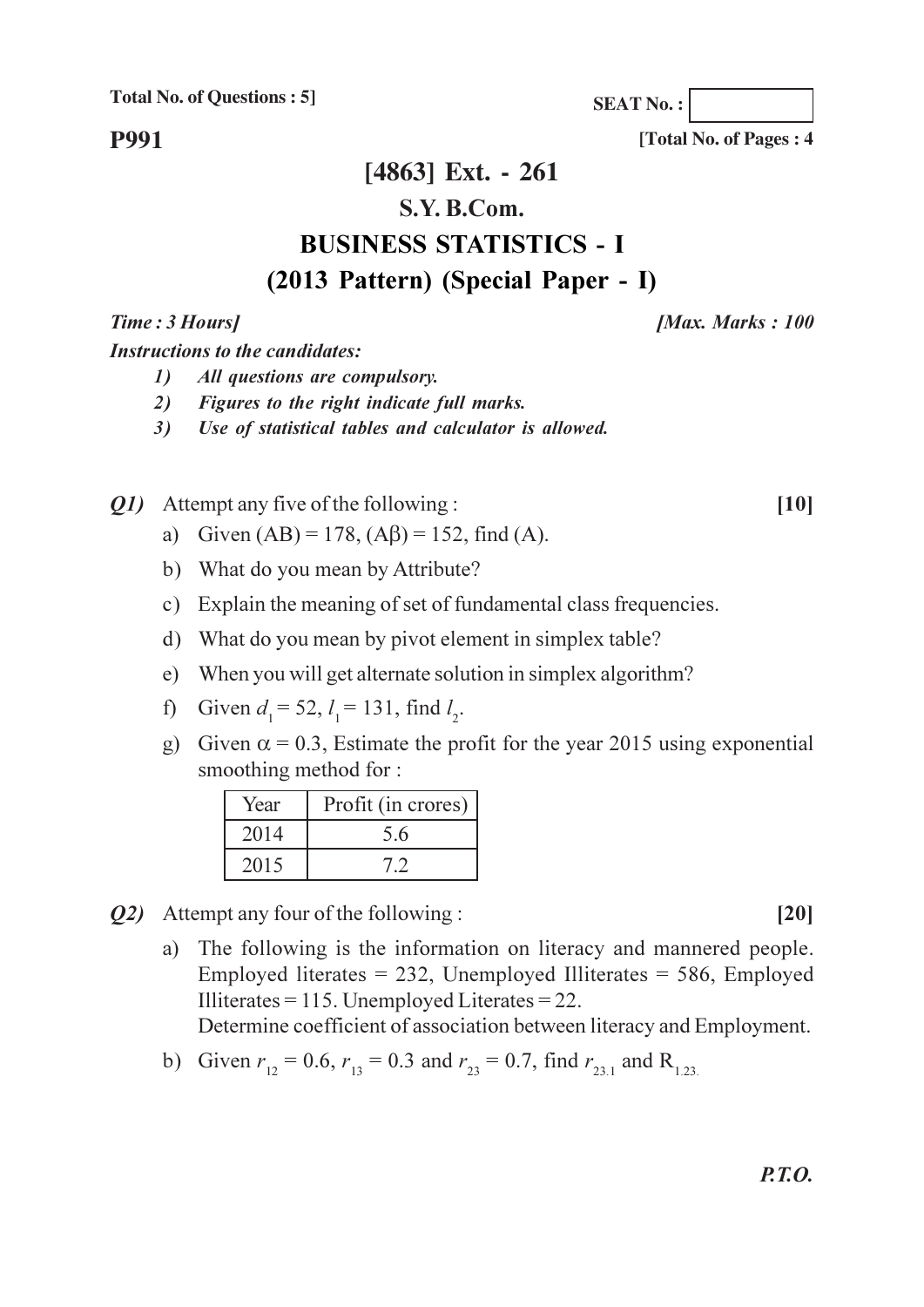c) Fill in blanks in the following table marked by ? sign.

| Age |       | $\boldsymbol{\mathcal{U}}$ | ч<br>1 x | $\mathcal{X}$ |   |        |
|-----|-------|----------------------------|----------|---------------|---|--------|
| 56  | 45129 |                            |          |               |   | 691411 |
| 57  | 43739 | -                          | -        | -             | - |        |

- d) Define the terms:
	- Positive classes  $i)$
	- Multiplicative model of time series  $\ddot{i}$
	- iii) Vital events
- e) Write the equations of three planes of regression with variables X, Y and Z.
- f) Compute the CDR and STDR for two population A and B taking population B as standard population. :

| Age group |            |        |            |        |
|-----------|------------|--------|------------|--------|
|           | Population | Deaths | Population | Deaths |
| Under 5   | 15000      | 360    | 11000      | 132    |
| $5 - 30$  | 20000      | 400    | 26000      | 312    |
| Above 30  | 10000      | 280    | 16000      | 208    |

- *Q3*) Attempt any four of the following:
	- a) Obtain the dual problem of the following L.P.P. Minimize  $Z = 7X_1 + 3X_2 + 8X_3$ Subjected to constraints :  $8X_1 + 2X_2 + X_3 \geq 3$  $3X_1 + 6X_2 + 4X_3 \ge 4$  $4X_1 + X_2 + 5X_3 \ge 1$  $X_1 + 5X_2 + 2X_3 \ge 7$  $X_1, X_2, X_3 \geq 0$
	- b) Describe components of time series.
	- c) Write the procedure finding optimal solution in minimizing assignment problem.
	- d) Fit a trend line to the following data by least square method.

| Year       | 1991 | 1997   | 1993 | 1 QQ $\varDelta$ |                    |
|------------|------|--------|------|------------------|--------------------|
| Production |      | .<br>. | 65   |                  | つく<br>$\mathbf{O}$ |

 $[20]$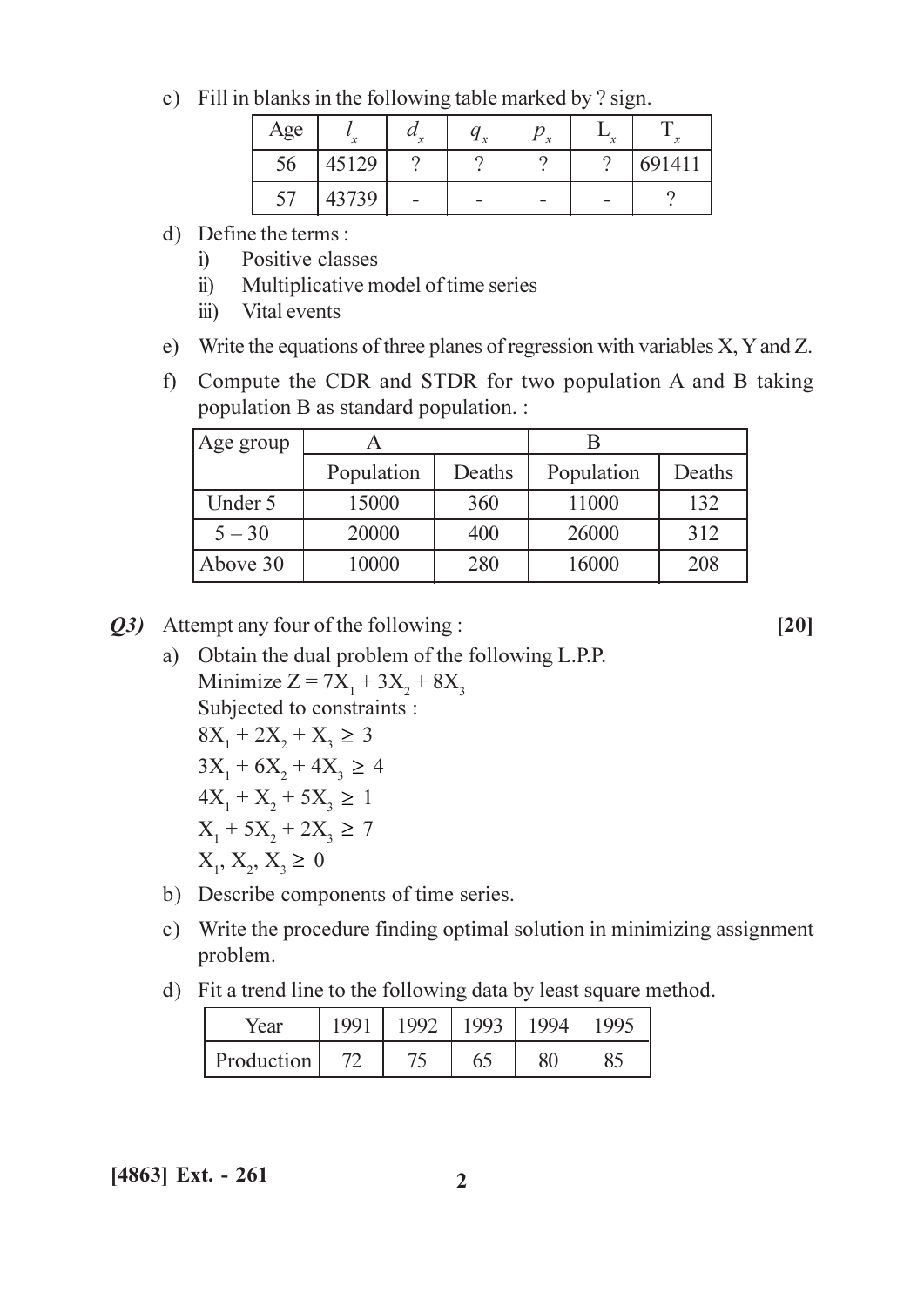e) Obtain initial basic feasible solution using North West Corner method for following transportation problem.

| $Markets \rightarrow$        | $D_1$ | $\rm D_{_2}$   | $D_{3}$ | ן ו<br>$\overline{4}$ | Supply |
|------------------------------|-------|----------------|---------|-----------------------|--------|
| Sources $\downarrow$         |       |                |         |                       |        |
|                              |       | 2              |         | 4                     | 20     |
| $\overline{\mathsf{U}}_2$    | 3     | ◠<br>∠         | ◠       |                       | 40     |
| $\overline{\mathsf{O}}_{_3}$ | 4     | $\overline{2}$ | 5       | 9                     | 20     |
| $\rm O^{}_{4}$               |       | 3              | h       | 10                    | 20     |
| Demand                       | 20    | 40             | 30      | 10                    |        |

Also find the corresponding transportation cost.

f) A company has five jobs to be done. The following matrix shows the time (in hours) taken on 5 different machines. Find minimum solution so as to minimize the total time required.

|               |                | $\prod$ | Ш  | IV           |   |
|---------------|----------------|---------|----|--------------|---|
| $\mathbf{A}$  |                | 11      | 10 | 12           |   |
| $\mathbf B$   | $\overline{2}$ |         | 6  | $\mathbf{c}$ |   |
| $\mathcal{C}$ | 3              | 12      |    | 14           | 6 |
| D             | 6              | 14      |    | 11           |   |
| E             |                | 9       | 8  | 12           |   |

- Q4) Attempt any two of the following:
	- a) Given N = 1800, (A) = 850, (B) = 780, (C) = 326, (ABr) = 200, (ABC) = 94,  $(\alpha BC) = 72$ ,  $(ABC) = 50$ . Find all the remaining third order class frequencies.
	- b) Find 5-yearly moving average of the number of students studying in a college shown below:

| Year     |  |                                                     |  |  |  | 1998 1999 2000 2001 2002 2003 2004 2005 2006 2007 |
|----------|--|-----------------------------------------------------|--|--|--|---------------------------------------------------|
| No. of   |  |                                                     |  |  |  |                                                   |
| Students |  | 332   317   357   392   402   405   410   417   405 |  |  |  | 431                                               |

Also plot trend values with original observations on same graph.

 $[20]$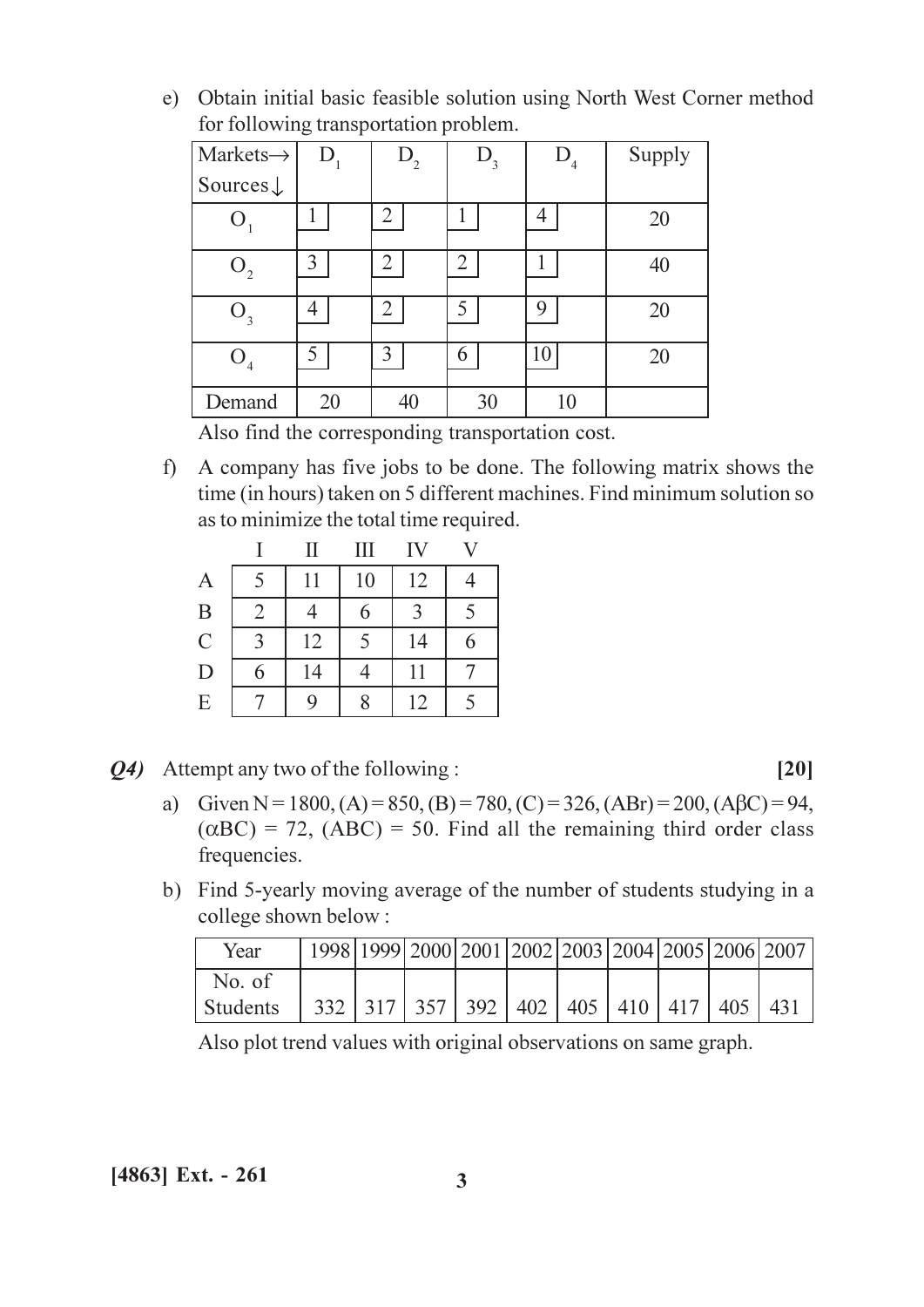- c) Obtain the initial simplex tabular for Maximize  $Z = 6X + 4Y$ Subjected to,  $2X + 2Y \le 30$  $3X + 2Y \le 24$  $X, Y \geq 0$ .
- Q5) Attempt any two of the following:
	- a) Given the following information find equation of plane of regression of  $X_1$  on  $X_2$  and  $X_3$ .

| Variable | Mean | <b>SD</b> | Correlations    |
|----------|------|-----------|-----------------|
|          | 170  | 2.4       | $r_{12} = 0.28$ |
|          | 160  | 2.7       | $r_{13} = 0.49$ |
|          | 168  |           | $= 0.51$        |

b) Calculate G.F.R., T.F.R., Age-S.F.R., and G.R.R. for the following data. Assume that proportion of female births is 46.2%.

| Age group  | No. of Women | <b>Total Birth</b> |
|------------|--------------|--------------------|
| (in years) | (in 000)     |                    |
| $15-19$    | 16.0         | 260                |
| $20 - 24$  | 16.4         | 2244               |
| 25-29      | 15.8         | 1894               |
| $30 - 34$  | 15.2         | 1320               |
| 35-39      | 14.8         | 916                |
| 40-44      | 15.0         | 280                |
| 45-49      | 14.5         | 145                |

c) Following is the basic feasible solution of certain transportation problem.

| $Markets \rightarrow$       | $D_{1}$ |                          | $D_{2}$ | $D_{\overline{3}}$ | Supply |
|-----------------------------|---------|--------------------------|---------|--------------------|--------|
| Sources↓                    |         |                          |         |                    |        |
| O <sub>1</sub>              | 2       |                          |         | 4                  | 5      |
| $\boldsymbol{\mathsf{U}}_2$ |         | $\overline{\phantom{a}}$ | 3       |                    | 8      |
| $O_{3}$                     | 5       |                          |         |                    |        |
| O <sub>4</sub>              |         |                          | 6       | ว                  | 14     |
| Demand                      |         |                          | g       | 18                 | 34     |

Is this solution optimal? If not find optimal solution using MODI method.

### 

[4863] Ext. - 261

 $[30]$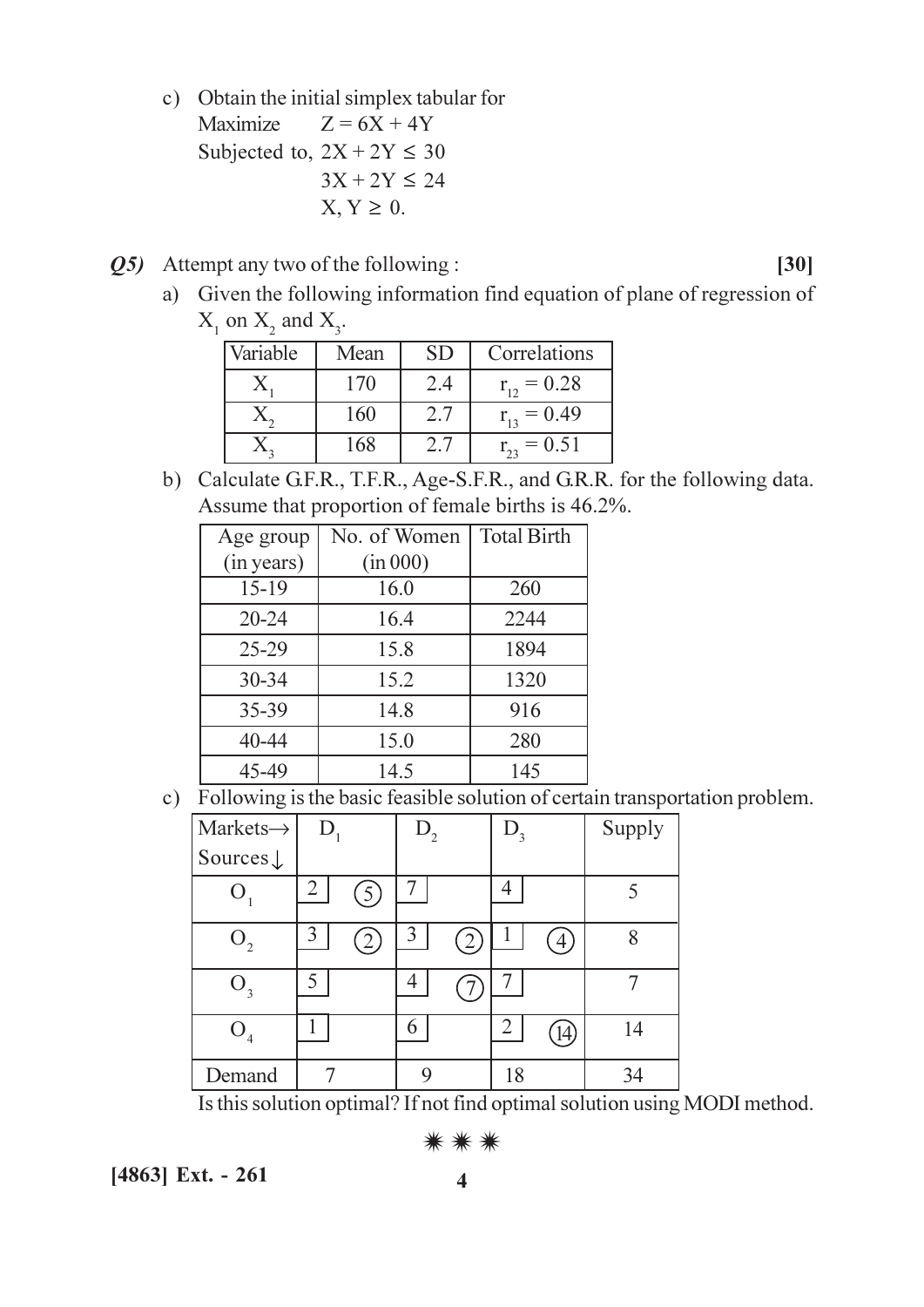**Total No. of Questions : 5]**

**SEAT No. :**

**P992**

**[4863] Ext. - 262**

# **S.Y. B.Com. (External) BUSINESS ENTREPRENEURSHIP - I (2013 Pattern) (Paper - I)**

*Time : 3 Hours] [Max. Marks : 100*

**[Total No. of Pages : 4**

*Instructions to the candidates:*

*1) All questions are compulsory.*

*2) Figures to the right indicate full marks.*

*Q1)* Define the terms 'Entrepreneur' and 'Entrepreneurship'. Explain in detail the functions of Entrepreneur. **[20]**

OR

Explain the Entrepreneurial career of Shri. Ratnappa Kumbhar.

*Q2*) What is 'Innovation'? Explain Peter Drucker's principles of Innovation & Do's & Don'ts of Innovation. **[20]**

OR

Define the term 'Social Responsibility'. Explain the various Social Responsibilities of the business.

*Q3)* a) Explain the need & importance of Entrepreneurship in business. **[10]**

OR

What is 'Social Audit'? Explain the advantages of problems in Social Audit.

b) Explain in detail the various types of Service Industry. **[10]**

OR

Explain the merits and demerits of Group Entrepreneurship.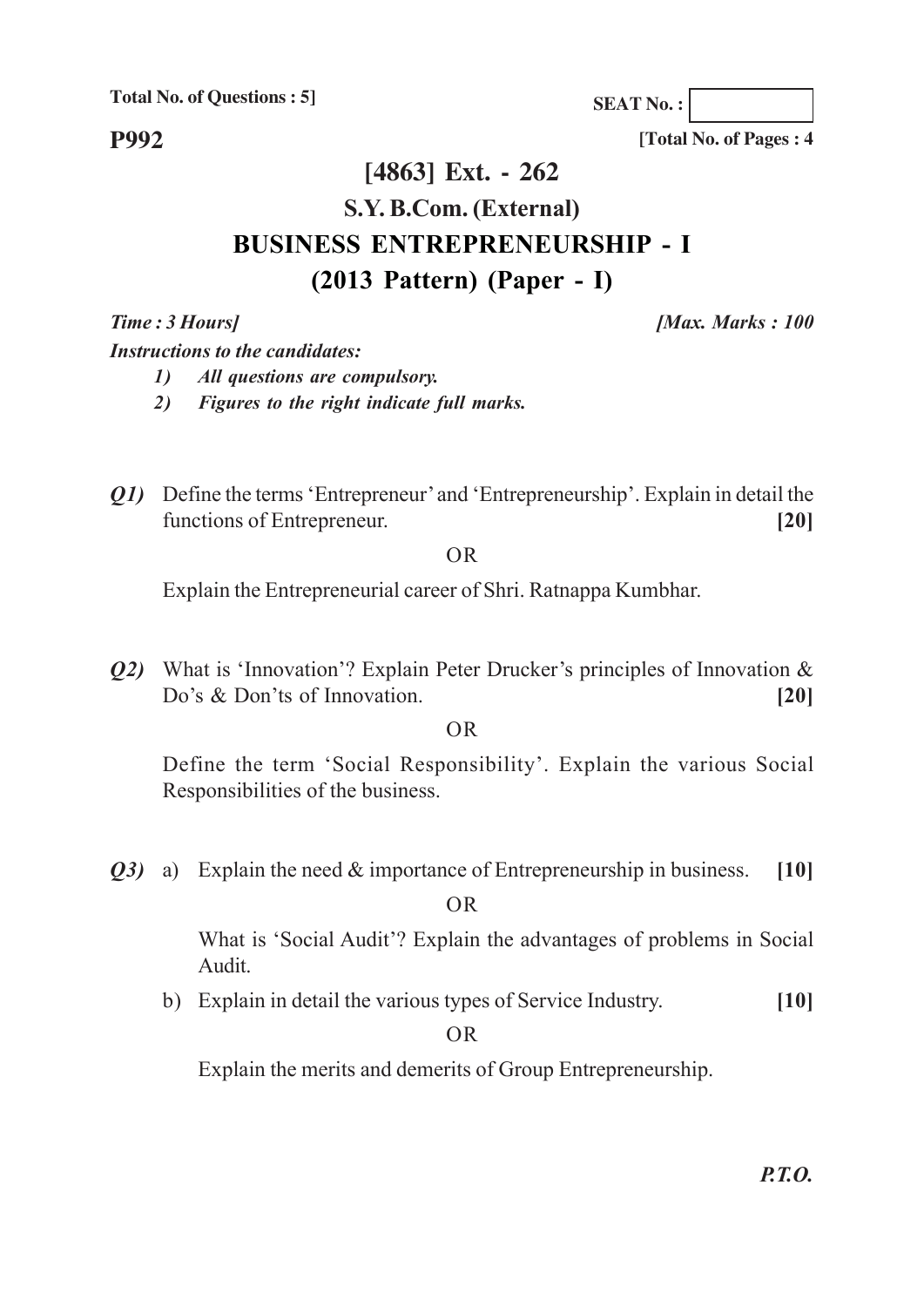Q4) Explain in detail the various challenges in Entrepreneurship Development in India.  $[20]$ 

#### **OR**

What is 'Franchising'? Explain the steps in starting the franchisee as well as cautions in franchising

- Q5) Write Short Notes (Any Four):
	- a) Entrepreneurial Motives.
	- b) Contribution of Shree Karamveer Bhaurao Patil.
	- c) Functions & Operation of Self Help Group.
	- d) Business Process Outsourcing.
	- e) Opportunities of Service Industry in Urban Area.
	- f) Kakinada Experiment.



 $[20]$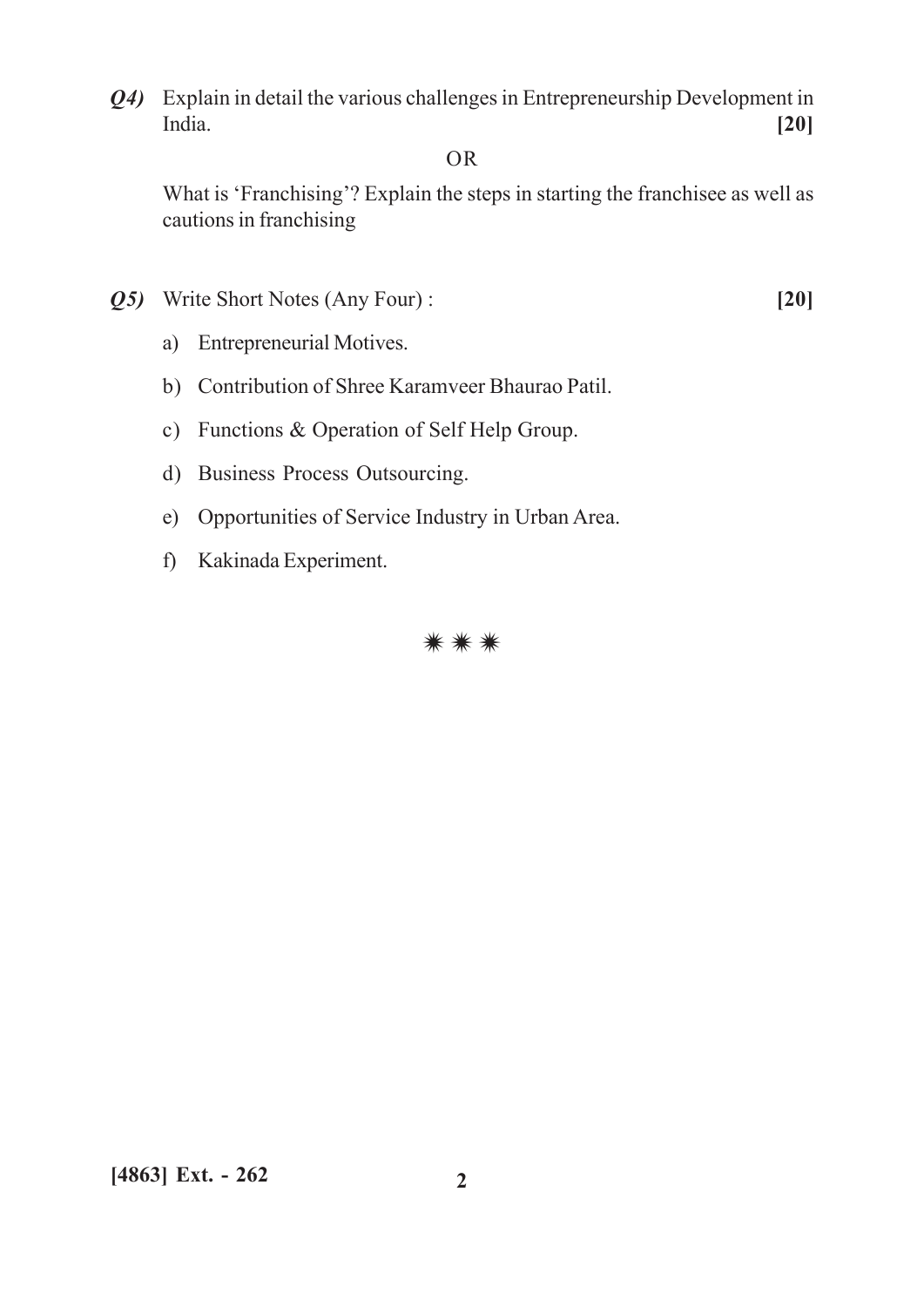### **P992**

# [4863] Ext. - 262 S.Y. B.Com. (External) **BUSINESS ENTREPRENEURSHIP - I**  $(2013$  Pattern) (Paper - I)

# (मराठी रूपांतर)

वेळ:  $3 \pi \pi l$ 

[एकुण गुण :  $100$ 

सूचना :ह्र 1) सर्व प्रश्न सोडविणे आवश्यक आहे.

- उजवीकडील अंक पूर्ण गुण दर्शवितात.  $2)$
- प्रश्न  $\bm{I}$ ) उद्योजक आणि उद्योजकता संज्ञ उद्योजकाची कार्ये सविस्तर स्पष्ट करा.  $[20]$ किंवा

श्री रत्नाप्प कुंभार यांची उद्योजकिय कारकिर्द स्पष्ट करा.

नवनिर्मिती म्हणजे काय? नवनिर्मिती करताना कोणत्या गोष्टी आवर्जुनकराव्यात आणि कोणत्या प्रश्न $(2)$ गोष्टी टाळाव्यात तसेच पिटरड़कर यांचे नवनिर्मितीची तत्वे स्पष्ट करा.  $\lceil 20 \rceil$ 

किंवा

व्यवसायाच्या सामाजिक जबाबदारी संज्ञेची व्याख्या द्या व्यवसायाच्या वेगवेळ्या साजिक जबाबदारी सविस्तर स्पष्ट करा.

प्रश्न $3)$ अ) व्यवसायात उद्योजकतेची गरज व महत्व स्पष्ट करा.  $[10]$ 

किंवा

सामाजिक अंकेक्षण म्हणजे काय? सामाजीक अंकेक्षणाच्या समस्या व फायदे स्पष्ट करा.

ब) सेवा उद्योगांचे वेगवेगळेया प्रकार स्पष्ट करा.  $[10]$ 

किंवा

समूह उद्योजकतेचे कायदे व तोटे स्पष्ट करा.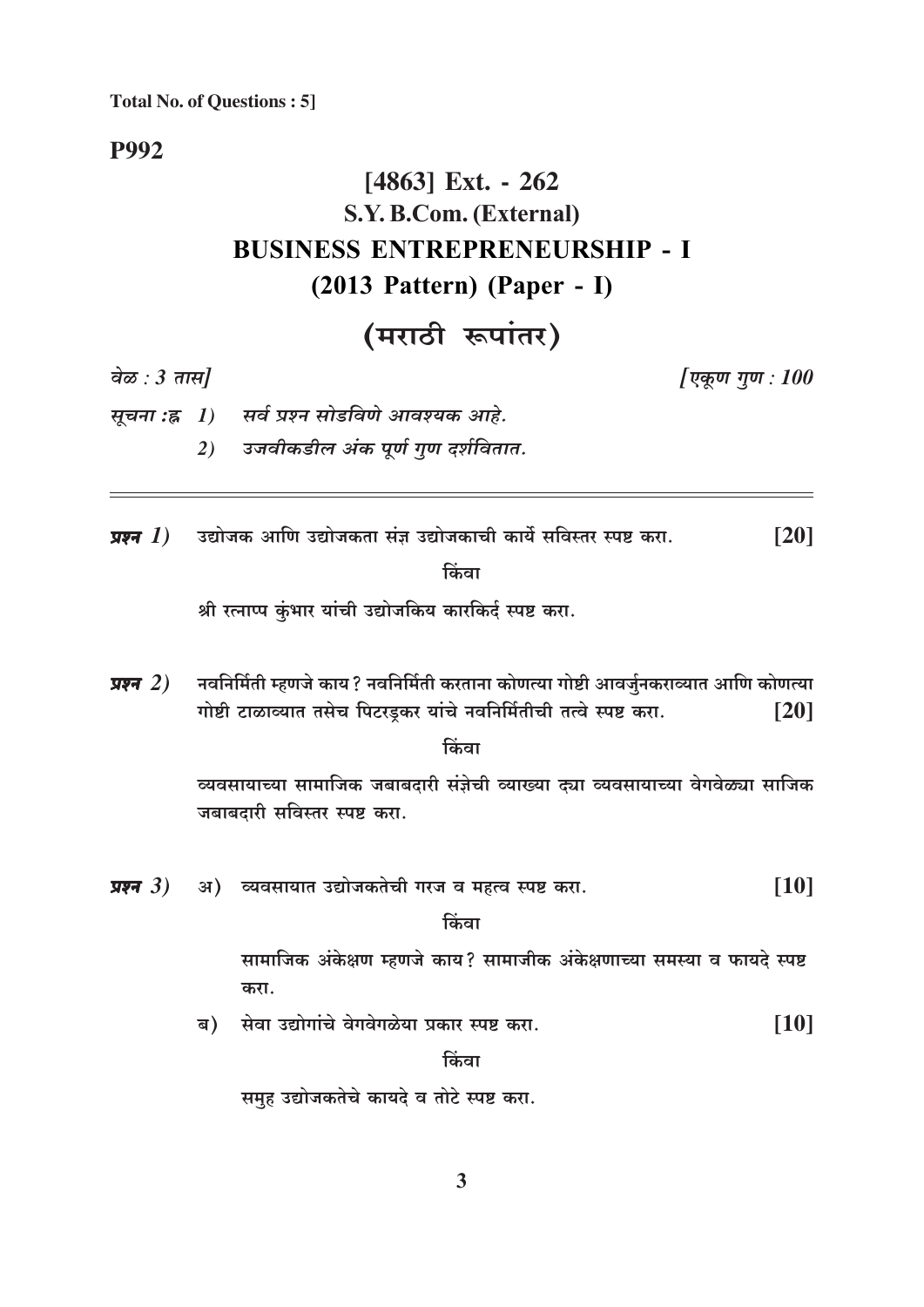भारतीय उद्योजकिय व्यवसाय विकासात कोणकोणती आव्हाने असतात ते सविस्तर स्पष्ट प्रश्न $(4)$  $\lceil 20 \rceil$ करा.

#### किंवा

व्यवसायाधिकार म्हणजे काय? व्यवसायाधिकार सुरू करताना कोणत्या पायऱ्या विचारात घ्यावेत तसेच व्यवसायाधिकार देताना कोणती काळजी घ्यावी.

प्रश्न  $5$ ) टिपा लिहा. (कोणत्याही चार)

 $\lceil 20 \rceil$ 

- अ) उद्योजकिय प्रेरणा
- श्री कर्मविर भाऊराव पाटील यांचे योगदान ब)
- क) स्वयं सहायता गटाची कार्ये व कार्यपद्धती
- ड) बाह्य स्त्रोतार्थ व्यवसायप्रक्रिया
- इ) शहरी भागात सेवा व्यवसायाच्या संधी
- फ) काकीनाडा प्रयोग

\$ \$ \$ \$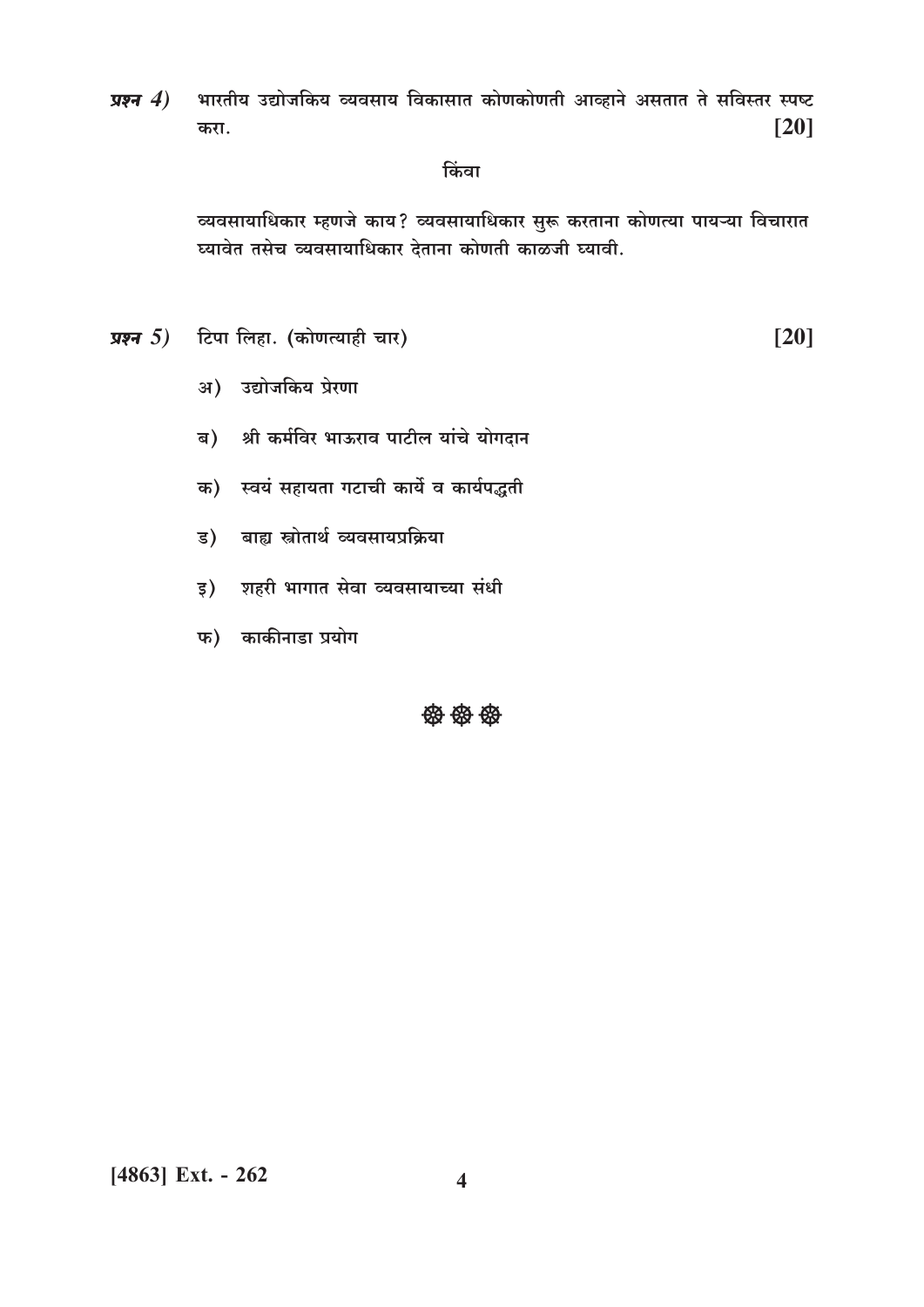**Total No. of Questions: 5]** 

**SEAT No.:** 

**P993** 

[Total No. of Pages: 4]

# [4863] Ext. - 263  $S.Y. B. Com.$ **MARKETING MANAGEMENT - I**  $(2013$  Pattern)

Time: 3 Hours]

[Max. Marks: 100

**Instructions to the candidates:** 

All questions are compulsory.  $1)$ 

 $2)$ All questions carry equal marks.

- *Q1*) State the importance of Marketing planning. Explain the steps in Marketing Planning Process.  $\left[20\right]$
- Q2) Explain the components of external marketing environment in India.  $\left[20\right]$

### **OR**

Explain the growth of services in Global and Indian Scenario.

- *(03)* a) Explain the online Marketing strategies.  $[10]$ 
	- b) State the features and importance of Rural marketing.  $[10]$

### **OR**

- a) Define Green Marketing. Explain the importance of Green Marketing.
- b) Discuss the Marketing Mix of Green Marketing.
- *Q4*) What are the factors influencing Consumer Behaviour and Buying Decisions?  $[20]$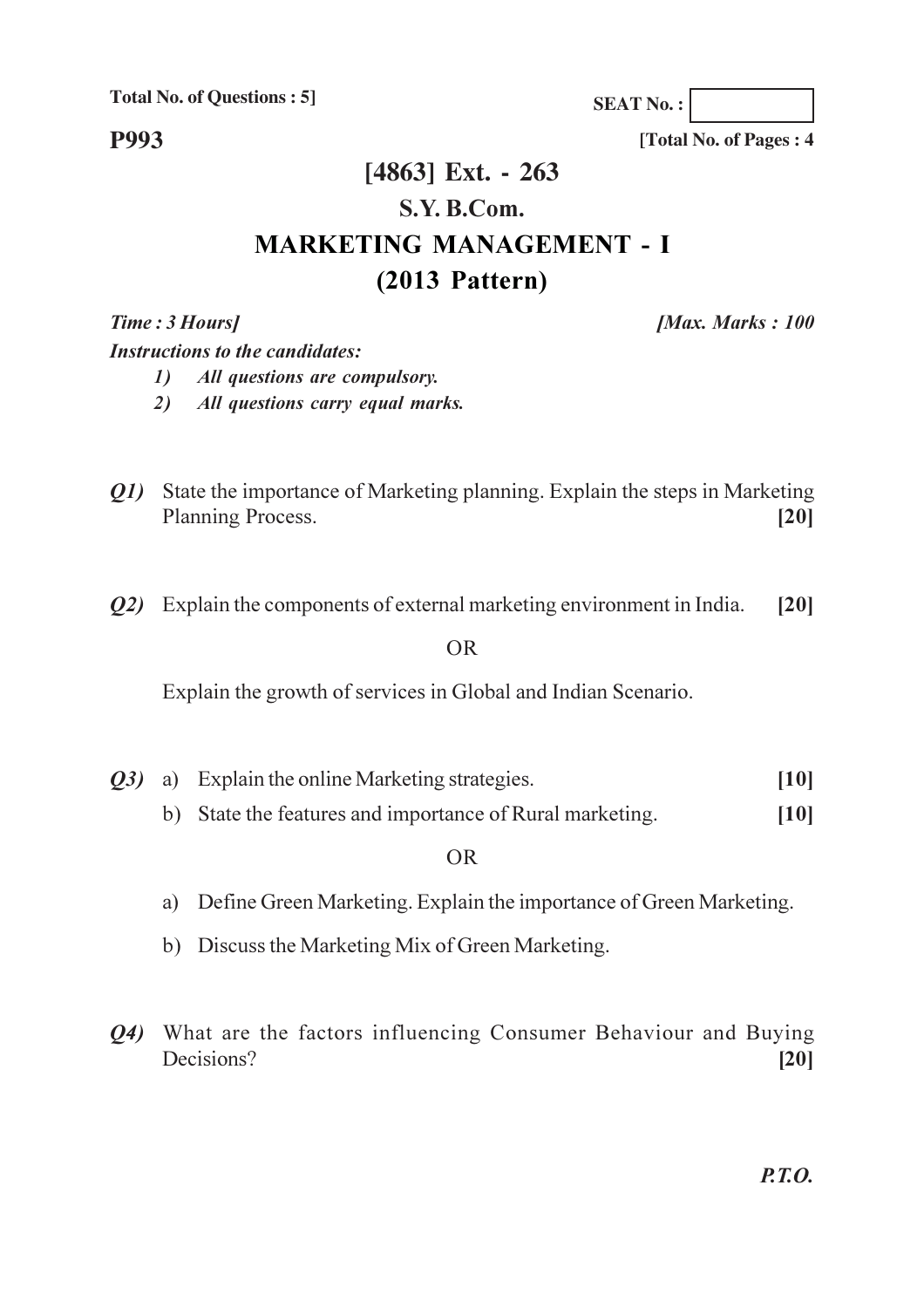- Q5) Write short notes on (Any Two):
	- a) New Age Media Communication
	- b) Contemporary rural marketing environment.
	- c) Advantages of E-Marketing
	- d) Types of Buying Motives



 $\overline{2}$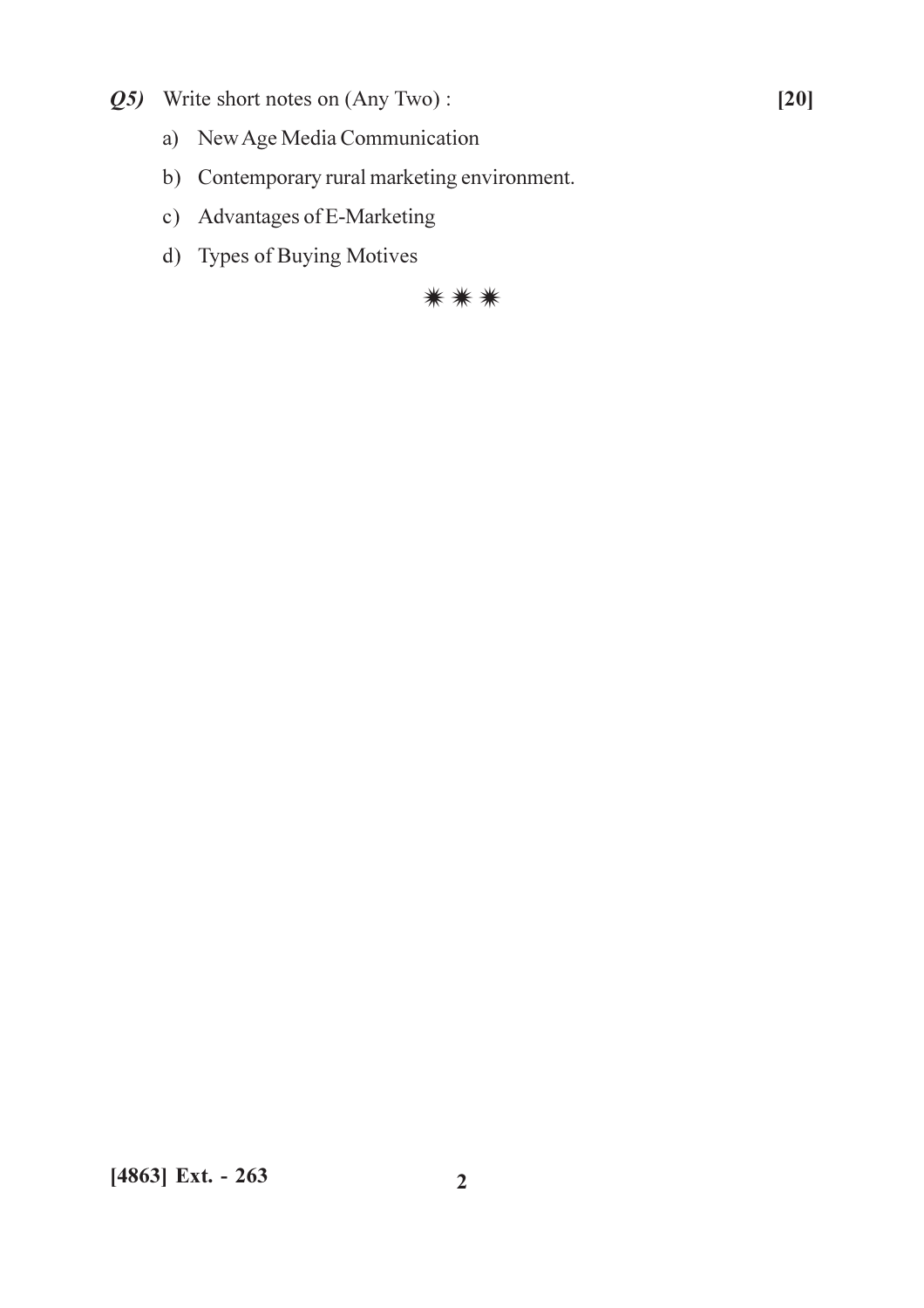**P993** 

# [4863] Ext. - 263 S.Y. B.Com. **MARKETING MANAGEMENT - I**  $(2013$  Pattern)

(मराठी रूपांतर)

| वेळ : 3 तास] |    |                                                                                                  | एकूण गुण : 100 |                    |
|--------------|----|--------------------------------------------------------------------------------------------------|----------------|--------------------|
|              |    | सूचना :- 1) सर्व प्रश्न सोडविणे अनिवार्य आहेत.                                                   |                |                    |
|              |    | 2) उजवीकडील अंक प्रश्नांचे पूर्ण गुण दर्शवितात.                                                  |                |                    |
|              |    | <i>प्रश्न 1</i> )    विपणन नियोजनाचे महत्व सांगा. विपणन नियोजन प्रक्रियेच्या पायऱ्या स्पष्ट करा. |                | $\lceil 20 \rceil$ |
|              |    | <i>प्रश्न 2)</i> भारताच्या संदर्भात विपणन पर्यावरणाचे बाह्य घटक स्पष्ट करा.<br>किंवा             |                | [20]               |
|              |    | जागतिक आणि भारतीय परस्थितीत सेवा क्षेत्राचा विकास स्पष्ट करा.                                    |                |                    |
|              |    | <i>प्रश्न 3)</i> अ) ऑनलाईन विपणनाची व्यूव्हरचना स्पष्ट करा.                                      |                | [10]               |
|              | ब) | ग्रामीण विपणनाची वैशिष्टे व महत्व सांगा.                                                         |                | [10]               |
|              |    | किंवा                                                                                            |                |                    |
|              |    | अ) हरित विपणनाची व्याख्या द्या. हरित विपणनाचे महत्व स्पष्ट करा.                                  |                |                    |
|              |    | ब) हरित विपणनातील विपणन मिश्रची चर्चा करा.                                                       |                |                    |
|              |    |                                                                                                  |                |                    |

 $[20]$ 

*प्रश्न 4*) प्राहकाच्या वर्तनावर आणि खरेदी निर्णयावर प्रभाव पाडणारे घटक कोणते?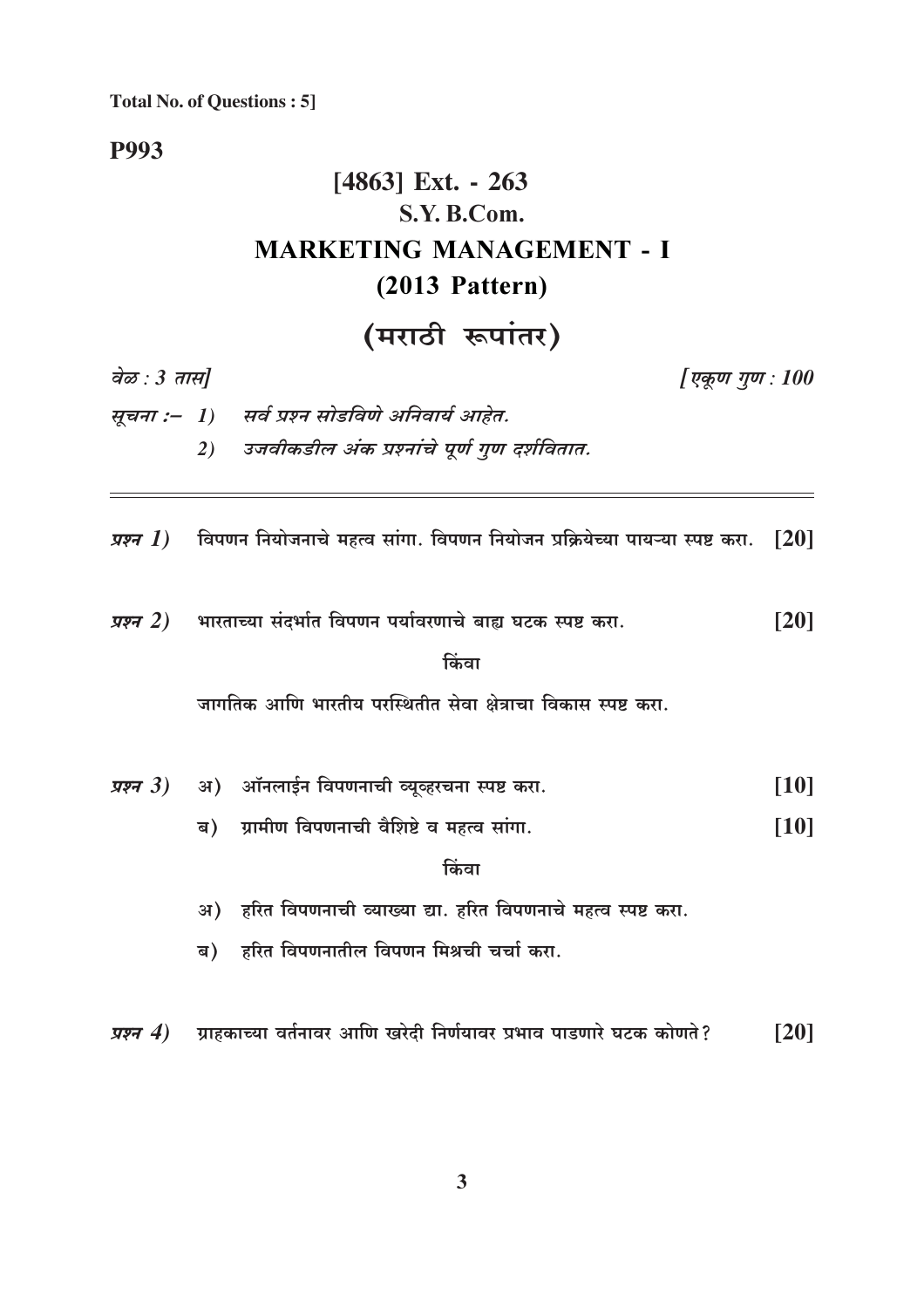- *प्रश्न 5)* थोडक्यात टिपा लिहा. (कोणत्याही दोन)
	- अ) नविन युगातील माध्यम संवाद
	- ब) समकालीन ग्रामीण विपणन पर्यावरण
	- क) इ मार्केटिंगचे फायदे
	- ड) खरेदी प्रेरणांचे प्रकार

袋 袋 袋

 $[20]$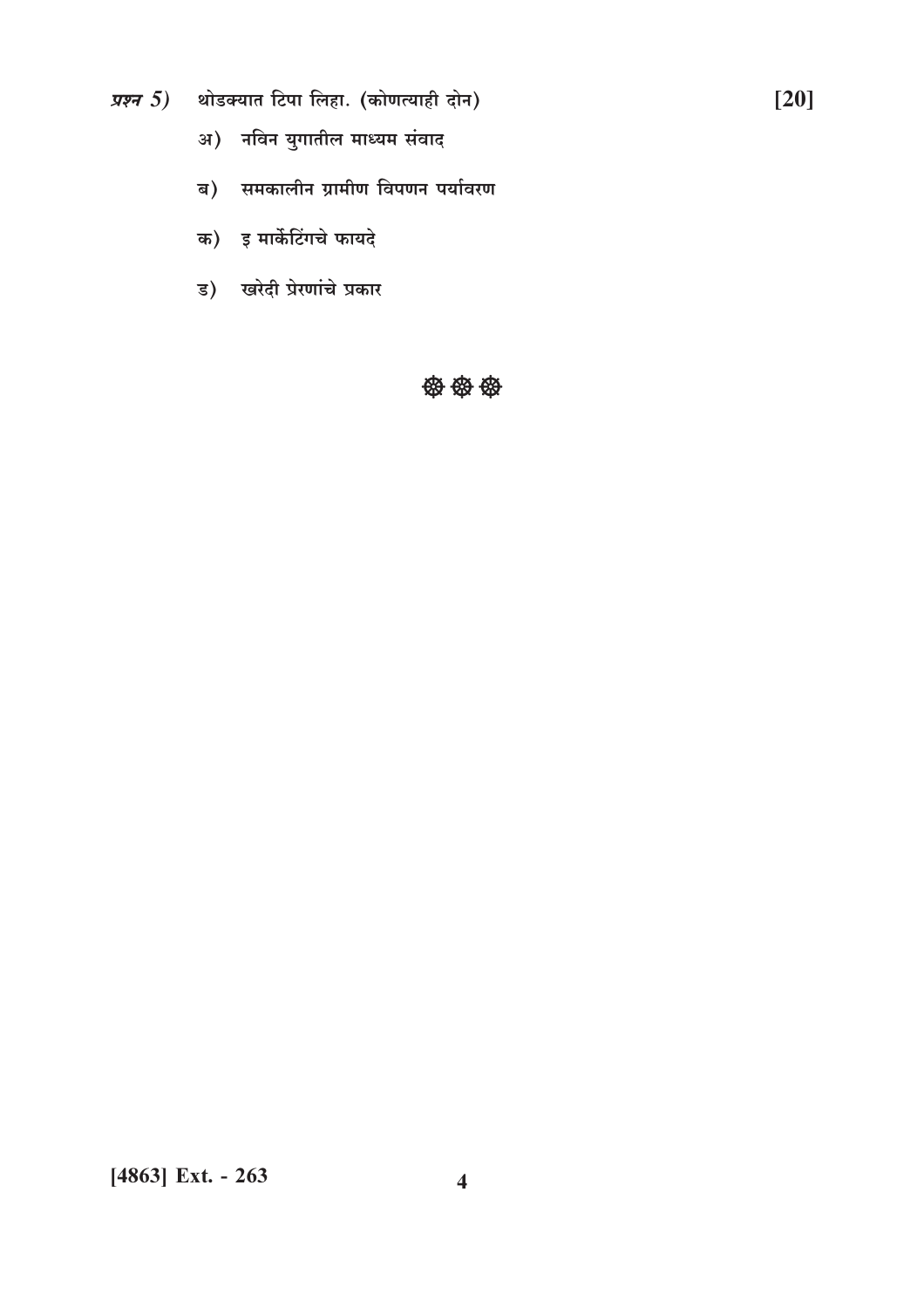**Total No. of Questions : 8]**

**SEAT No. :**

**P994**

**[Total No. of Pages : 4 [4863] Ext. - 264 S.Y. B.Com. ECONOMICS Agricultural and Industrial Economics (2013 Pattern) (Special Paper - I)**

|                 |                                 | Time: 3 Hours]                                                                                                                                                     | [Max. Marks: 100 |
|-----------------|---------------------------------|--------------------------------------------------------------------------------------------------------------------------------------------------------------------|------------------|
|                 | $\boldsymbol{\eta}$<br>2)<br>3) | <b>Instructions to the candidates:</b><br>Question No. 1 is compulsory.<br>Attempt any five from question No. 2 to 8.<br>Figures to the right indicate full marks. |                  |
| Q1)             |                                 | Explain the peculiarities of Agriculture as sector of economy.                                                                                                     | [20]             |
| Q2)             |                                 | Explain the nature of risk and uncertainty in Agriculture.                                                                                                         | [16]             |
| Q3)             |                                 | Explain the factors affecting demand for Agricultural product.                                                                                                     | [16]             |
| $Q_4$           | firm.                           | What is optimum size of firm? Explain the factors affecting optimum size of                                                                                        | [16]             |
| Q5)             |                                 | Explain the factors affecting Industrial productivity.                                                                                                             | [16]             |
| $\overline{Q6}$ |                                 | Answer in brief:                                                                                                                                                   | [16]             |
|                 | a)                              | Explain the factors affecting location of Industries.                                                                                                              |                  |
|                 |                                 | b) Explain the advantages of small size of farm.                                                                                                                   |                  |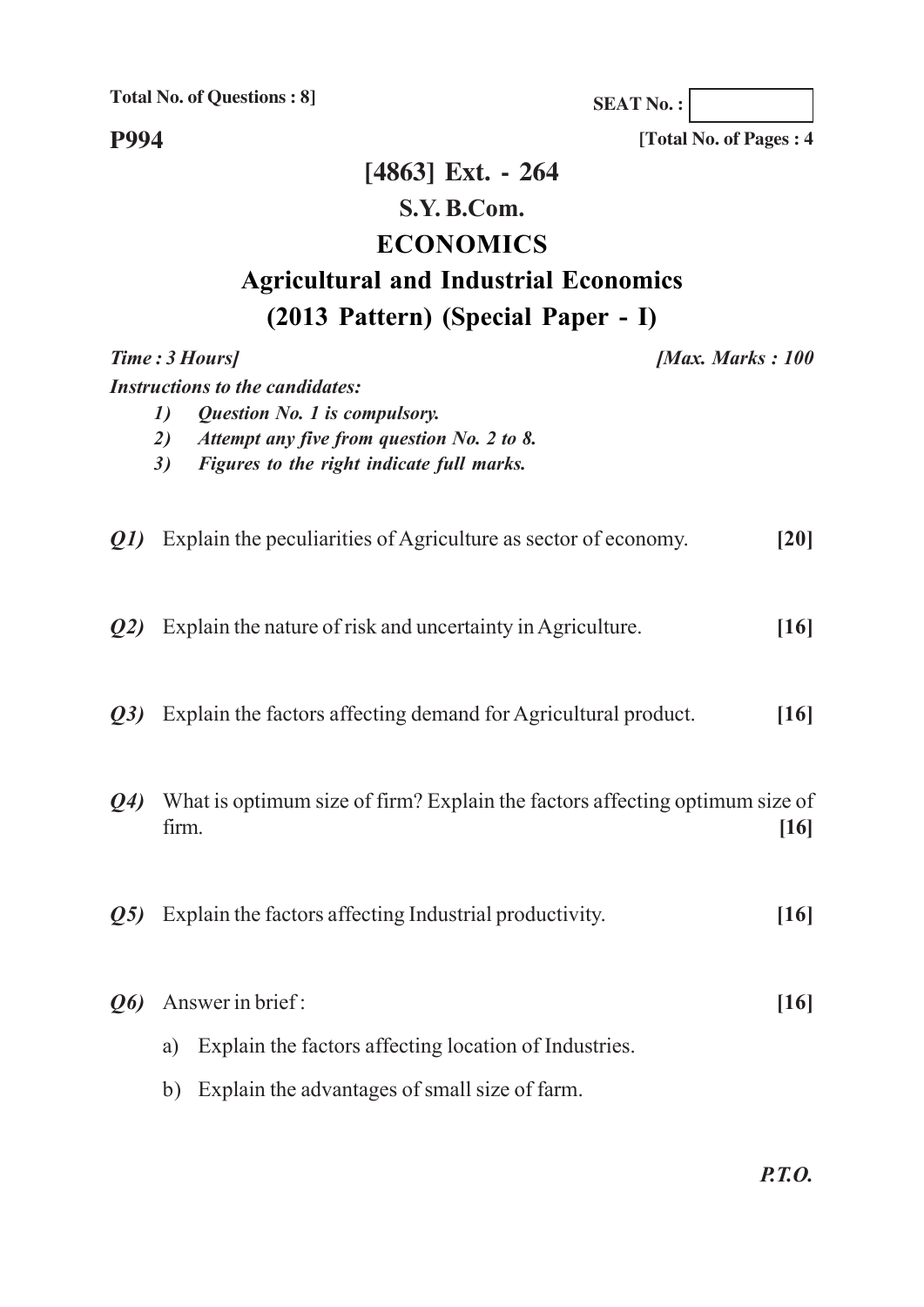- Q7) What is Industrial Monopoly? Explain the causes and effects of Industrial Monopoly.  $[16]$
- Q8) Write short notes :  $[16]$ 
	- a) Concept of Plant, Firm and Industry.
	- b) Survival of small firm in Modern Economy.

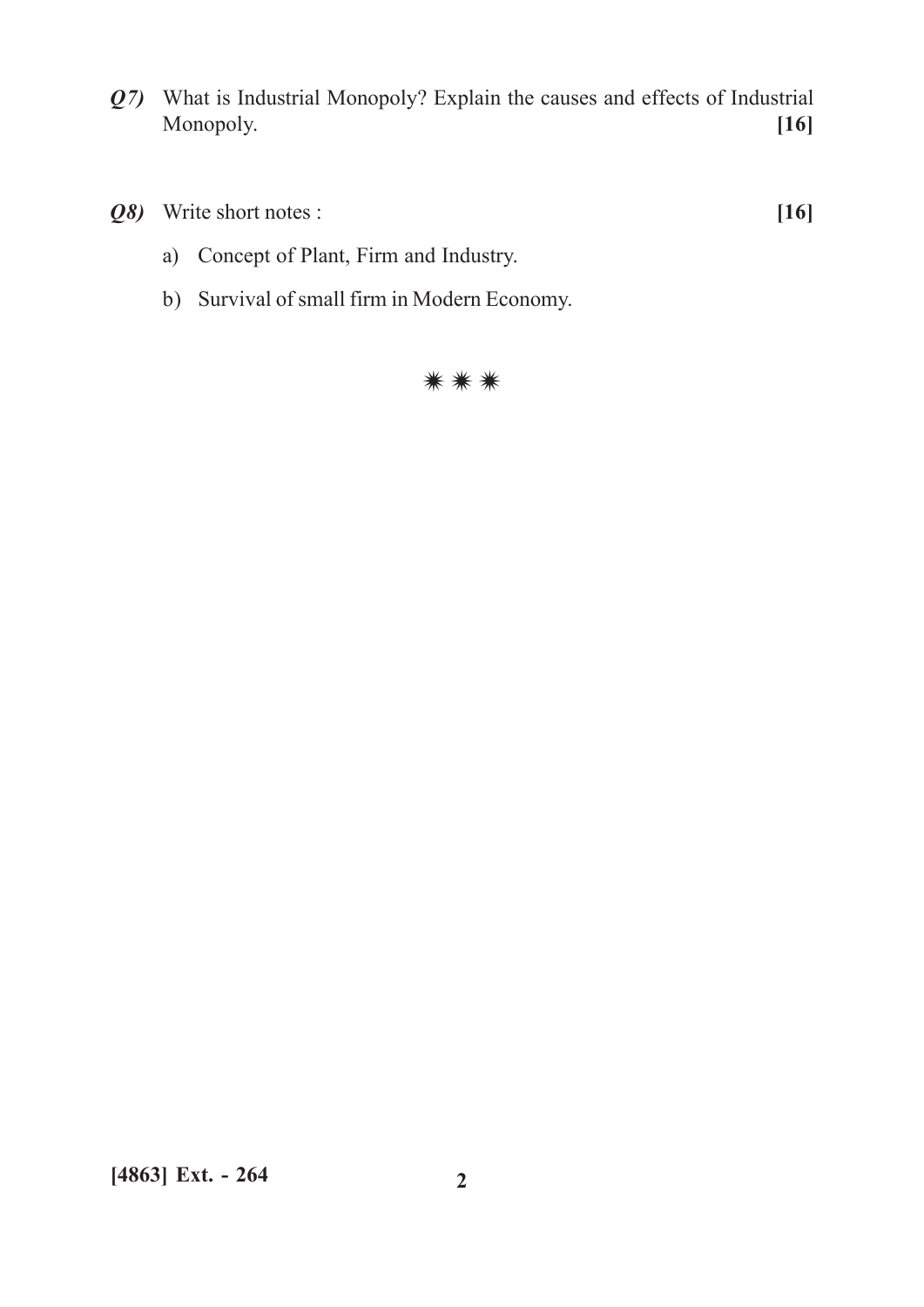**Total No. of Questions: 8]** 

**P994** 

# [4863] Ext. - 264 S.V. B.Com. **ECONOMICS Agricultural and Industrial Economics** (2013 Pattern) (Special Paper - I)

## (मराठी रूपांतर)

वेळ:  $3 \pi \pi l$ [एकूण गुण : 100 प्रश्न पहिला अनिवार्य आहे. सूचना :ह्र 1) प्रश्न क्रमांक 2 ते 8 यापैकी कोणतेही पाच प्रश्न सोडवा.  $2)$ उजवीकडील अंक प्रश्नांचे गुण दर्शवितात.  $3)$ अर्थव्यवस्थेचे एक क्षेत्र म्हणून शेतीची ठळक वैशिष्टये स्पष्ट करा.  $[20]$ प्रश्न $1)$ शेतीव्यवसायातील धोका व अनिश्चितता याचे स्वरूप स्पष्ट करा. प्रश्न $(2)$  $[16]$ शेतमालाच्या मागणीवर परिणाम करणारे घटक स्पष्ट करा. प्रश्न $(3)$  $[16]$ पर्याप्त उद्योगसंस्था म्हणजे काय? उद्योगसंस्थेच्या पर्याप्त आकारमानावर परिणाम करणारे घटक प्रश्न $(4)$  $[16]$ स्पष्ट करा. औद्योगिक उत्पादकतेवर परिणाम करणारे घटक स्पष्ट करा. प्रश्न $(5)$  $[16]$ प्रश्न $6)$ थोडक्यात उत्तरे द्या.  $[16]$ अ) उद्योगांच्या स्थान निश्चितीवर परिणाम करणारे घटक स्पष्ट करा.

ब) शेतजमिनीच्या लहान आकारमानाचे फायदे स्पष्ट करा.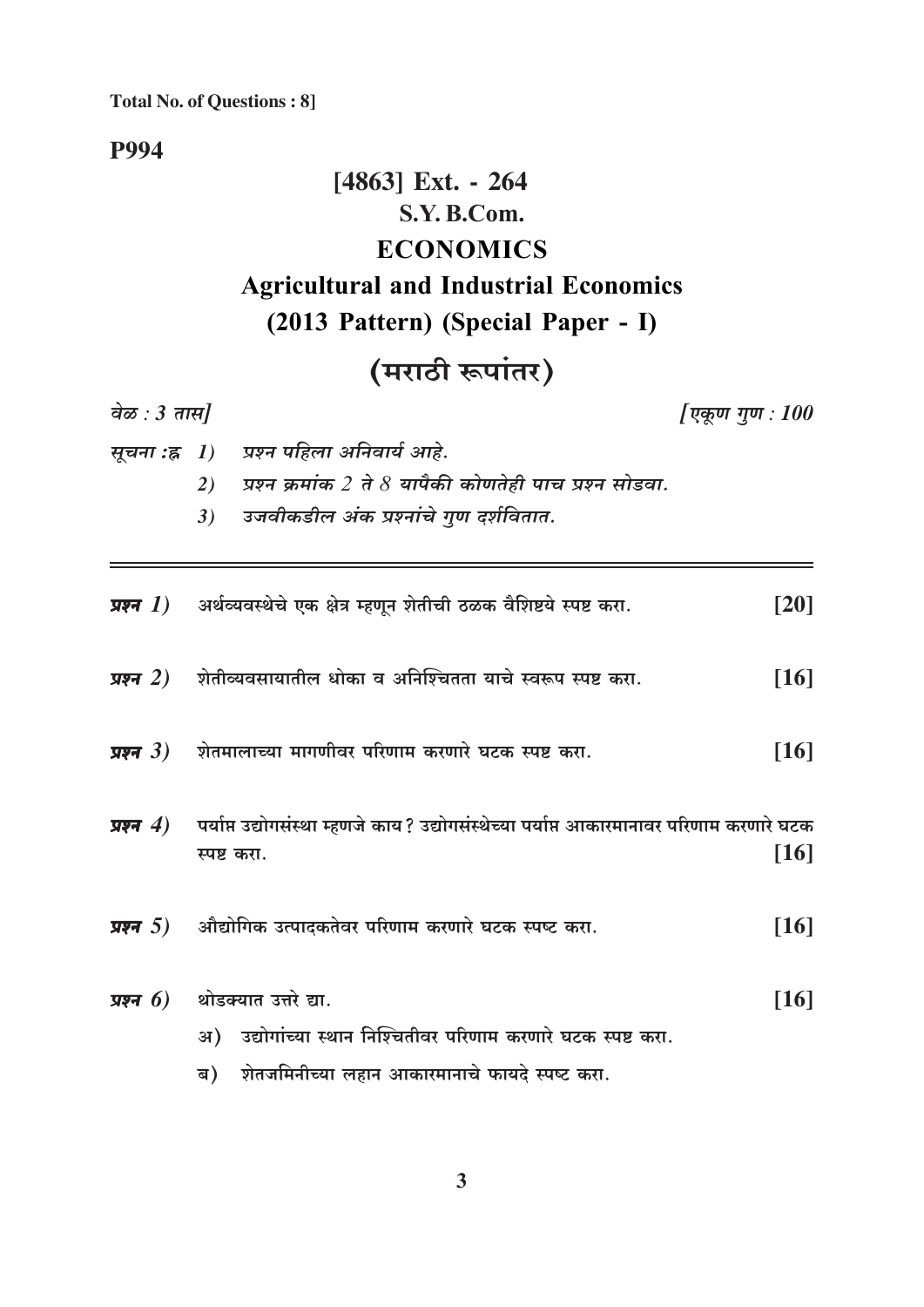प्रश्न 7) औद्योगिक मक्तेदारी म्हणजे काय? औद्योगिक मक्तेदारीची कारणे व परिणाम स्पष्ट करा.[ $16]$ 

 $[16]$ 

## प्रश्न 8) थोडक्यात टीपा लिहा.

- अ) संयंत्र, उद्योगसंस्था आणि उद्योग या संकल्पना.
- ब) आधुनिक अर्थव्यवस्थेत लहान उद्योगसंस्थाचे अस्तित्व.

### \*\*\*\*\*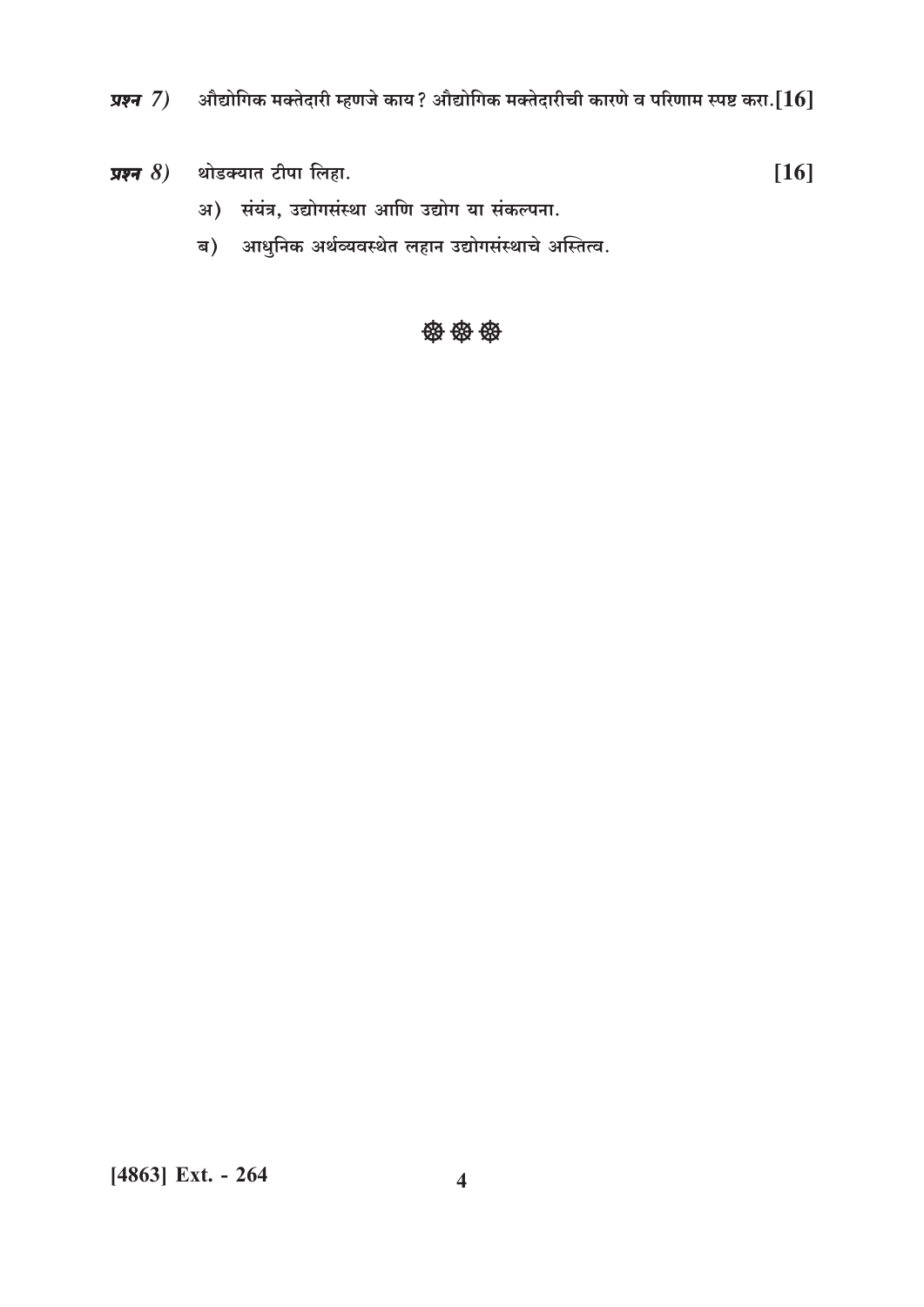**Total No. of Questions : 5]**

**SEAT No. :**

**P995**

**[Total No. of Pages : 4**

# **[4863] Ext.-265**

## **S.Y. B.Com. (External) DEFENCE BUDGETING AND FINANCE MANAGEMENT (2013 Pattern) (Paper - I)**

|     |                                    | Time: 3 Hours]<br><b>Instructions to the candidates:</b>                       | [Max. Marks: 100]    |
|-----|------------------------------------|--------------------------------------------------------------------------------|----------------------|
|     | 1)<br>2)                           | All the Questions are compulsory.<br>Figures to the right indicate full marks. |                      |
| Q1) | Answer in 20 words each (any ten): |                                                                                | $[10 \times 2 = 20]$ |
|     | $\ddot{1}$                         | State the meaning of integrated defence.                                       |                      |
|     | $\ddot{1}$                         | Define Logistics.                                                              |                      |
|     |                                    | iii) State the meaning of war time economy.                                    |                      |
|     |                                    | iv) Define Threat perception.                                                  |                      |
|     | V)                                 | Define financial management.                                                   |                      |
|     |                                    | vi) Define war potential.                                                      |                      |
|     |                                    | vii) Define Grand strategy.                                                    |                      |
|     |                                    | viii) Define intelligence.                                                     |                      |
|     |                                    | ix) State the meaning of industrial complex.                                   |                      |
|     | $\mathbf{X}$ )                     | What do you mean by war finance?                                               |                      |
|     |                                    | xi) Define military doctrine.                                                  |                      |
|     |                                    | xii) Define deficit finance.                                                   |                      |

xiii) State the meaning of Non-productive Defence expenditure.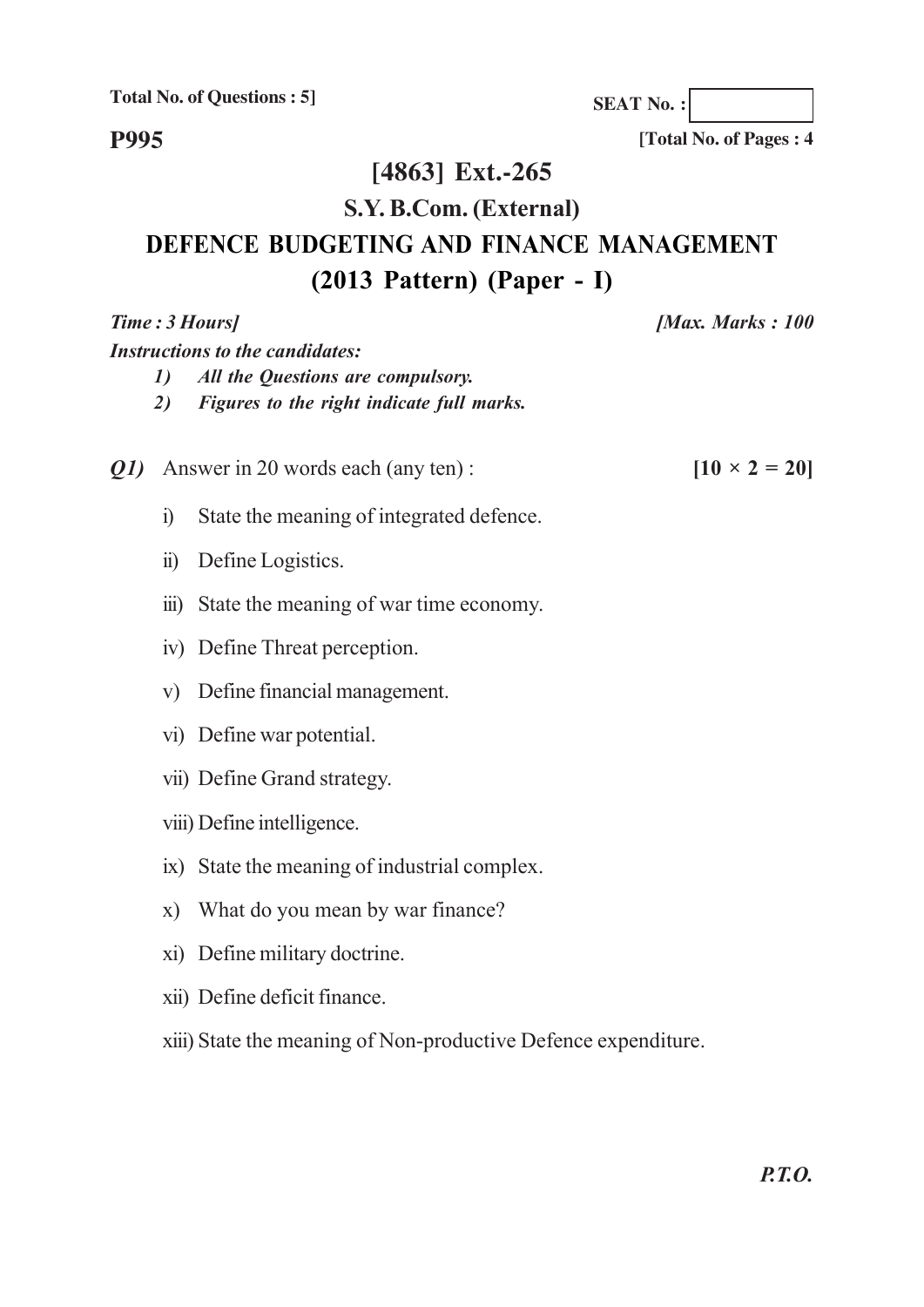|                                       | $\ddot{1}$                             | Explain role of private sector in India's defence production.               |      |  |  |  |
|---------------------------------------|----------------------------------------|-----------------------------------------------------------------------------|------|--|--|--|
|                                       | $\ddot{\textbf{i}}$                    | Analyses India's defence expenditure from 1971 to present day.              |      |  |  |  |
|                                       |                                        |                                                                             |      |  |  |  |
| Q3)                                   | Answer in 500 words (any one):<br>[20] |                                                                             |      |  |  |  |
|                                       | $\ddot{1}$                             | Describe self reliance programme in India's defence production.             |      |  |  |  |
|                                       | $\ddot{u}$                             | Describe role of Research and development in India's defence<br>production. |      |  |  |  |
|                                       |                                        |                                                                             |      |  |  |  |
| Answer in 500 words (any one):<br>Q4) |                                        |                                                                             | [20] |  |  |  |
|                                       | $\ddot{1}$                             | Write in short salient features of Indian Economy.                          |      |  |  |  |
|                                       | $\ddot{u}$                             | Describe challenges to India's internal security.                           |      |  |  |  |
|                                       |                                        |                                                                             |      |  |  |  |
| Write short note on (any two):<br>Q5) |                                        |                                                                             | [20] |  |  |  |
|                                       | $\ddot{1}$                             | Role of political Ideology in national security.                            |      |  |  |  |
|                                       | $\dddot{\mathbf{n}})$                  | Types of budgeting.                                                         |      |  |  |  |
|                                       | $\overline{111}$                       | Causes of increasing defence expenditure.                                   |      |  |  |  |
|                                       |                                        | iv) Role of leadership in national security.                                |      |  |  |  |

*Q2)* Answer in 500 words (any one) : **[20]**

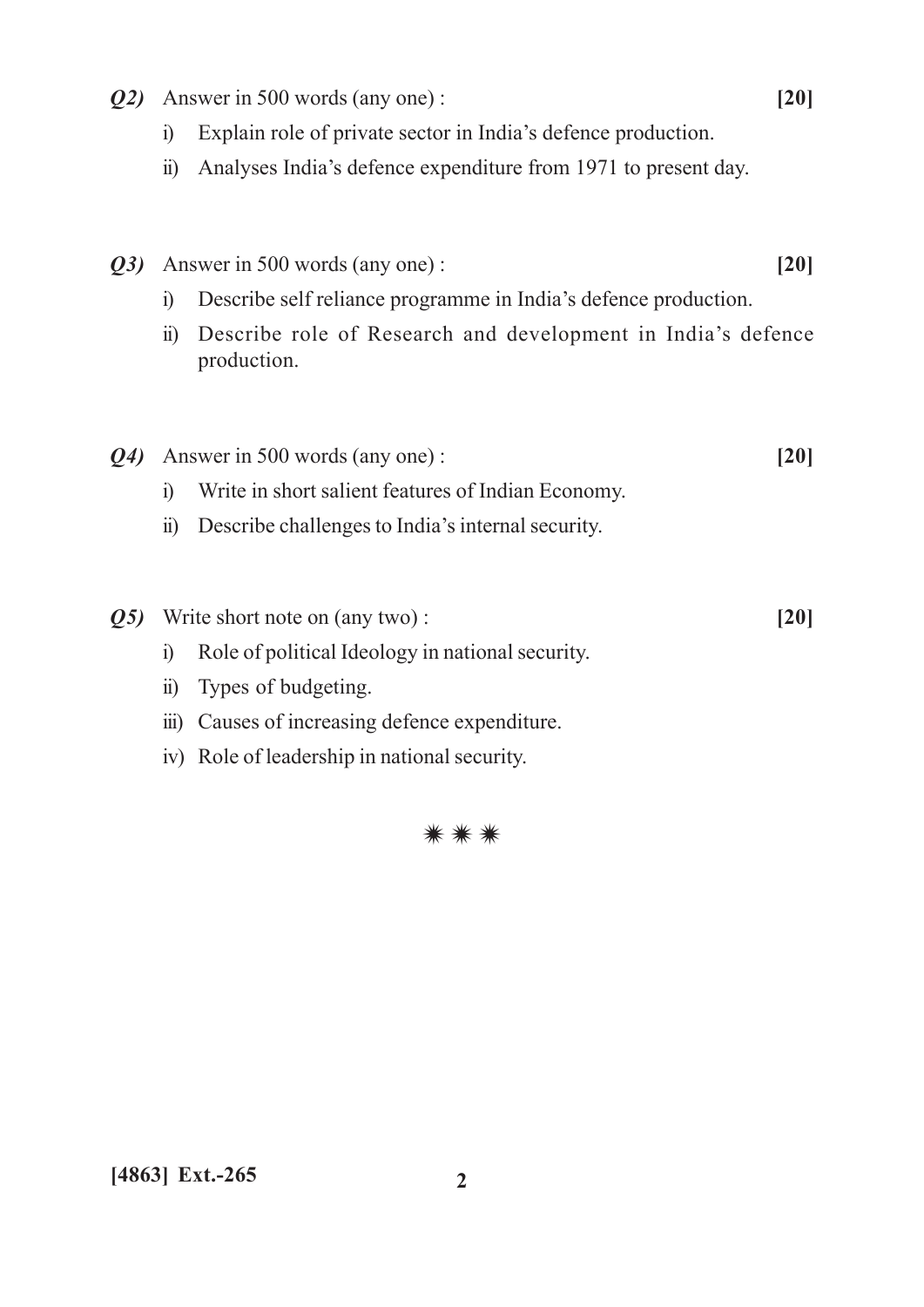**P995** 

# [4863] Ext.-265 S.Y. B.Com. (बहिस्थ) डिफेन्स बजेटींग फायनान्स ॲन्ड मॅनेजमेंन्ट  $(2013$  Pattern) (Paper - I) (मराठी रूपांतर)

|  |  |  | वळ : .३ तास। |
|--|--|--|--------------|
|--|--|--|--------------|

[एकूण गुण : 100

 $[10 \times 2 = 20]$ 

- सूचना :ह्र 1) सर्व प्रश्न सोडविणे आवश्यक आहेत.
	- उजवीकडील अंक पूर्ण गुण दर्शवितात.  $2)$
- $20$  शब्दात उत्तरे द्या. (कोणतेही दहा) प्रश्न  $I$ )
	- इंन्टीग्रेटेड डिफेन्स अर्थ लिहा.  $\ddot{1}$
	- पुरवठा व्यवस्था व्याख्या द्या.  $\ddot{\mathbf{n}}$ )
	- iii) युद्धकालीन अर्थव्यवस्था अर्थ लिहा.
	- $iv)$  धोक्याविषयी संकल्पना ह्न व्याख्या द्या.
	- आर्थिक व्यवस्थापन व्याख्या द्या.  $V)$
	- vi) युद्धक्षमता व्याख्या द्या.
	- vii) 'ग्रॅन्ड स्टूॅटेजी' व्याख्या द्या.
	- viii) इन्टीलीजन्स व्याख्या द्या
	- ix) इन्डस्ट्रीयल कॉम्पलेक्स अर्थ लिहा.
	- $x)$  युद्धनिधी म्हणजे काय?
	- $xi)$  लष्करी तत्वप्रणाली व्याख्या द्या.
	- xii) डिफीसिट फायनान्स व्याख्या द्या.
	- xiii) अनत्पादकीय संरक्षणावरील खर्च म्हणजे काय? अर्थ लिहा.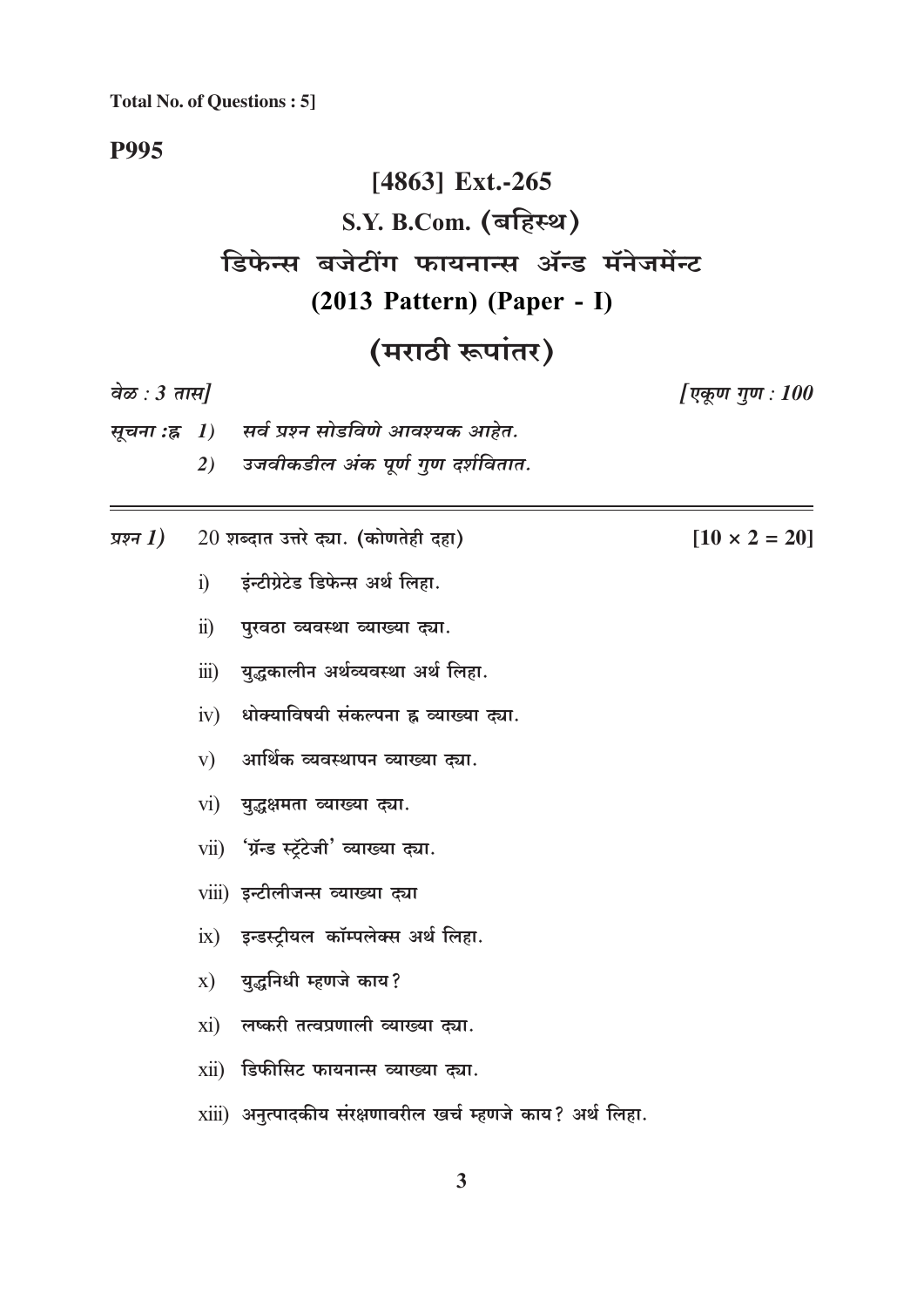- $500$  शब्दात उत्तरे द्या. (कोणतेही एक) प्रश्न  $2)$ 
	- भारताच्या संरक्षण उत्पादनातील खाजगी क्षेत्रातील उद्योग ह्न धंद्यानी निभावलेली  $i)$ भूमिका स्पष्ट करा.
	- 1971 पासून तर आजपर्यंतच्या भारताच्या संरक्षणावरील खर्चाचे विश्लेषण करा.  $\ddot{u}$ )

$$
\frac{1}{20}
$$
 500 शब्दात उत्तरे द्या. (कोणतेही एक)

- भारताच्या संरक्षण उत्पादनातील आत्मनिर्भरतेविषयी वर्णन करा.  $i)$
- भारताच्या संरक्षण उत्पादनातील संशोधन आणि विकासाच्या भुमिकेचे वर्णन करा.  $\ddot{u}$ )
- $500$  शब्दात उत्तरे द्या. (कोणतेही एक) प्रश्न  $4)$  $[20]$ 
	- भारतीय अर्थव्यवस्थेचे ठळक गुणधर्म थोडक्यात लिहा.  $i)$
	- भारताच्या अंतर्गत सुरक्षेच्या आव्हानांचे वर्णन करा.  $\ddot{u}$ )
- थोडक्यात टिपा लिहा. (कोणत्याही दोन) प्रश्न  $5)$  $[20]$ 
	- राष्ट्रीय सुरक्षेतील राजकीय विचाार धारेची भुमिका  $i)$
	- ii) अर्थसंकल्पाचे प्रकार
	- iii) संरक्षणावरील खर्च वाढण्याची कारणे
	- iv) राष्ट्रीय सुरक्षेतील नेतृत्वाची भूमिका

#### 439 439 439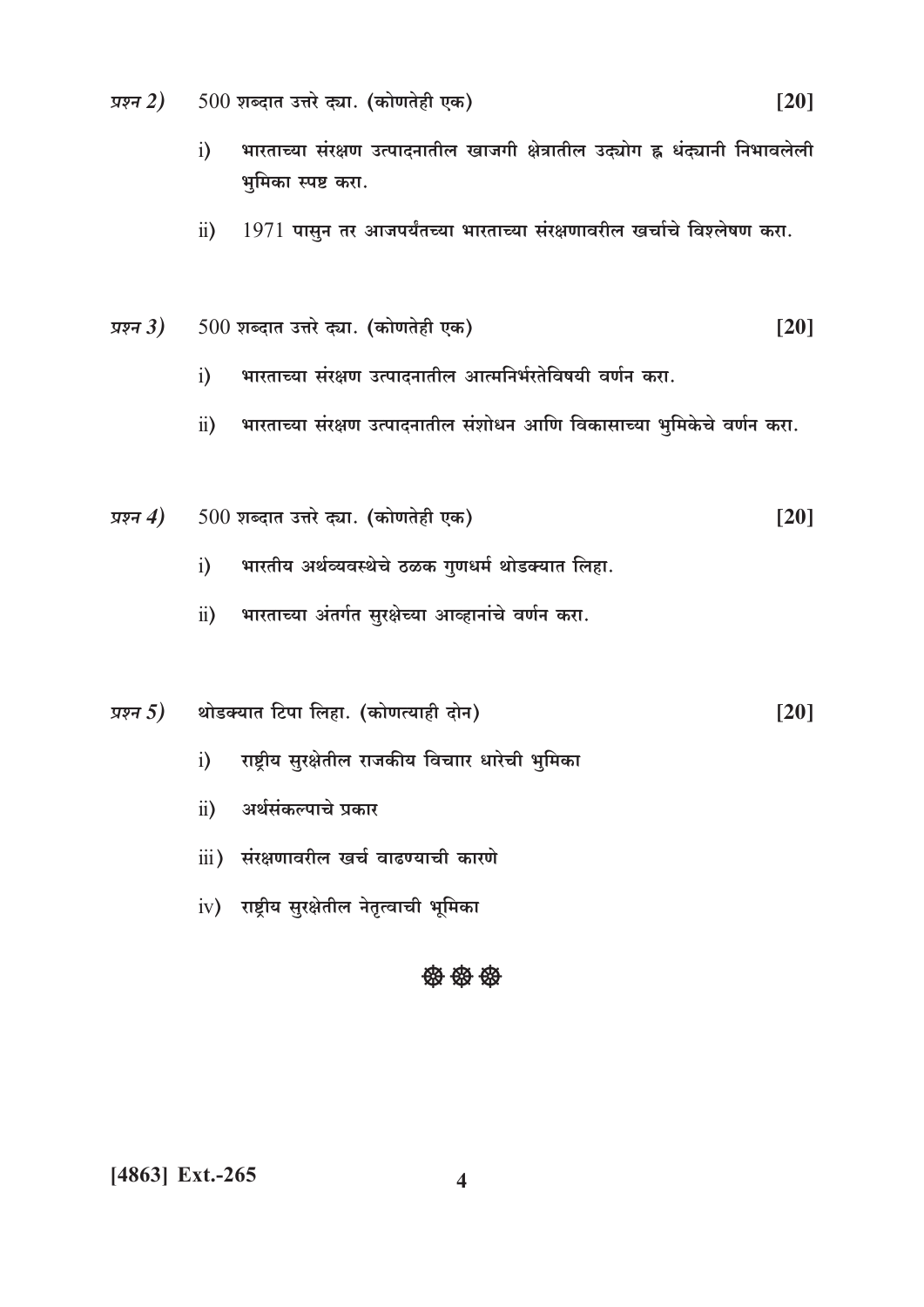**Total No. of Questions : 9]**

**SEAT No. :**

**P996**

**[Total No. of Pages : 2**

## **[4863] Ext. - 266**

## **S.Y. B.Com. (Commerce) INSURANCE, TRANSPORT AND TOURISM (2013 Pattern) (Paper - I)**

### *Time : 3 Hours] [Max. Marks : 100*

*Instructions to the candidates:*

- *1) Question No. 1 is compulsory.*
- *2) Solve any five questions from Q.2 to Question 9.*
- *3) Figures to the right indicate full marks.*

| Q1)             | What is Life Insurance? Explain the functions of Life Insurance<br>Corporation.<br>[20]           |  |  |
|-----------------|---------------------------------------------------------------------------------------------------|--|--|
| $Q2$ )          | Explain the role of General Insurance Company of India (GIC).<br>$[16]$                           |  |  |
| Q3)             | Describe the various types of Tourism.                                                            |  |  |
| $Q_4$           | Explain career in Tourism Industry.<br>[16]                                                       |  |  |
| $\overline{Q5}$ | Define Tourism? Explain significance and types of Tourist Accommodation.<br>[16]                  |  |  |
| Q6)             | Explain the impact of tourism on social and cultural aspects of the society.<br>[16]              |  |  |
| Q(2)            | Explain the comparision between Life Insurance and General Insurance. [16]                        |  |  |
| Q8)             | Explain the nature and functions of Insurance Regulatory Development<br>Authority (IRDA).<br>[16] |  |  |
| 09)             | Explain various types of General Insurance.<br>[16]                                               |  |  |
|                 |                                                                                                   |  |  |

### ÑÑÑ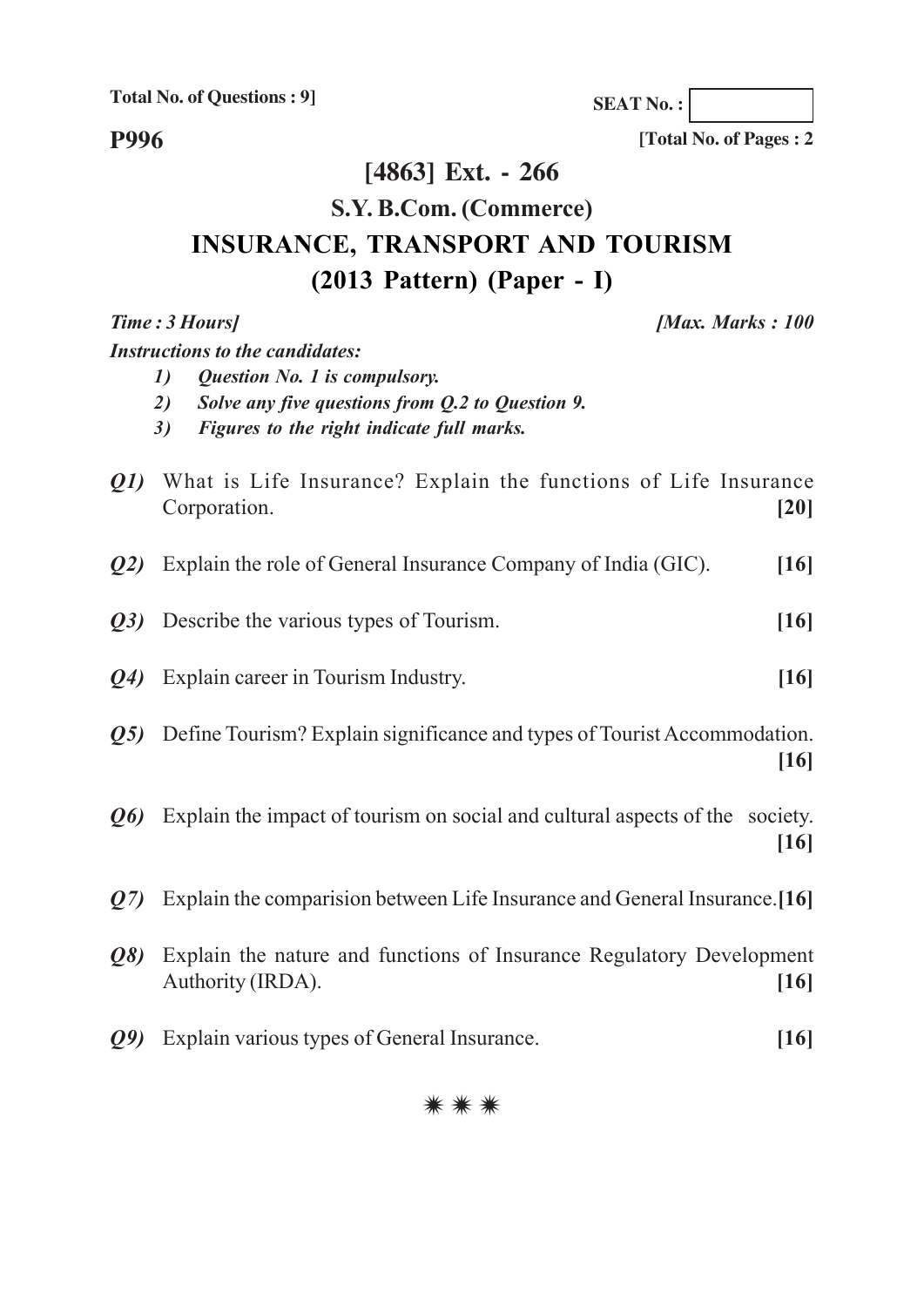**Total No. of Questions: 9]** 

**P996** 

# [4863] Ext. - 266 S.Y. B.Com. (Commerce) विमा, वाहतूक व पर्यटन (2013 पॅटर्न) (पेपर - I) (मराठी रूपांतर)

#### वेळ :  $3 \pi \mathcal{H}$ [एकूण गुण : 100 सूचना :ह्र 1) प्रश्न क्र. 1 अनिवार्य आहे. प्रश्न क्र. 2 ते प्र. क्र. 9 यापैकी कोणतेही पाच प्रश्न सोडवा.  $2)$ उजवीकडील अंक प्रश्नांचे पूर्ण गुण दर्शवितात.  $3)$ आयुर्विमा म्हणजे काय? आयुर्विमा महामंडळाची कार्ये स्पष्ट करा. प्रश्न $(1)$  $\lceil 20 \rceil$ प्रश्न $2)$ सर्वसाधारण विमा महामंडळाची भूमिका स्पष्ट करा  $(GIC)$ .  $[16]$ पर्यटनाचे विविध प्रकार वर्णन करा. प्रश्न $3)$  $[16]$ पर्यटन उद्योगातील कारकीर्द स्पष्ट करा. प्रश्न $(4)$  $[16]$ पर्यटन म्हणजे काय? पर्यटक निवासस्थानाचे महत्व व निवासस्थानाचे प्रकार स्पष्ट करा.[ ${\bf 16}$ ] प्रश्न $5)$ पर्यटनाचे सामाजिक व सांस्कृतीक परिणाम स्पष्ट करा.  $[16]$ प्रश्न $6)$ आयुर्विमा व सर्वसाधारण विमा यांच्यातील तुलना स्पष्ट करा. प्रश्न $(7)$  $[16]$ विमा नियमन व विकास प्राधिकरण मंडळाचे स्वरूप व कार्ये स्पष्ट करा. (IRDA)  $[16]$ प्रश्न $8)$ सर्वसाधारण विम्याचे विविध प्रकार स्पष्ट करा. प्रश्न $9)$  $[16]$

### \*\*\*\*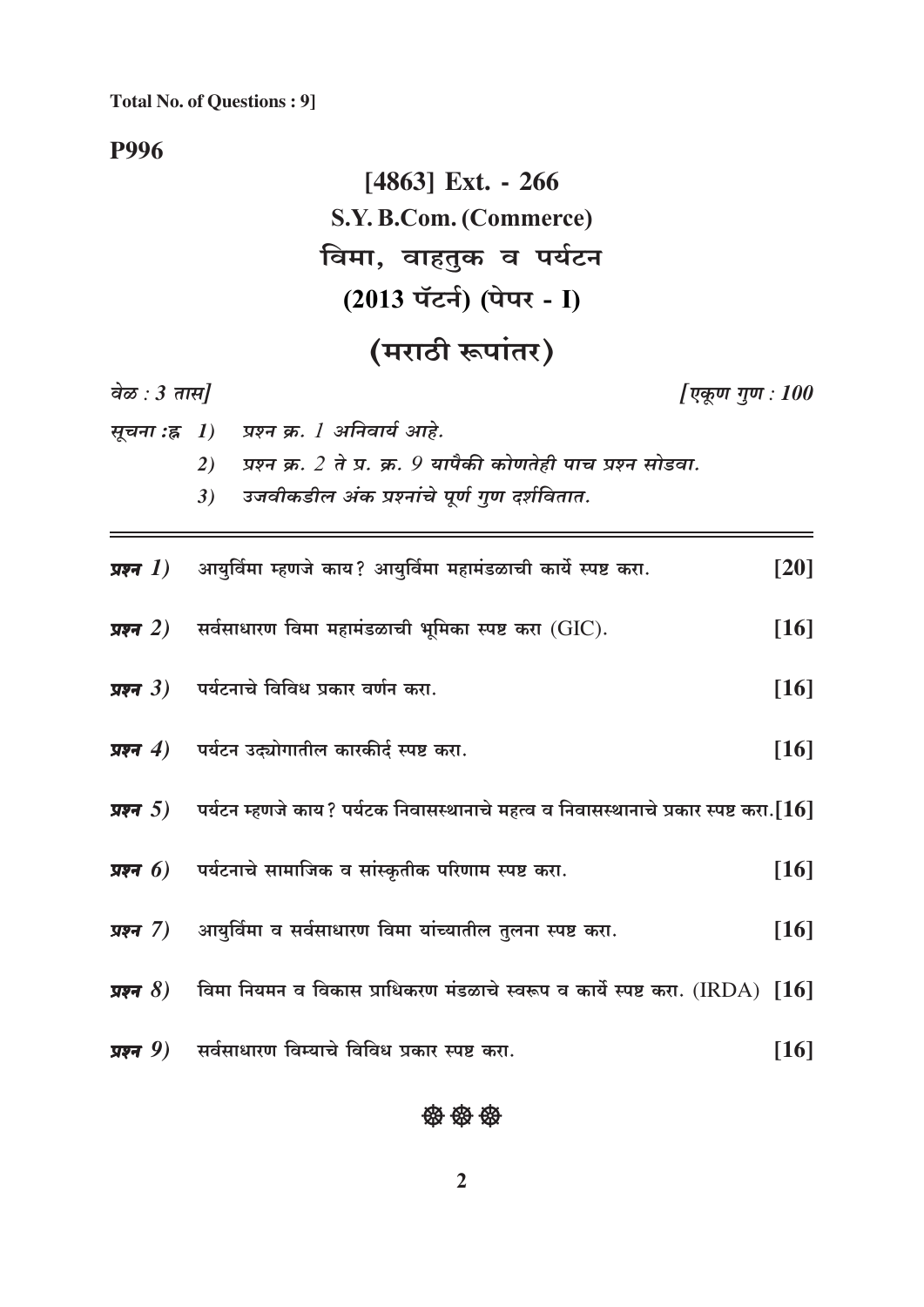**Total No. of Questions: 8]** 

**P997** 

## [4863] Ext. - 267

### S.Y. B.Com.

## **COMPUTER PROGRAMMING AND APPLICATION** (VB Script and RDBMS)  $(2013$  Pattern)

Time: 3 Hours]

**Instructions to the candidates:** 

- $1)$ **Question No. 1 is compulsory.**
- $2)$ Solve any Five questions O.No.2 to 8.
- Figures to the right indicate full marks.  $3)$
- *Q1*) Attempt any 4 of the following:
	- a) Discuss the platform dependance required for VBscript.
	- b) State the rules for declaring variables.
	- c) Explain spliting updates  $&$  time.
	- d) Write down the basic structure with it's syntax.
	- e) Explain the like operator.
	- f) Explain the Automatic indexes.
- $Q2$ ) Attempt any 4 of the following :
	- a) Give the output of the following:  $<$ HTML $>$  $<$ Body>  $\le$ Script language = "Vbscript" type = "text/Vbscript"> Var 1  $a = 10$ Var  $2 b = 20$ Dim res
		- $res = Var 2 + Var 1$ document, write ("The value of res:", & res)
		- $\langle$ script $\rangle$
		- $\langle$  Body>
		- $\langle$ /HTML>

 $[4 \times 5 = 20]$ 

 $[4 \times 4 = 16]$ 

 $P.T.O.$ 

**SEAT No.:** 

[Total No. of Pages: 3]

[Max. Marks: 100]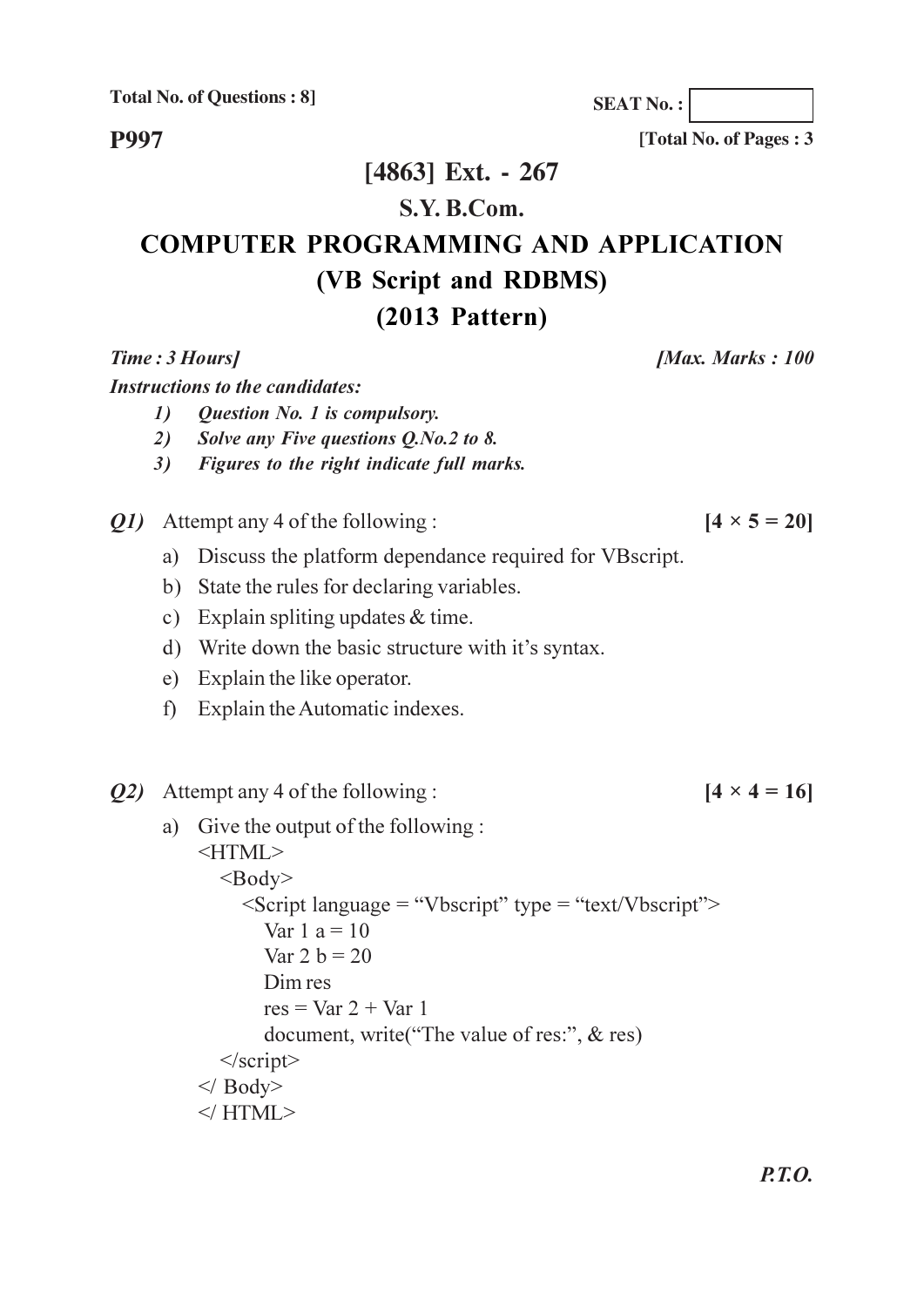- b) Explain the Keyboard events.
- c) Explain REVOKE privileges in details.
- d) Explain JOINS in hierarchical query.
- e) What is ODBC? Give it's Architecture.
- f) Define VBscript. List the parts of VBscript.
- *Q3*) Attempt any 4 of the following :
	- a) Explain message box in VBscript with example.
	- b) Explain validation with example.
	- c) Explain DDL statements in details.
	- d) What are different logical operator. Explain in VBscript.
	- e) Explain group by clause with example.
	- f) Explain DATETIME functions in RDBMS.
- *Q4* Attempt any 4 of the following :
	- a) Explain functions of WITH clause.
	- b) Write short note on code documentation.
	- c) What is array? Explain multidimensional array.
	- d) Define table and Record in RDBMS.
	- e) What is ROLLUP operator? State it's syntax.
	- f) State the types of index and explain any one.
- Q5) Attempt any 4 of the following :
	- a) Solve the following queries.
		- $i)$ Create table Teacher with tno, tname, designation and city.
		- ii) Insert one record of teacher.
		- iii) Display all teachers record.
		- iv) Display teachers name who stay at 'Pune'.
	- b) What is procedure  $&$  function in VBscript.
	- c) Define DOM and explain it's objects.
	- d) Define database and Relational data bases.
	- e) Explain system privileges in details.
	- f) Define and explain any 2 constraints.

[4863] Ext. - 267

 $[4 \times 4 = 16]$ 

 $[4 \times 4 = 16]$ 

 $[4 \times 4 = 16]$